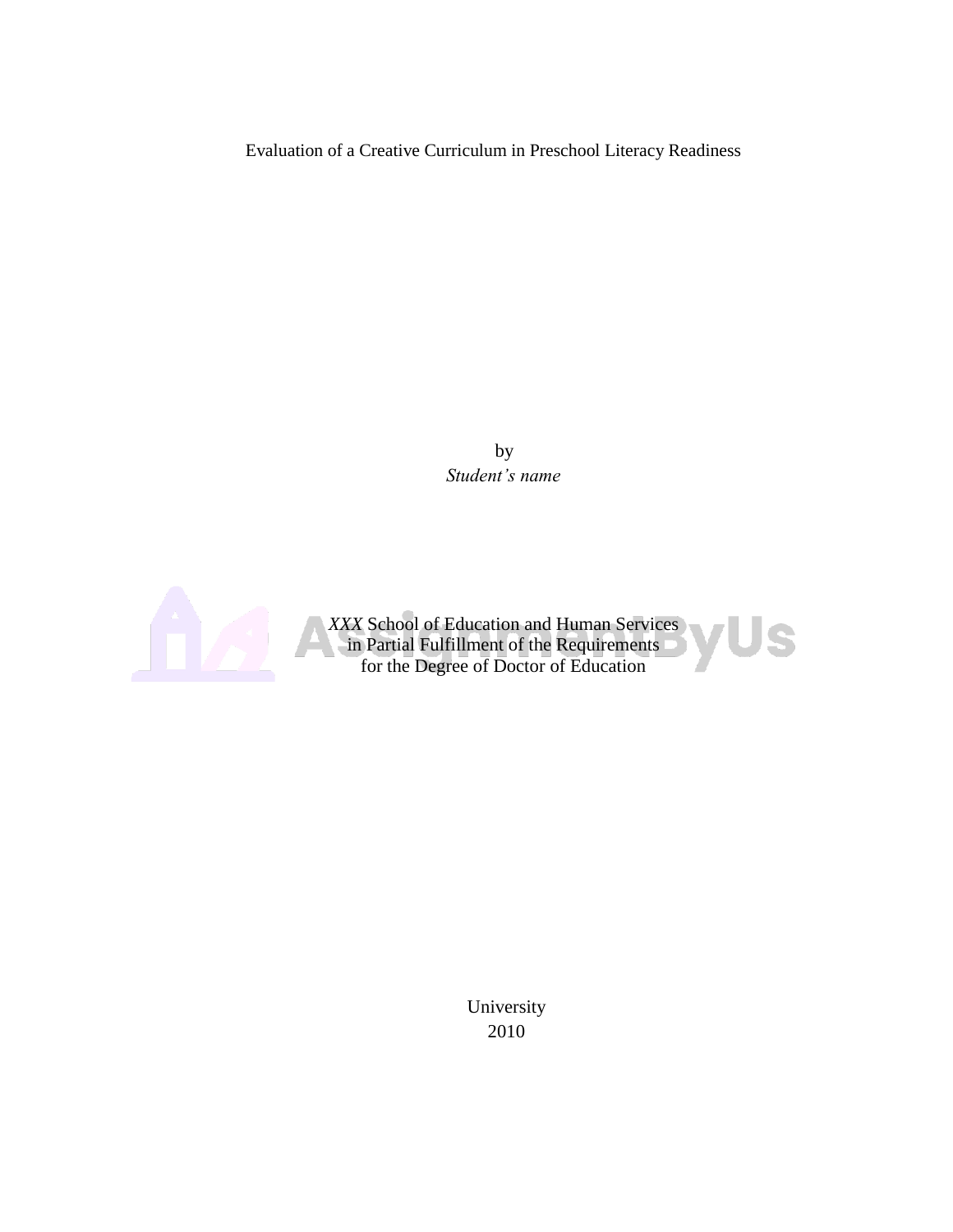#### Abstract

Evaluation of a Creative Curriculum in Preschool Literacy Readiness. Belen N. Mina, 2010: Applied Dissertation, Nova Southeastern University, Fischler School of Education and Human Services. ERIC Descriptors: Preschool Curriculum, School Readiness, Language Acquisition, Literacy Skills, Early Childhood Education.

Early literacy development and readiness are recognized to be significant in preparing the student to accomplish academic success. The importance of early education in the learning and development of the child establishes a need to evaluate the curriculum implemented. Preschools commonly implement different teaching instructions and provide different materials without assessing whether the application of these methods will address the individual needs of the preschoolers. The inability of preschool students to acquire the necessary literacy skills in reading will prevent them to achieve academic success in the elementary grade levels. This is mostly brought about by inappropriate teaching methods in the preschool classrooms.

The purpose of this applied dissertation study will be to evaluate the efficiency of the Creative Curriculum (CC) approach in developing early literacy development and readiness among preschoolers. This experimental program is designed to improve the reading and writing skills of students within preschool age experiences. The hypothesis of the study will be the group of students that will undergo the CC program will do significantly better in the assessment test than the group that will experience traditional teaching. The findings of the study will determine if this program can improve the reading and writing skills of the preschool and kindergarten students. The study will be conducted in a government nonprofit Child and Youth Program facility in the State of Florida. There will be approximately 24 pre-school students that will be participants. These students will undergo pretests and post-tests to determine the effectiveness of the program through a validated pre-school reading and writing assessment tool that was designed by the authors of the CC program.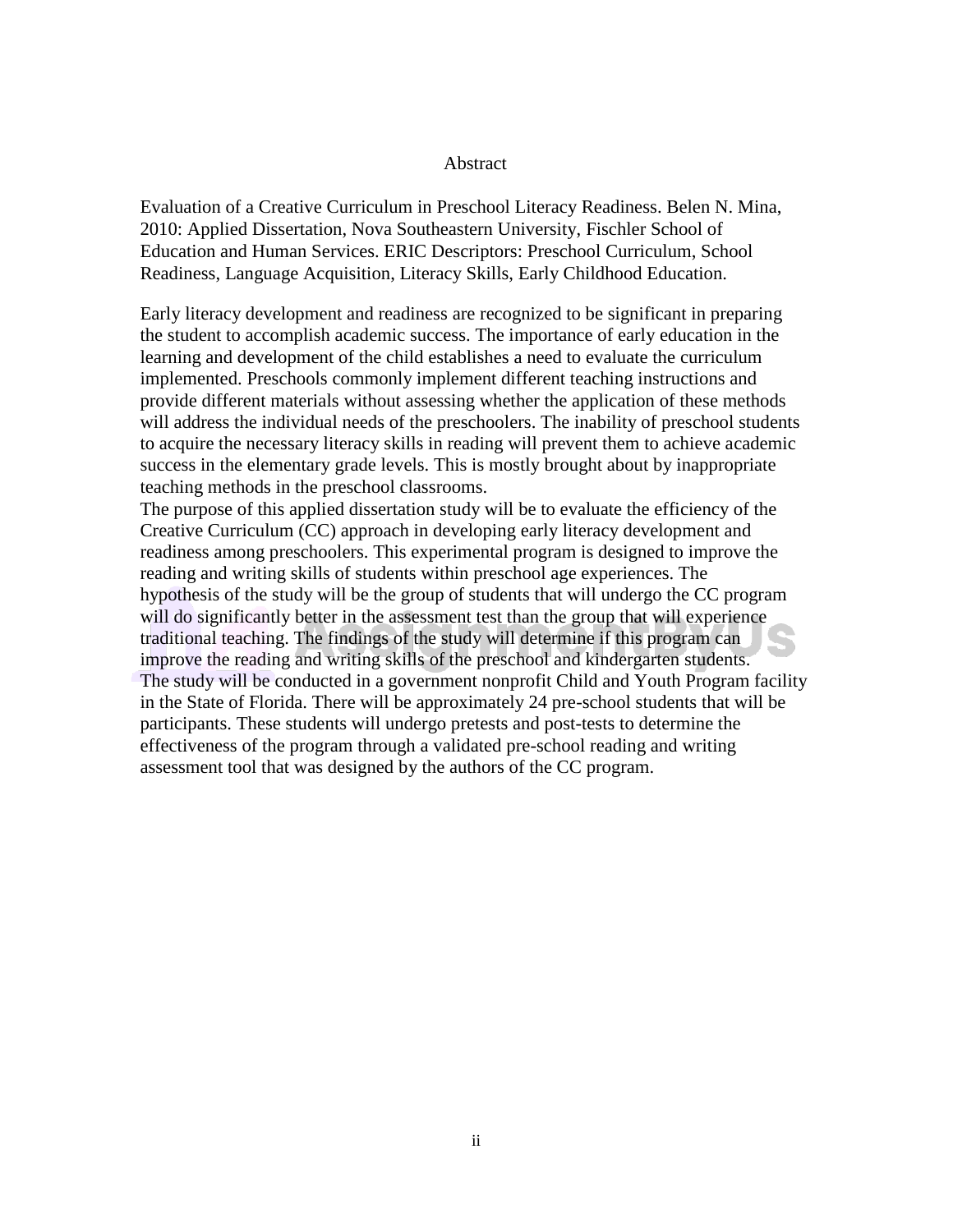# **Table of Contents**

| Page                                                                       |
|----------------------------------------------------------------------------|
|                                                                            |
|                                                                            |
|                                                                            |
|                                                                            |
|                                                                            |
|                                                                            |
|                                                                            |
|                                                                            |
|                                                                            |
|                                                                            |
|                                                                            |
|                                                                            |
|                                                                            |
|                                                                            |
|                                                                            |
|                                                                            |
|                                                                            |
|                                                                            |
|                                                                            |
|                                                                            |
|                                                                            |
|                                                                            |
| Tables                                                                     |
|                                                                            |
| Table 2 Typical Standards and Learning Experiences: Phonemic Awareness  28 |
| Table 3 Typical Standards and Learning Experiences: Alphabet Knowledge 30  |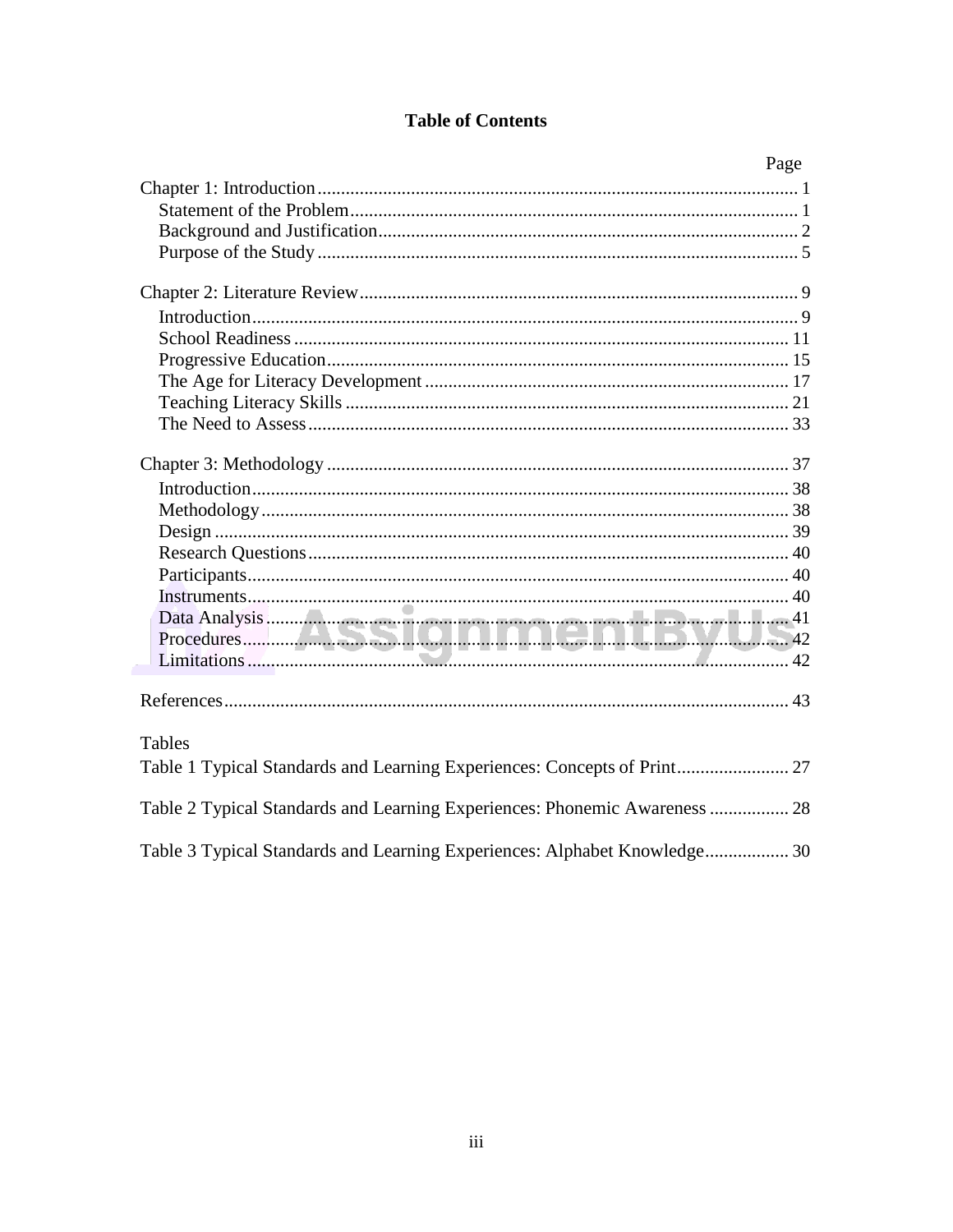#### **Chapter 1: Introduction**

#### <span id="page-3-0"></span>**Statement of the Problem**

Reading readiness skills are necessary for preschool children to initiate the learning-to-read process (Matthews, Klaassens, and Walter,1999). These capabilities are classified as: (a) pre-reading, (b) emergent literacy, and (c) early literacy. Reading literacy skills that are developed in the preschool grades are the foundation of a student's literacy throughout his/her school years. Research has shown that preschools provide various teaching materials to their students without deciding whether the application of the materials will meet particular preschool students' needs. Preschool students who do not acquire the necessary literacy skills in reading may struggle to achieve academically in elementary grades (Berg and Stegelman, 2003).

Since each child has different learning curve at the time they enter preschool, there is a need for students to be exposed to differentiated learning instructions wherein various strategies can cater to the different needs of the preschool students (Beaty, 2008). There have been different research-based teaching strategies that incorporate brain research; technology and media-influenced instruction that will help young children develop literacy skills (Jalongo, 2008). Moreover, majority of preschool-age children entering kindergarten have experienced at least one of the theories on how children learn, such as environmental theory, which asserts children learn from their environment by copying and imitating peers on their performances. These theories have been developed by Johaan Heinrich Pestalozzi, John Locke, Jean Piaget, Erik Erikson, Friedrich Froebel, Albert Bandura, Burrhus Frederic, Maria Montessori, Albert Bandura and Lev Vygotsky. Environmental theory posits that children learn from their environment, and this is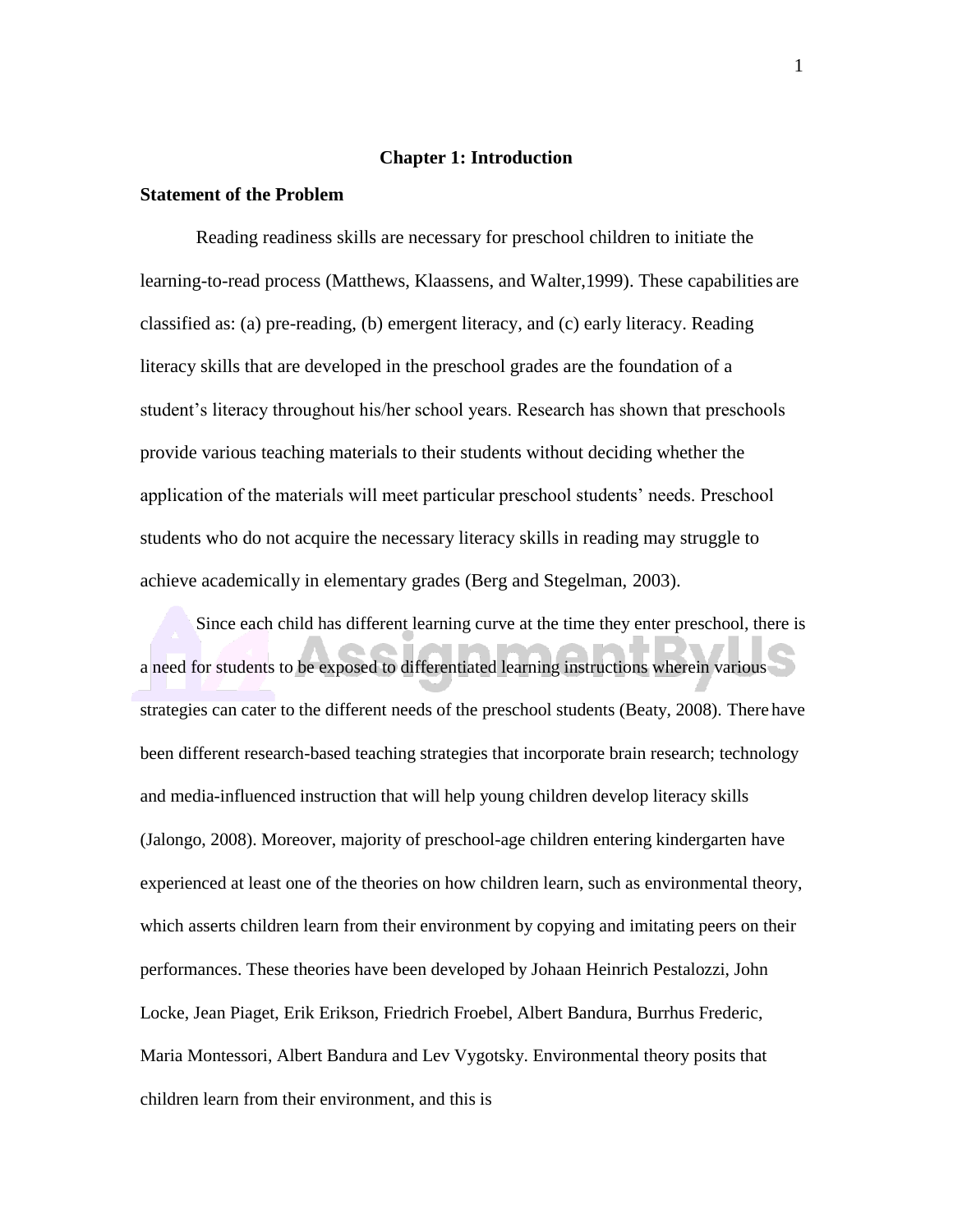<span id="page-4-0"></span>evident when children imitate their parents or adults when they are taught the alphabet, counting, and writing. Further, environmental theory asserts that children learn through real life experiences, like scribbling, drawing, and pretending to read books.

These assertions influence teaching practices that are meant to develop emergent reading and writing literacy skills in schools (Roopnarine & Johnson, 2005). Henderson, Berla, and National Committee for Citizens in Education (1994) confirmed that learned experiences in reading and writing the alphabet in preschool have a powerful influence on students' school achievements. They gain higher test scores at schools (U. S., Department of Education, 1994), and are more likely to earn their diplomas in higher education. Teachers have to decide how to implement research-based teaching strategies to support effective emergent reading and writing literacy skills and establish curriculum achievements before children enter kindergarten (McGee and Richgels, 2007). This study will evaluate the effectiveness of the Creative Curriculum Approach for Early Childhood (CCEC) (Dodge, Colker, and Herman 2002) in support of the Voluntary Prekindergarten (VPK) Education emergent reading program.

#### **Background and Justification**

This proposed applied dissertation will take place in a government nonprofit Child and Youth Program (CYP) facility that has 180 students ranging in age from six weeks to five years. Ninety-five of these students are in the preschool program and will be immersed in either a Creative Curriculum (CC) teaching strategies or traditional teaching protocol for one school quarter. The mission of the CC approach is to improve the quality of early childhood literacy programs. The CC teaching approach uses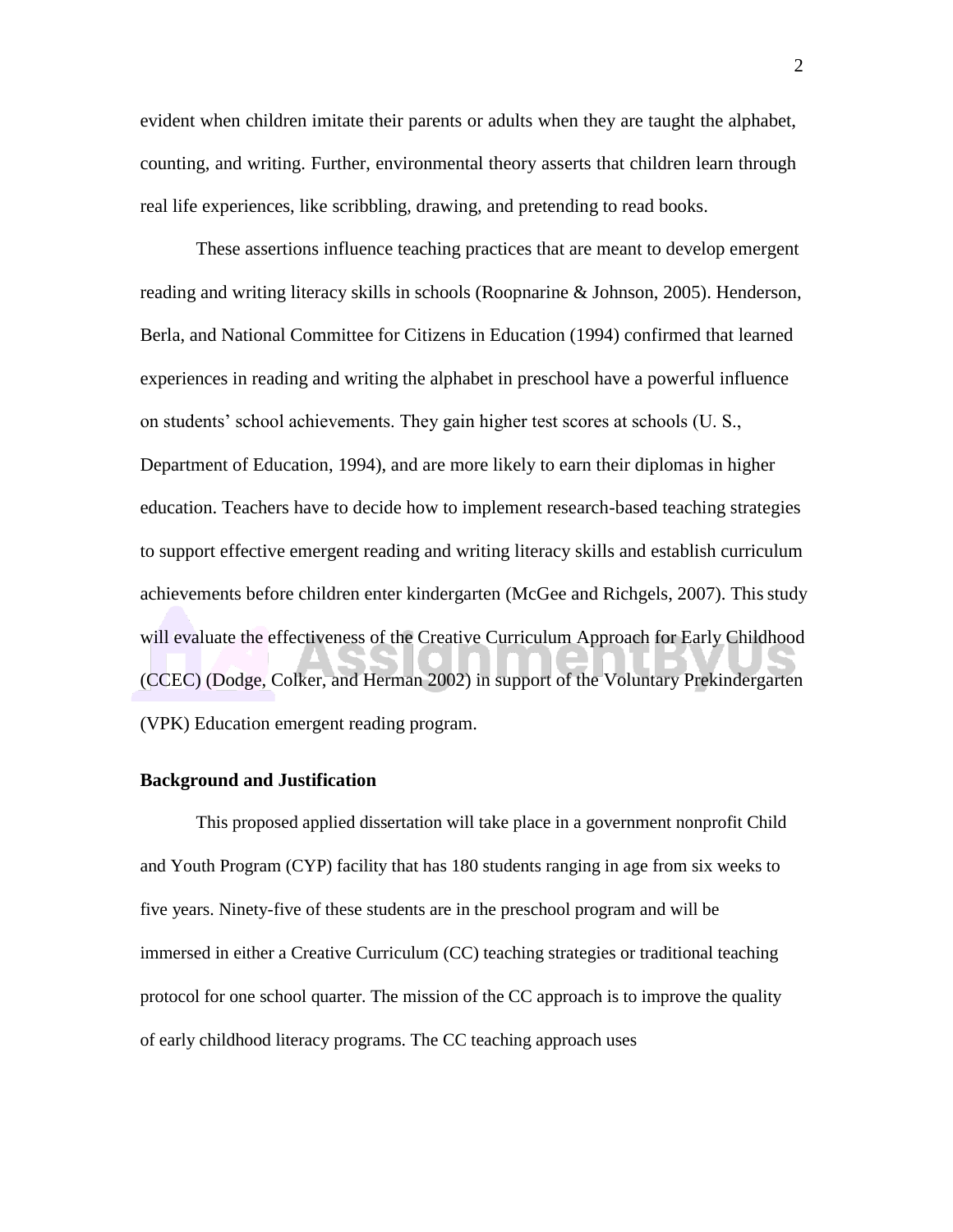innovative curriculum tools of the highest quality and teacher professional development that is appropriate, practical, and responsive to the children's needs.

The state of Florida requires all students entering kindergarten to be assessed using the Dynamic Indicators of Basic Early Literacy Skills (DIBELS) within the first 30 days of a school year (Florida, 2009). Kindergarten students' scores on the DIBELS within the last few years have shown that almost half of the new kindergarten students have not fully or did not partially acquire literacy from their curriculum instruction in preschool (Florida Information, 2009).

The CYP is based on the National Association of Education for Young Children (NAEYC) standards' guidelines on development (NAEYC, 2005) and utilizes the Creative Curriculum teaching tools. This NAEYC-accredited early childhood program is funded by the government, and strictly follows the United States Department of Agriculture's policy on health and food administration (OPNAV 1700E, 2008). It is located in a suburban area and is committed to providing high-quality educational opportunities that inspires all students to acquire and use the knowledge and skills necessary to succeed in a culturally-diverse and technologically**-**sophisticated world (Florida Information, 2009).

The faculty and staff members of the preschool are committed to the task of providing a high-quality education for each student. Students are afforded the opportunity to develop academically, socially, and physically "while striving to become a productive and integral part of the society" (Florida Information, 2009). Current statistics in the city in Florida where the school is located show that there are 356,284 (48%) male and 379,333 (52%) females. The ethnicity is comprised of 64% Caucasians, 29% African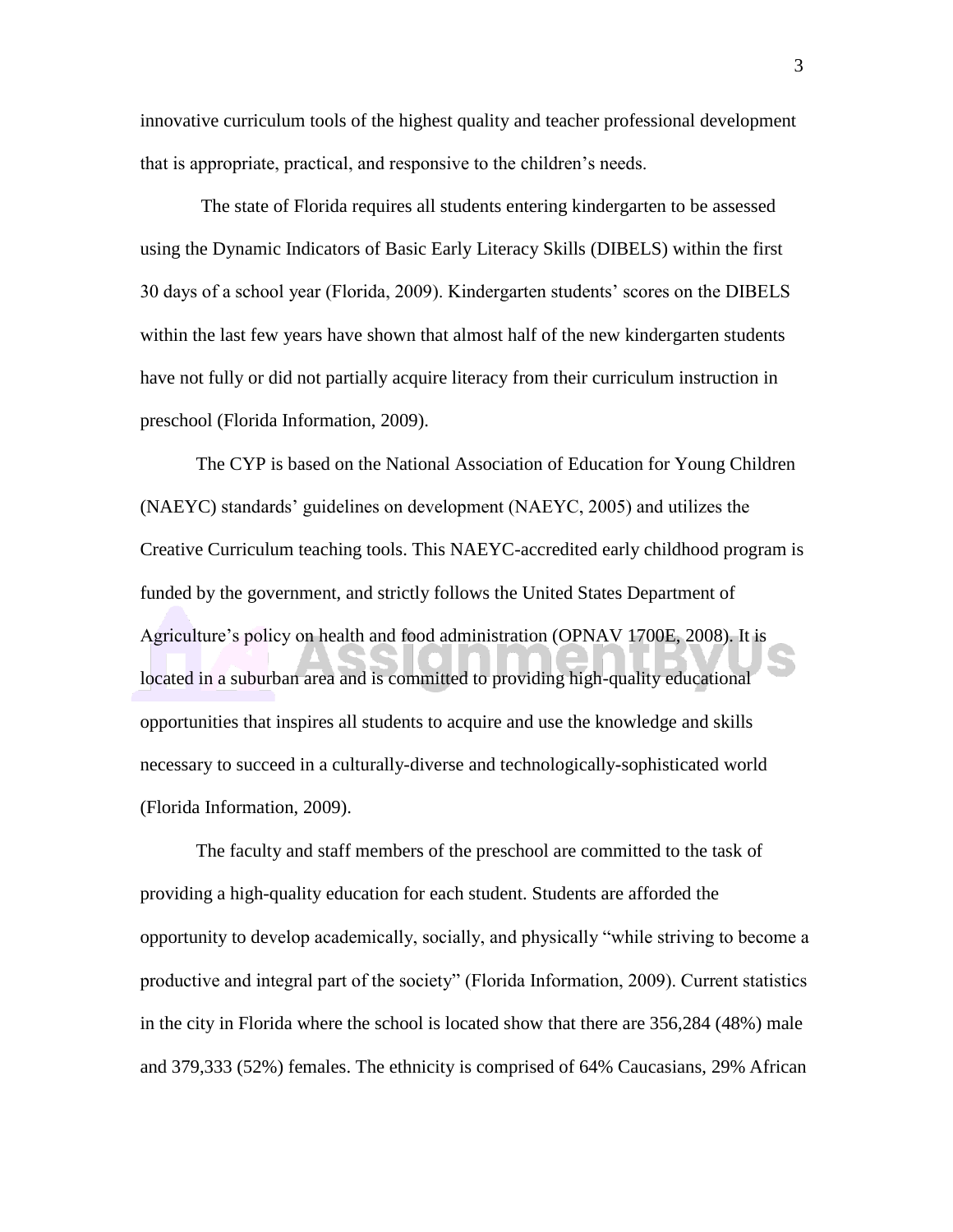Americans, 3% Asians, and 4% categorized as Other. This district is the nineteenth largest school district in the nation. It has approximately 130,000 students, with approximately 8,000 educators at 105 elementary schools, 28 middle schools, 17 high schools, three exceptional students' centers, two academies of technology, and five alternative schools (Florida Information, 2009).

The CYP is a participant in a VPK program that is subsidized by the state of Florida. On January 2, 2005, Governor Bush signed a House Bill making VPK free to all children who turn four years old by September 1 of the current school year (State of Florida, 2009). It creates a preschool curriculum designed to prepare children to enter kindergarten. Parents residing in the state of Florida are encouraged to enroll their children in a VPK program (State of Florida, 2009). The purpose of VPK is to assist children in enhancing their reading and writing skills and developing the skills they need to become good readers and writers in the academic areas of curricula in the grade school classrooms in their later years of study (Neumann and Cunningham, 2009).

VPK includes quality literacy standards, teachers' accountability, ageappropriate activities, genuine instruction periods, manageable classrooms, and qualified teachers (Office of Early Learning, 2007). Qualified teachers are those who hold at least one of the following recognized credentials that allow them to work with young children: an associate's degree in early childhood development or a bachelor's degree in early childhood or in primary grade education (Office of Early Learning, 2007). The VPK program is comprised of 540 hours of teaching instruction in a school year, or the summer prior to the school year. The summer VPK class has 300 hours of instruction, and requires teachers to have at least a bachelor's degree in elementary education, or in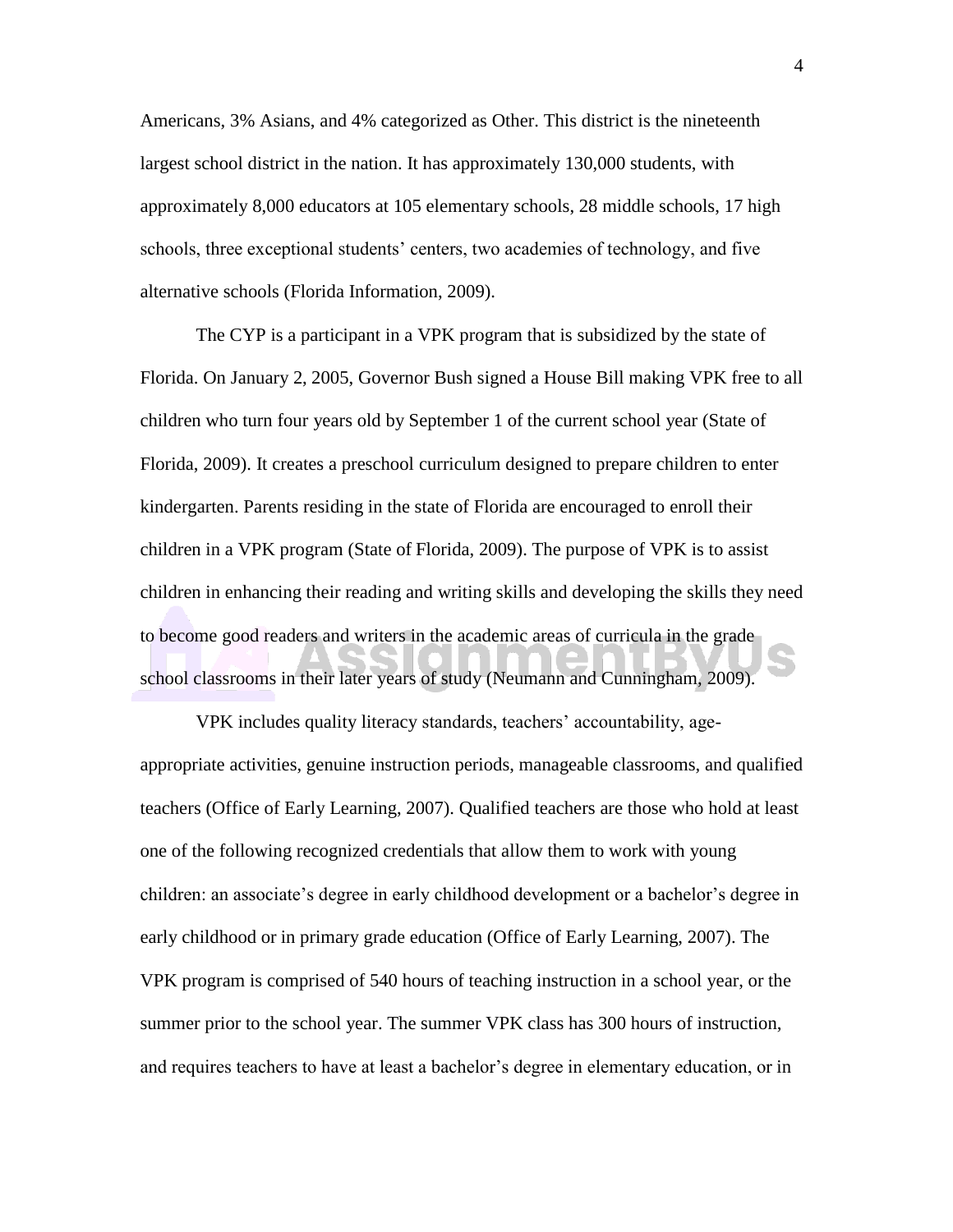<span id="page-7-0"></span>early childhood development (Office of Early Learning, 2007). The hours and days of instruction depend on provider preferences (Office of Early Learning, 2007).

# **Purpose of the Study**

The purpose of this study is to evaluate the efficiency of the Creative Curriculum approach. To determine if the CC approach is effective, between group differences will be assessed after controlling for pre-test score differences. The study posits that students in the CC program (intervention group) will do significantly better on outcome exams in reading and writing than students in the traditional teaching class (control group).

The teachers involved in the CC program allow children to play with other children while providing fun instructional games. The program was developed in order to satisfy guidelines established by the No Child Left Behind (NCLB) act. The NCLB law was signed into effect on January 8, 2002 by George W. Bush, and went into effect nationwide at the beginning of the 2002-2003 school year. To ensure no child is left behind, the Senate and House Representatives in congress integrated the NCLB Title 1 "Improving the Academic Achievements of the Disadvantaged."

The Creative Curriculum Assessment System will be used in recording, explicating, and planning curriculum improvements. This is similar to NAEYC and the National Association of Early Childhood Specialists (NASECS) (Dodge, Colker, and Heroman, 2002). This tool meets the U. S. Department of Education's Office Special Education Program's (OSEP) standards for VPK assessment.

5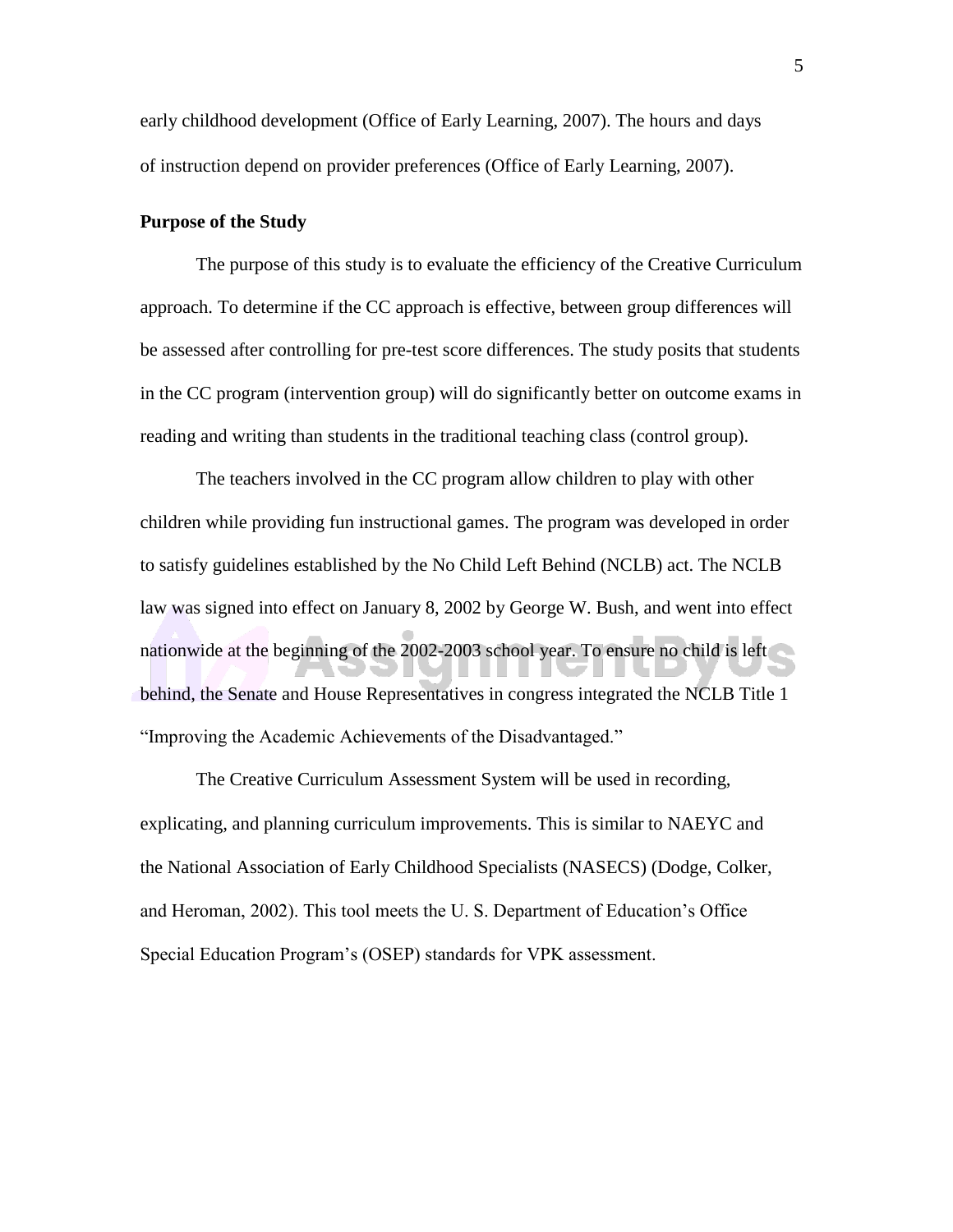# **Definition of Terms**

This section will provide the contextual definition of the significant terms that will be used in this study:

*Creative Curriculum (CC).* This term refers to research-based teaching instruction the offers students different avenues to develop their reading literacy skills in preschool, which will serve as the foundation for their school success. This instruction is described to be flexible to meet the children's needs and interests. This term refers to a curriculum that is described to give professional development tools for teachers in different formats, such as video-learning, E-learning and other interactive tools (DeVries, Heldebrant, Edmiaston, and Sales, 2002). In this study, the Creative Curriculum program will be evaluated in the manner by which it can develop preschool literacy readiness.

*Early Childhood Education*. According to Weigel and Martin (2006), this term refers to the stage wherein the foundation for literacy and school success is laid down. This term describes the education that children experience during the early years of their student life.

*Language Acquisition.* This term refers to the process by which children develop communication skills (Singer, 1999). It refers to the development of speech, wherein in the child is able to understand and communication through language.

*Literacy Skills.* According to Bennett-Armistead, Moses and Snow (2005) literacy skills referred to the ability of an individual to listen, speak, read and write. Early childhood educators provide children with activities that enable young students to develop these abilities, which included reading aloud, writing centers, dramatic play sessions and simple conversations with the child.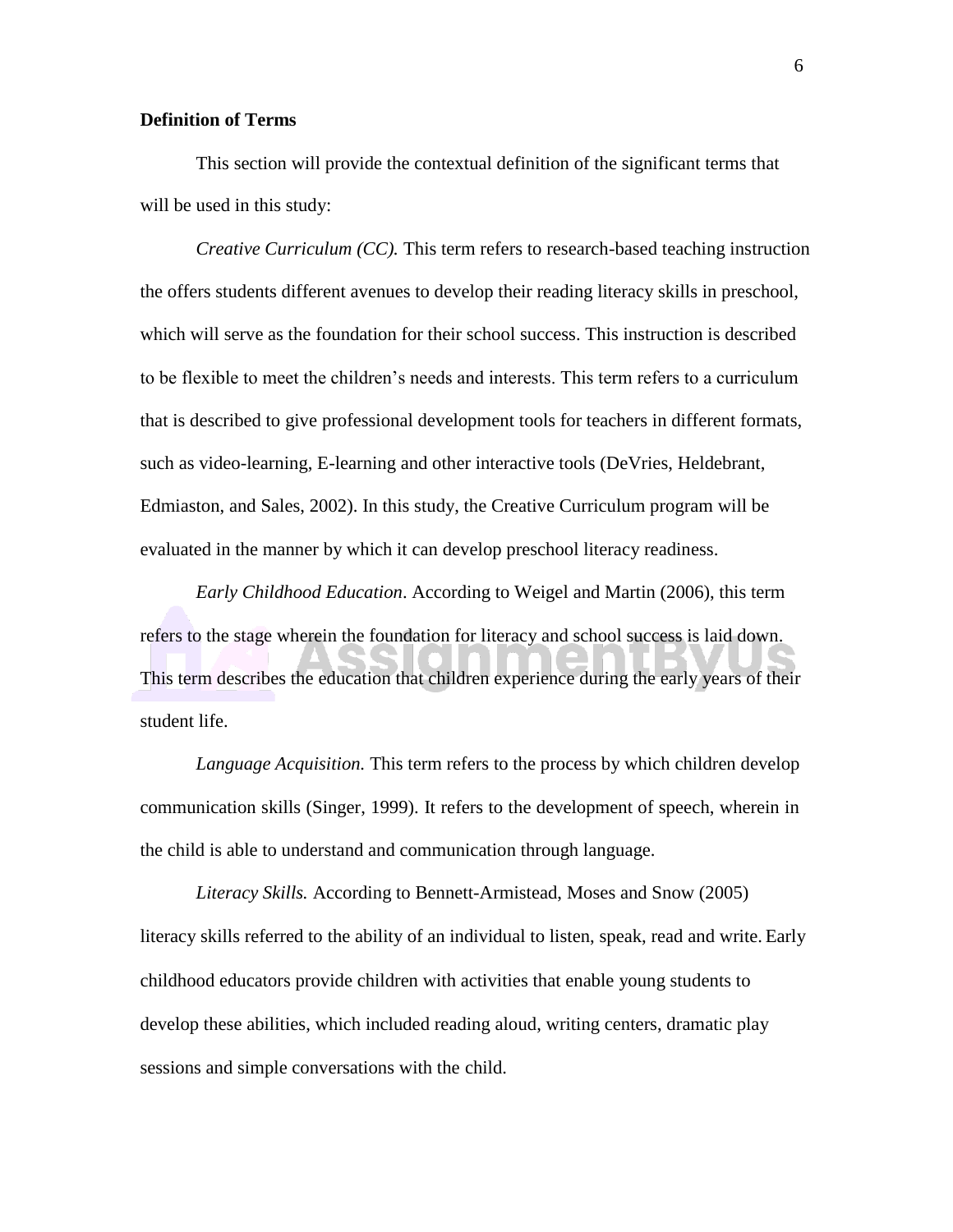*No Child Left Behind (NCLB).* This term refers to a legislation that was enacted by former President George W. Bush in 2002, which is designed to guarantee that no child is left behind. It is a legislation intended to close the performance gap between advantaged and disadvantage students. The latter group refers to those from racial minority groups, students with disability, and those that have low socio-economic backgrounds.

*Volunteer Pre-Kindergarten (VPK).* This term refers to a mandate of legislation that is intended to prepare every four-year-old in the state of Florida for kindergarten and to provide the groundwork for his or her educational success (Agency for Workforce Innovation, 2010). This is intended to improve the child's school readiness, which includes achieving high literacy standards.

*School Readiness.* As promoted by the National Educational Goals panel, school readiness is described as level by which a child is able to cope and succeed in grade school, which five areas of child development and learning. These areas include physical health and motor development, socio-emotional development, cognition and general knowledge development, literacy development, as well as the child's capacity for learning (Cassidy, Mims, Rucker and Boone, 2003). This term refers to the ability of the child to benefit from school, in the context of this study to develop literacy skills.

# **Summary**

The problem of the study is based on the risks that preschool students faced if they are unable to develop foundational reading skills before they transition into grade school. This chapter introduced the background and purpose of the study. It discussed about the significance of evaluating the CC program, not only because of the mandate of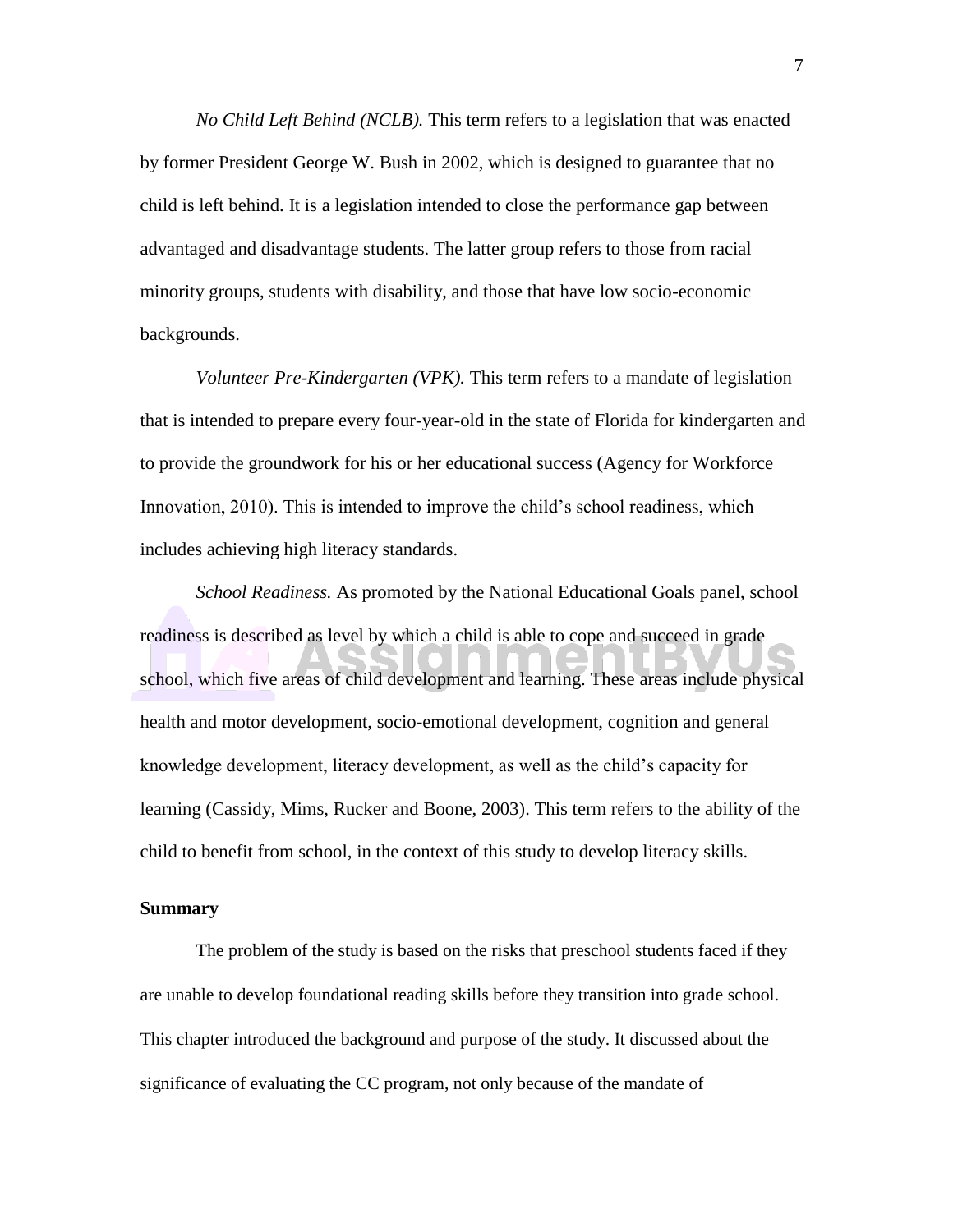the NCLB Act, but also because of the importance of early childhood education. The chapter also provided the significant terms that would be used throughout this study. The next chapter will provide a review of related literature, wherein discussions about school readiness, language development, progressive education, and the Creative Curriculum program were provided in order to present the backbone for evaluating the creative curriculum for ensuring preschool literacy readiness.

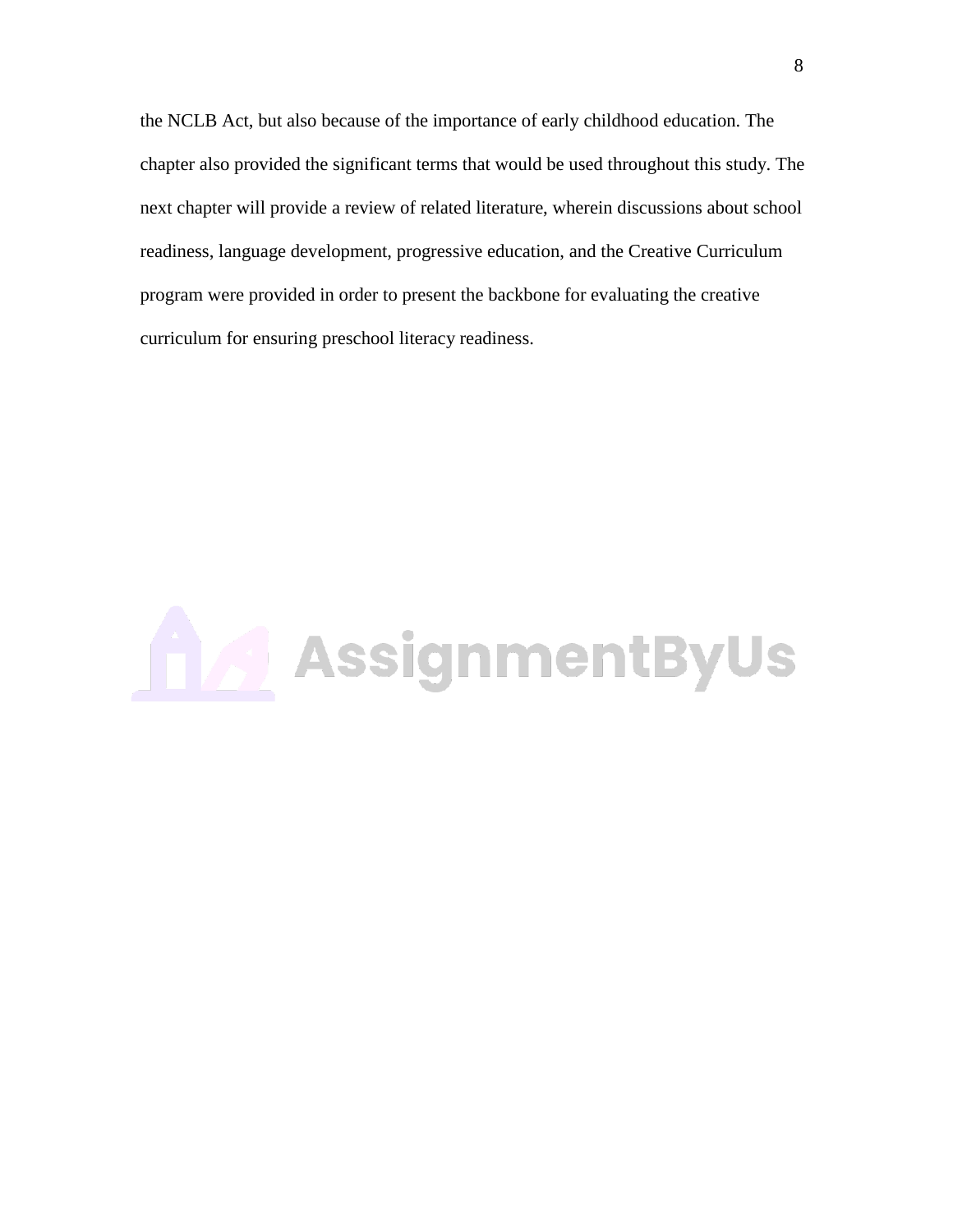#### **Chapter 2: Literature Review**

# <span id="page-11-0"></span>**Introduction**

Hess and Petrilli (2006) describe NCLB, as one of the most influential pieces of federal legislation for education in American History. The legislation is designed to ensure that American students will be proficient in core subjects such as mathematics, reading and science by the year 2014. This act provides the standards for measuring student performance and making sure quality teachers are teaching the students. It focuses on preschool students who eventually will need to acquire academic standards in their elementary and secondary grades (Cristmann, 2009). The National Assessment evaluation of Title 1 indicates that there is a three-to-four year gap in reading and writing levels among the same groups in elementary academic areas. One purpose of Title 1 is to fill the gap in academic achievements, and that begins with success in VPK's research-based foundations in early literacy.

According to Domitrovich, Bradshaw, Greenberg, Embry, Poduska, and Ialongo, (2010), school-based programs can positively impact a wide range of social, emotional and behavior outcomes for the students. The current state of accountability for the schools prevents schools from trying out new methods and they are restricted to activities that were a part of the core curriculum alone. Nearly two years ago, the preschool under study began utilizing Creative Curriculum for Early Childhood (CCEC), which implements age-appropriate teaching approaches drawn from the following: Johaan Heinrich Pestalozzi's theory that children learn through a sense of observation and perception; John Locke's emphasis on learning through play; Jean Piaget's research that children learn through stages of development; Lev Vygotsky Albert Bandura, and Erik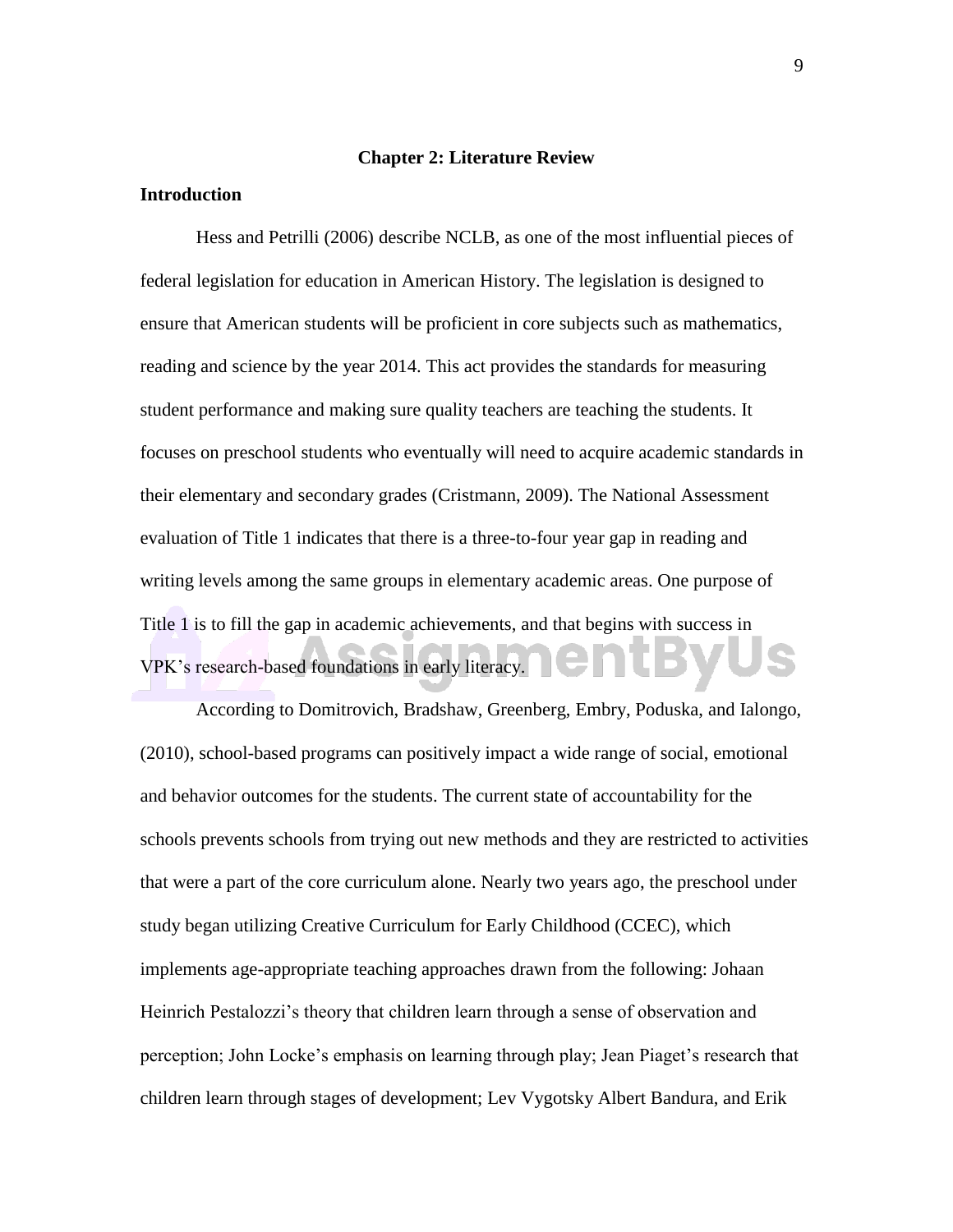Erikson's theory of socio-emotional development; and Maria Montessori and Friedrich Froebel's curriculum from real life practices (Roopnarine and Johnson, 2005). Studies indicate that teachers who are professionally developed are better poised to support students' academic achievement (Neumann and Cunningham, 2009), and have a cumulative impact on higher grades, depending on environmental settings (Dodge, Colker, and Heroman, 2005)

Moreover, a child's reading readiness begins soon after birth, depending on a child's health conditions. The oral speech patterns that a child hears in his/her environment provide the necessary groundwork for learning how to read. Human language acquisition develops naturally (Ontario Ministry of Education, 2003), while reading does not; learning how to read is a taught process, and reading is the foundation of academic success.

One characteristic of children who begin the primary grades with difficulty reading is a lack of prior earned knowledge and skills in alphabet recognition and phonics or basic reading and writing abilities (Snow, Burns, and Griffin, 2005). The students who struggle with reading and writing in the primary grades could be the product of a lack of reading readiness, health problems, or impoverished backgrounds. Various preschools that provide excellent curricula, rich in reading and writing opportunities initiate a change to reduce the number of children at risk for reading literacy difficulty; playtime in pleasant settings motivates language skills, cognitive development, social skills, and preschool writing skills (Snow et al., 2005).

Oral language is related to both speaking and listening components. It is a crucial part of developing the skills for written language, which included reading and writing.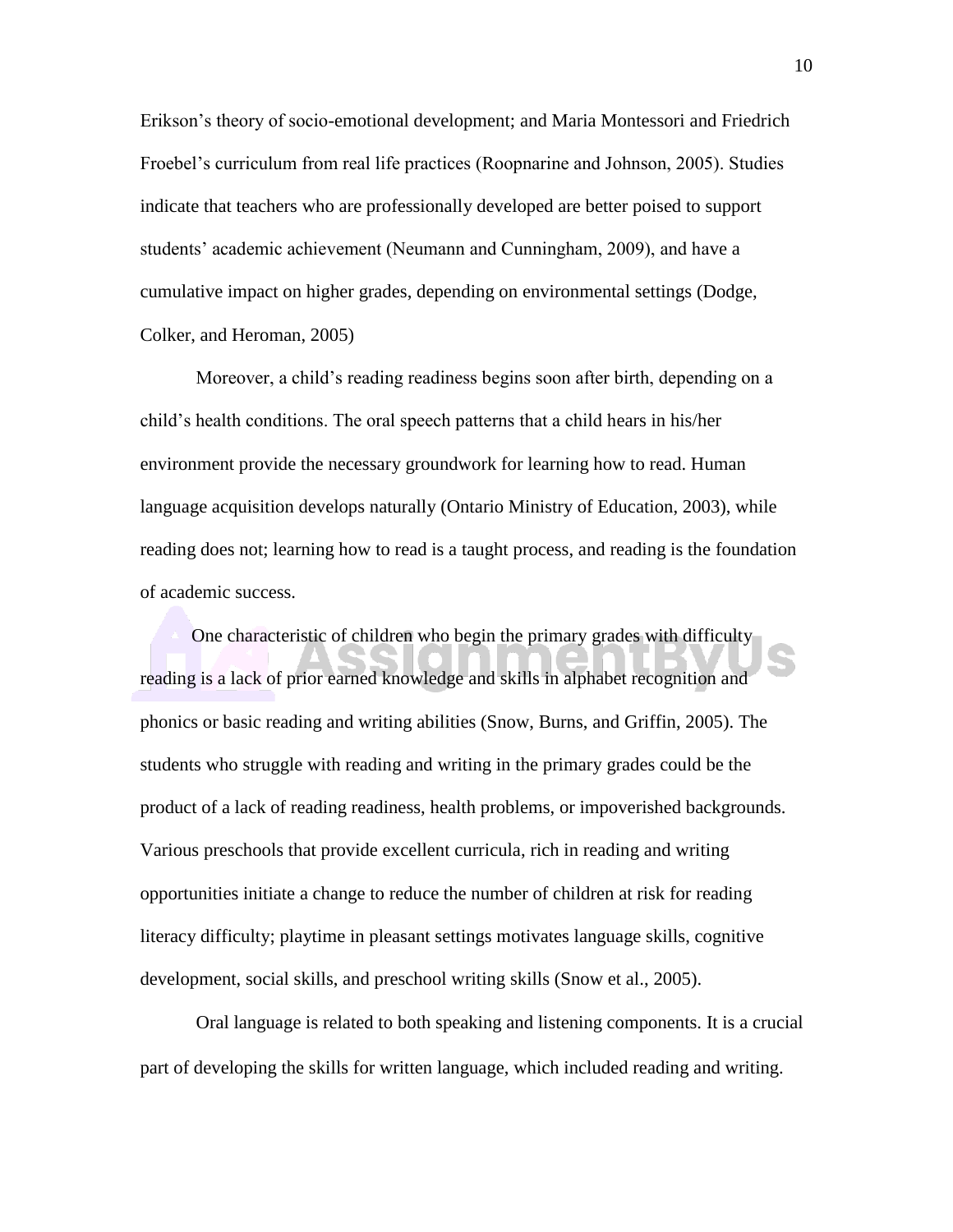<span id="page-13-0"></span>Normally, individuals find no need to consider the development of language, as adults are already competent speakers. Thus, they do not consider what language is and how oral and written language is developed. As young children embark in their school journey, it is significant to understand areas that impact their literacy development (Elizabeth Love, 2003).

# **School Readiness**

School readiness was considered a crucial issue in the United States in the past decade (Kamerman and Kahn, 1995). Kindergarten teachers released a report that about a third of the children in the country are not sufficiently prepared to achieve success in school (Boyer, 1991). In fact, experts warned that there were many children that enter grade school without fundamental skills that were needed in order to achieve academic success. Most reports reveal that children from minority groups have not developed appropriate skills for language, literacy and other areas that were needed to ensure they will do well in school (Early et al., 2007).

Despite the fact that public schools are focusing much needed attention in preschool and elementary school education to serve younger children, the schools are not perceived to be adequately-equipped to handle the children's early learning and development (Winter and Kelley, 2008). Programs for early intervention and school readiness emerged as early as the mid-1960s, as spurned by initiatives that included the passage of the Economic Opportunity Act of 1964 and initiatives such as War on Poverty. Focusing on early childhood programs in this period enhanced the development of economically and socially disadvantaged children because of services in the areas of education, health and family support (Winter and Kelley, 2008). Head Start is considered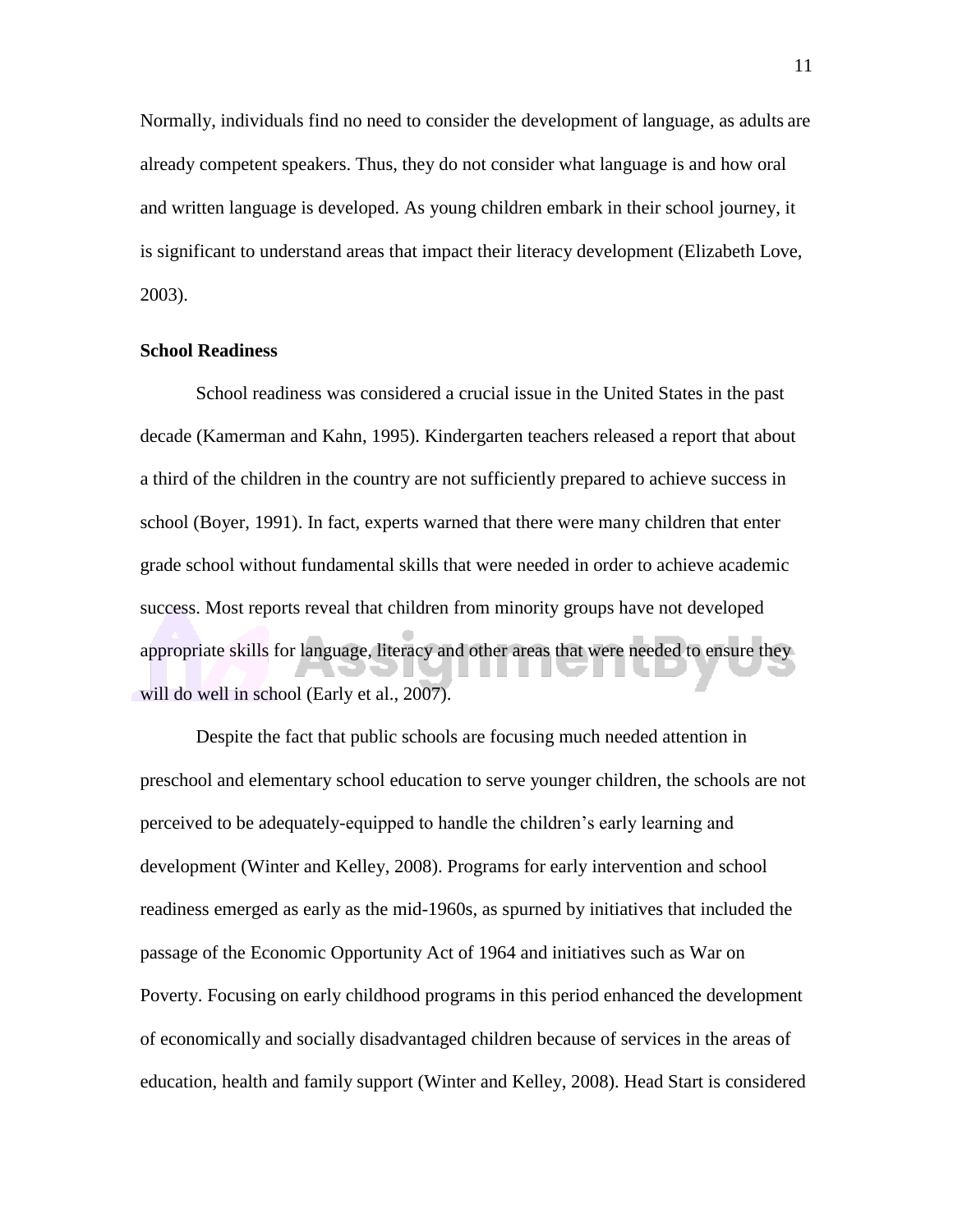as one of the most valuable products of the War on Poverty Act. It offers a model that provided services in the areas mentioned for young children and their families. Ever since, variations of this program emerged.

In 1989, the National Education Goals 2002 initiative gave emphasis to the importance of early intervention and school readiness efforts to help children achieve individual success and accomplish societal goals towards building a better workforce (Winter and Kelley, 2008). The increase in the literature for school readiness strengthened federal commitment to early education. The preschool level is then perceived to be just as important as all the other grade levels. There is still an critical need to learn more about early learning environments. The stress on the value of preschool education involves achieving the objectives at this age. It also highlights the negative consequences involved if children will enter grade school without earlier experience in preschool education, especially in literacy development (Kamerman and Kahn, 1995). In response, there is a focus on the cognitive and socialization aspects of preschool programs in order to help children and parents experience successful preschool experiences.

According to the Elizabeth Love Inner East Community Health Service (Elizabeth Love) program (2003), during the preschool years of the children, teachers and parents are faced with the significant concern of evaluating if the child is read to for grade school the following year. The education process is perceived as a joint venture between the child, the family, the school and the teachers. This is involved in the discussion of school readiness, a complex issue in education research.

12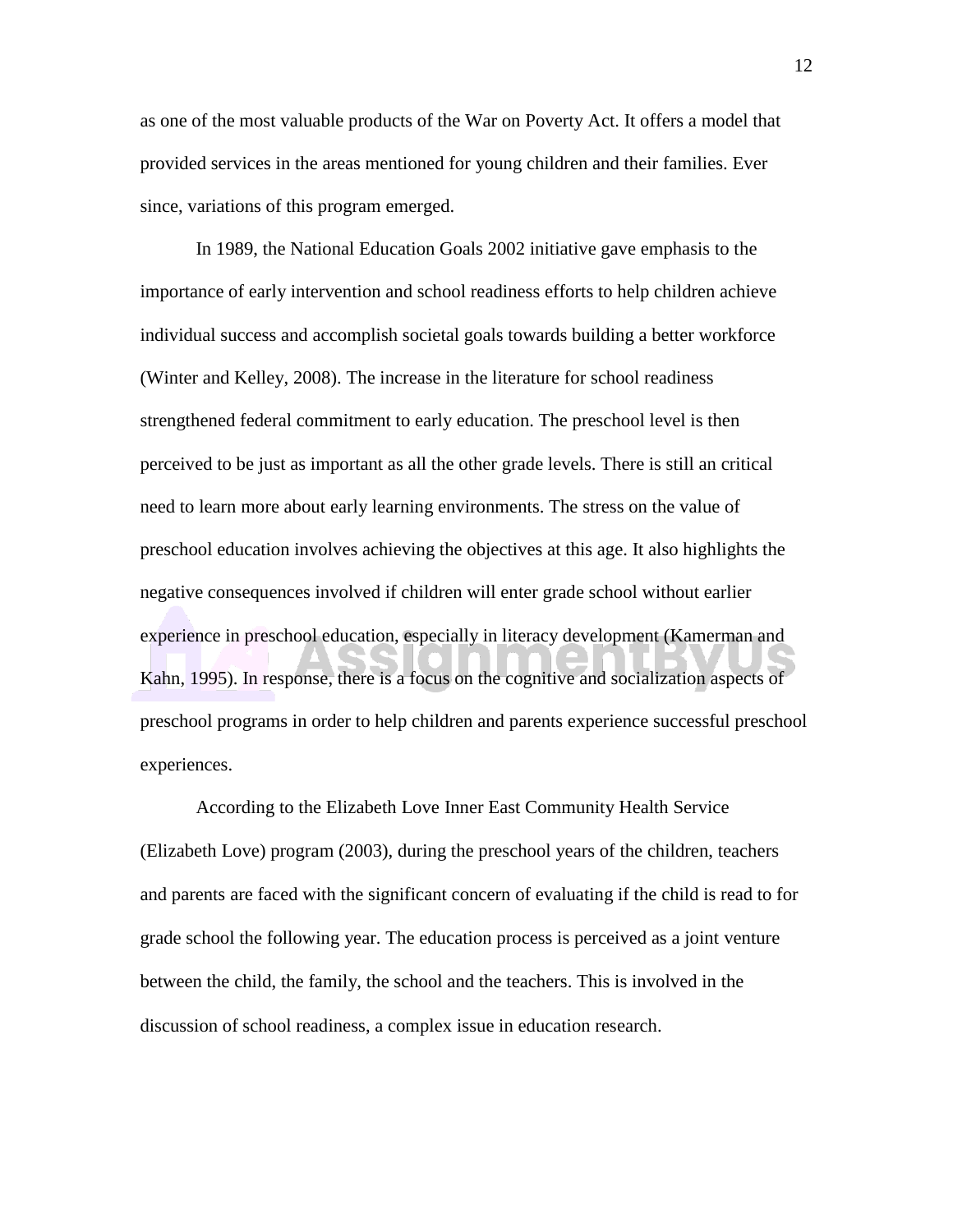Cassidy, et al. (2003) mentioned that there is an increase in the focus on readiness in the context of early childhood education in the country because of the growing concern for failing students and schools, as determined by the NCLB assessments. The National Education Goals Panel promoted an approach for school readiness that covered five areas of child development and learning, such as physical health and motor development, socio-emotional development, approaches toward learning, literacy, cognition and general knowledge development (Cassidy et al. 2003).

The National Association of State Boards of Education points out that developing school readiness was about building the ability for children to be ready to benefit from school and readiness to learn more than the alphabet and numbers. Although, there needs to be a recognition that it is not appropriate to expect that children will have a common set of skills when they enter school because they come from different backgrounds. Moreover, the focus on readiness does not necessarily involve the children alone. It is also about scrutinizing the environment by which the children are exposed to in order to guarantee student success.

Weigel and Martin (2006) noted that the development of intervention programs to help improve early literacy and school readiness skills for young children need to be developed to address the needs of children, with the help of parents, child care programs and the community at large. Through this focus, educators and early childhood providers will be able to target local programs at an optimum level. The increase in the demand for accountability and for the improvement of the performance of students at a national level also increased the concern for school readiness and early literacy (Weigel and Martin, 2006). School readiness remains to be a sensitive topic wherein early educators and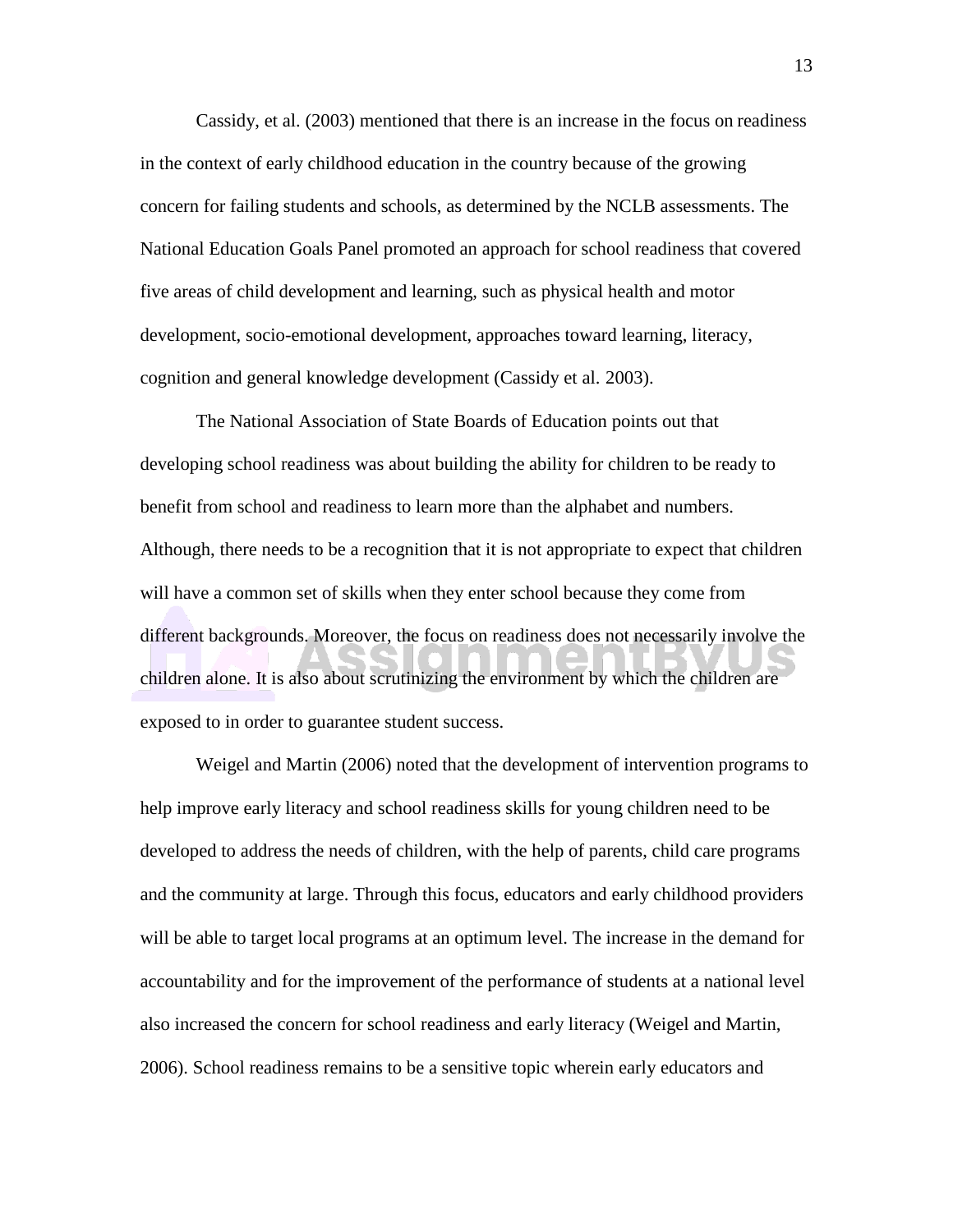policy makers have not agreed upon definition. Furthermore, it is about recognizing predictors based on the preschooler's literacy and language abilities as to their performance in the early levels of grade school (Weigel and Martin, 2006).

The concept of early literacy and school readiness involves laying down the foundation for literacy and school success in the early years of the student's life (Weigel and Martin, 2006). During this time, children develop skills and attitudes that will strengthen their potential for success. Daily experiences and opportunities to develop oral language skills and to gain knowledge through written language strengthened their emergent literacy skills. Children acquire skills and knowledge in different formal and informal settings, even at home, and at child care programs (Weigel and Martin, 2006). The development of young children does not happen in isolation. Instead, it occurs in wide array of direct and indirect influences. Research links children developmental outcomes and environments wherein they have supports for that recognized the critical nature children's experiences to their learning and growth (Weigel and Martin, 2006). According to Cassidy et al. (2003), the preschool teachers should plan their activities in such a way that they consider the interests of the children and how these interests can be used to increase their understanding and learning. These activities must be shaped in such a way that they accommodate the development of specific skills. This helps in building a curriculum that is developmentally appropriate and child-centered, as well as increases the school readiness levels of children (Cassidy et al. 2003).

Cassidy et al. (2003) recognized three essential factors that need to be present to address the needs of preschoolers. The first is the teachers need to be knowledgeable and have the ability to facilitate each child's learning. They need to possess an understanding

14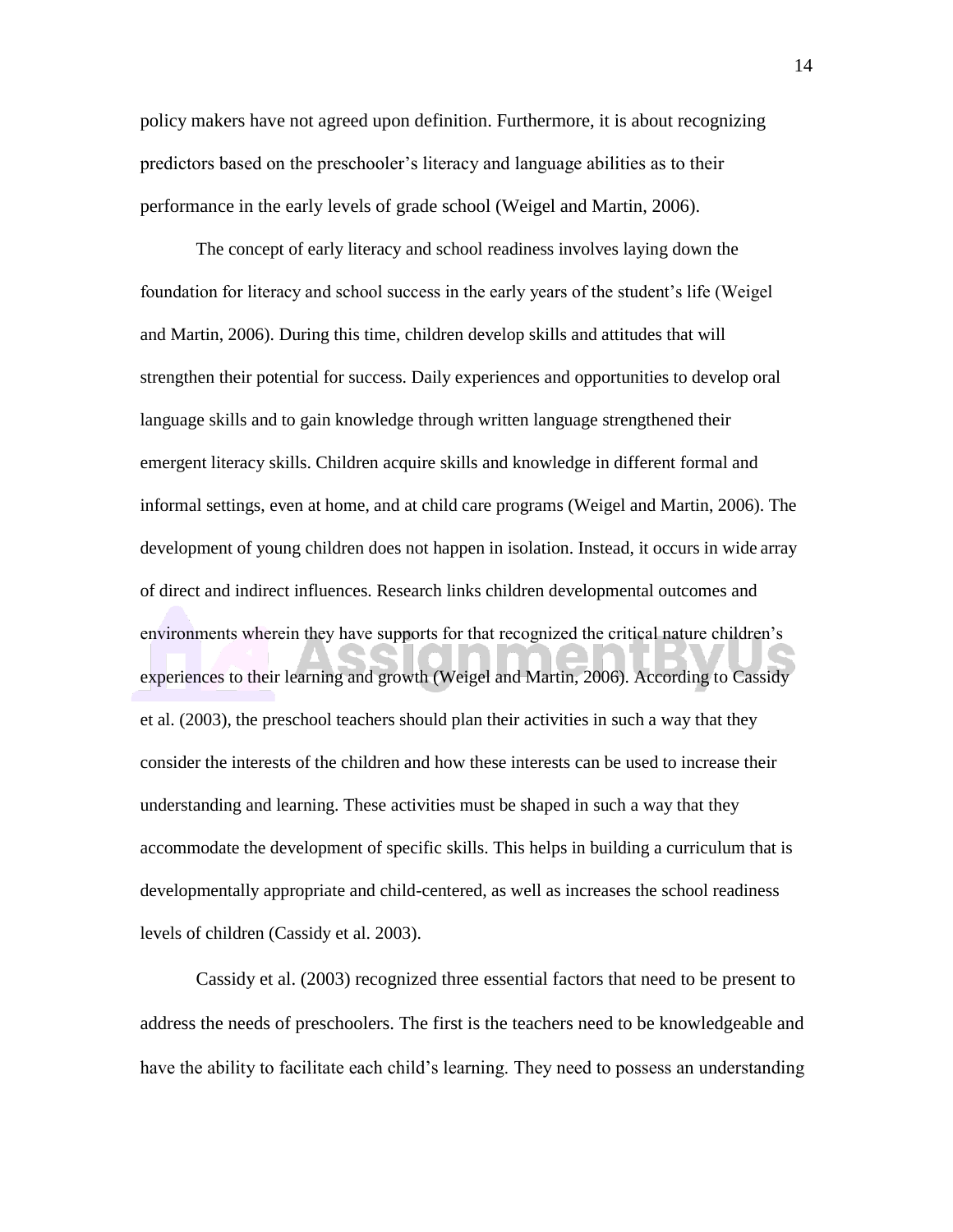<span id="page-17-0"></span>for the child's development and the process by which young children learning. They need to have the ability to identify the child's skills, individual personalities, family cultures and priorities (Cassidy et al., 2003). The teacher serves as a catalyst in the creation of an educationally stimulating environment. Additionally, it is also significant to have communication with the parents in order to help them build on the benefits of the curriculum, through establishing play-based strategies to enhance the child's development at home (Cassidy et al., 2003).

Missal et al. (2008) emphasized on the importance of early literacy development and school readiness. Children that fail to enter school with the adequate level of literacy and school readiness are more likely to fail than to catch up with peers that are equipped with these attributes. They are considered to be at a high risk of reading failure and also considered to have a higher potential for dropping out in high school and experiencing broader social failure (Missal et al., 2008). This highlights the need for educational practices in early education to allow children to maximize on their skill development, but at the same time proceed at their on rate. There is a need to balance skill acquisition with the individual development rate of the students. Conversely, early education classroom environments and curriculum must be designed to offer the most opportunities to enhance the individual potential of the child for school readiness and early literacy development.

#### **Progressive Education**

Roberts (1976) stressed that there were four types of preschools, such as the traditional (eclectic), cognitive (approach that stressed on the development of learning abilities), informational (focuses on teaching specific skills) and prepared environment, which is based on Maria Montessori principles. There has been relative effectiveness in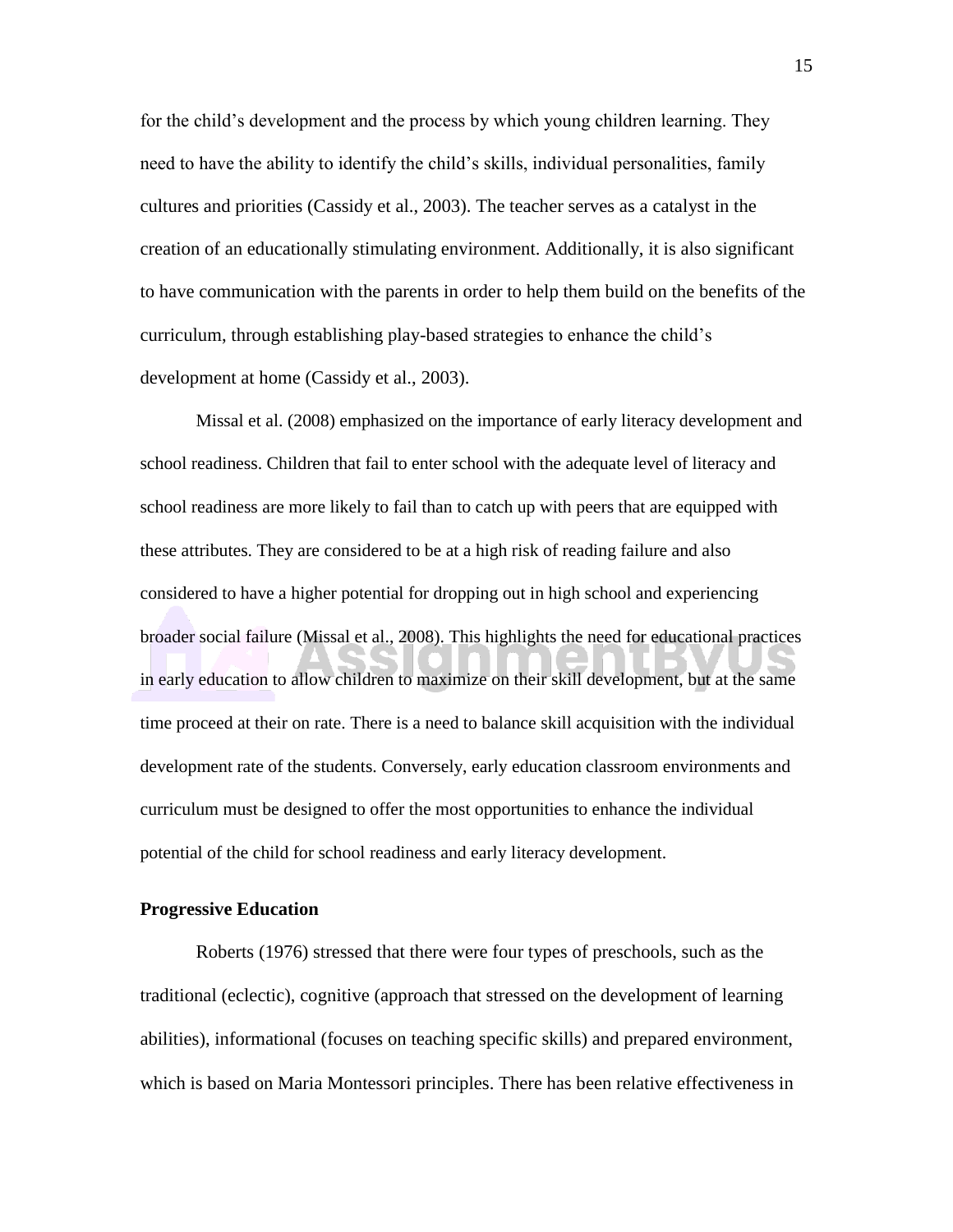terms of the different preschool programs for improving skills through the different types of preschools. According to the findings of this study, children in the Head Start or the traditional preschools made small to moderate gains in terms of improving their intellectual quotient and revealed improved attitudes for school and self-concepts. Nevertheless, the control group was able to catch up with the experimental group, as well as receive a passing grade for kindergarten and grade one levels. It was noted that when parents are involved and the programs are more structured, there are impressive gains identified (Roberts, 1976).

Over the years, Creative Curriculum approaches and philosophies on educating young children that alter the subject matter to meet the needs and choices of the learner, have been adopted from the Progressive Era (Roopnarine and Johnson, 2005). This philosophy subscribes to the concept that children learn best within true-to-life activities with their peers. Progressive education is described innovate teaching and learning strategies. Progressivism is associated with the experience of providing novel or up-todate education and it is often compared to traditional education (Hampel, 2008). Traditional education is characterized by learning strategies such as memorization of facts and formula, which are perceived to have a growing irrelevance for the students of today. Conversely, progressive education is described to be child-centered, rather than textbook-centered and grounded on authority (Hampel, 2008). The curiosity and creativity of students are highlighted by using strategies that would awaken a wide range of interests.

Roopnarine and Johnson (2005) stressed that Johaan Heinrich Pestalozzi, John Locke, Jean Piaget, Eric Ericson, Friedrich Froebel, Maria Montessori, Abraham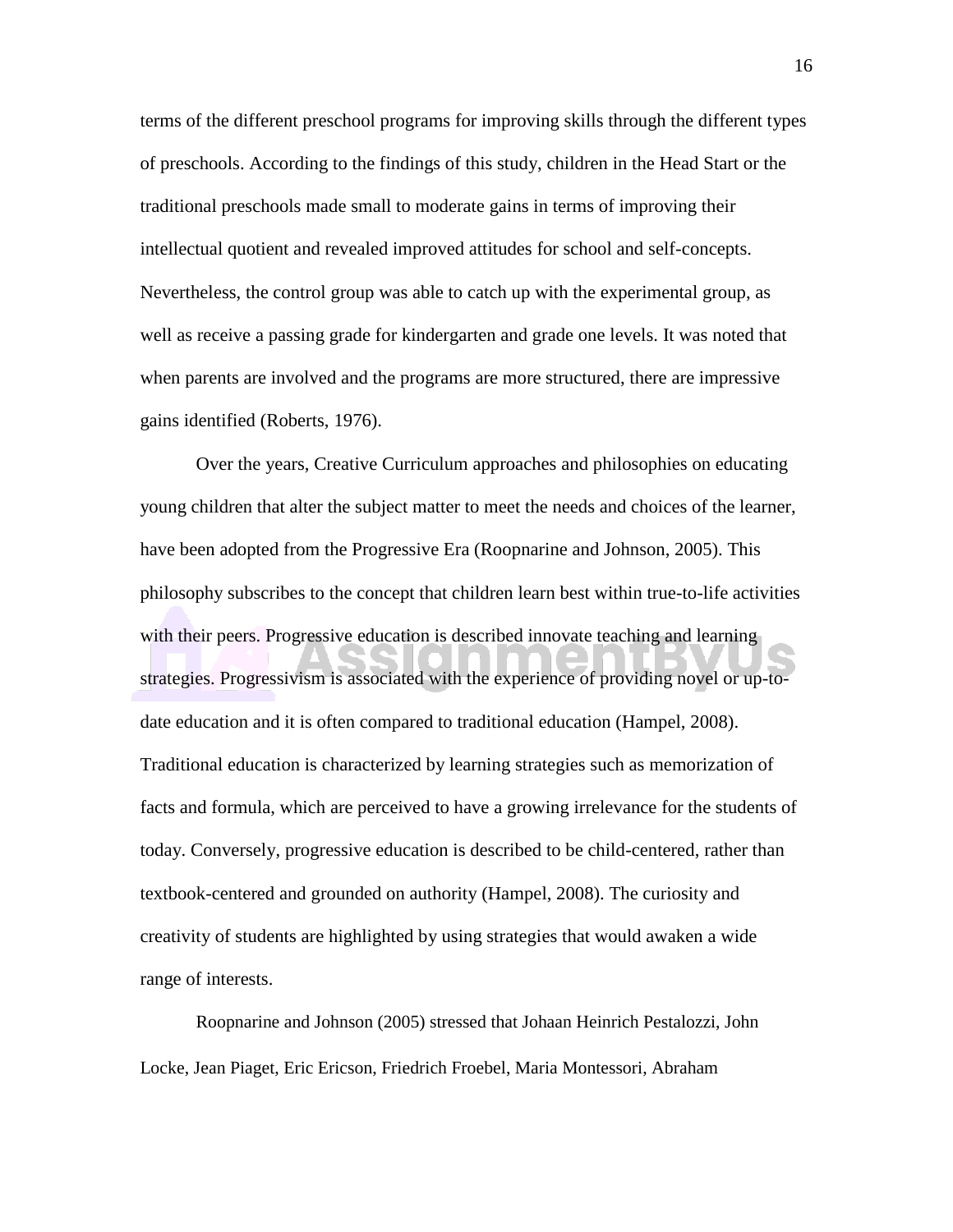<span id="page-19-0"></span>Maslow, Albert Bandura and Lev Vygotsky are some of the philosophers who contributed to the idea that children learn through the development of social skills, real experiences, and the Progressive Era process. Teachers who use Creative Curriculum research-based teaching instruction provide opportunities for children to develop reading literacy skills in preschool that will support their school achievements through college. Creative Curriculum provides professional development tools for educators in various formats: in-service training, video learning, onsite professional development, E-Learning, curriculum instruction, and engagement with the principles of adult learning theories (DeVries et al., 2002).

Progressive instruction is focused on educating the whole child through specifically designed school curriculum (Hampel, 2008). Within progressive education, the young children are given opportunities to excel in music, art, drama, and recreation. Through this approach, instructional methods and materials are different from traditional education. Progressive education called for teachers to be facilitators that allow students to participate extensively through discussions and group works (Hampel, 2008). This is observed have decreased the rate of dropouts among students and increased school enrolments in first third of the twentieth century (Hampel, 2008). Those that support progressive education supported intelligence testing. They perceived evaluating the innate mental abilities of young children to provide a fair manner by which students are assigned to particular courses and education tracks.

# **The Age for Literacy Development**

According to Schickendaz (1999), skills like reading and writing that are learned in the first grade of middle school are really the "end result of years of literacy learning"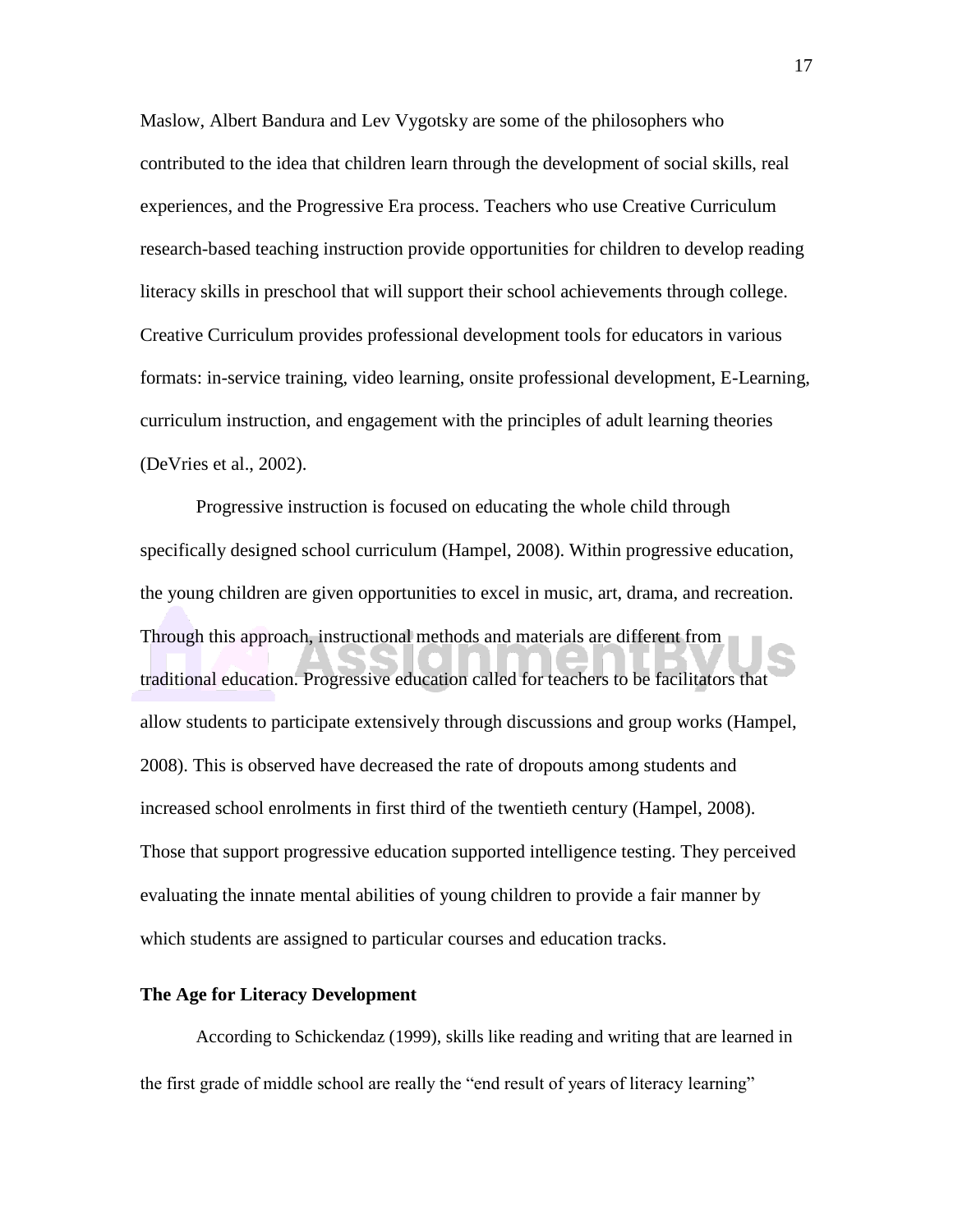(p. 1). Since there is a small group of children that reach recognizable levels of literacy before entering school, teachers and parents fail to recognize how much of the children's prior first grade education. Thus, they attribute the student's literacy skills to have been accomplished in the first four or six months of first grade instruction (Schickendaz, 1999). While there are students that find it difficult to accomplish these skills during these stages, Schickendaz (1999) noted that there is cases wherein children struggle because they lacked the sufficient foundation that was needed to complement the instructions that teachers provide to help children become beginning readers. Thus, there is a specific need to have a strong background to build literacy learning before they even transition into first grade.

According to Neuman, Copple, Bredekamp, and the National Association for the Education of Young Child (2000), there has been issues regarding when and how children should be taught to read and write that has been discussed by both the International Reading Association (IRA) and the National Association for the Education of Young Children (NAEYC). These organizations provided a position statement that described how teachers could ensure children's success for learning how to read and write through understanding informed instruction and recognizing effective practices through evidence-based research.

Conversely, Neuman et al. (2000) argued that the recognition of early beginnings of literacy acquisition led to the implementation of inappropriate teaching practices that were suited for older students, rather than young children that were only in preschool and kindergarten. Nevertheless, Roskos, Tabors and Lenhart (2009) emphasized on the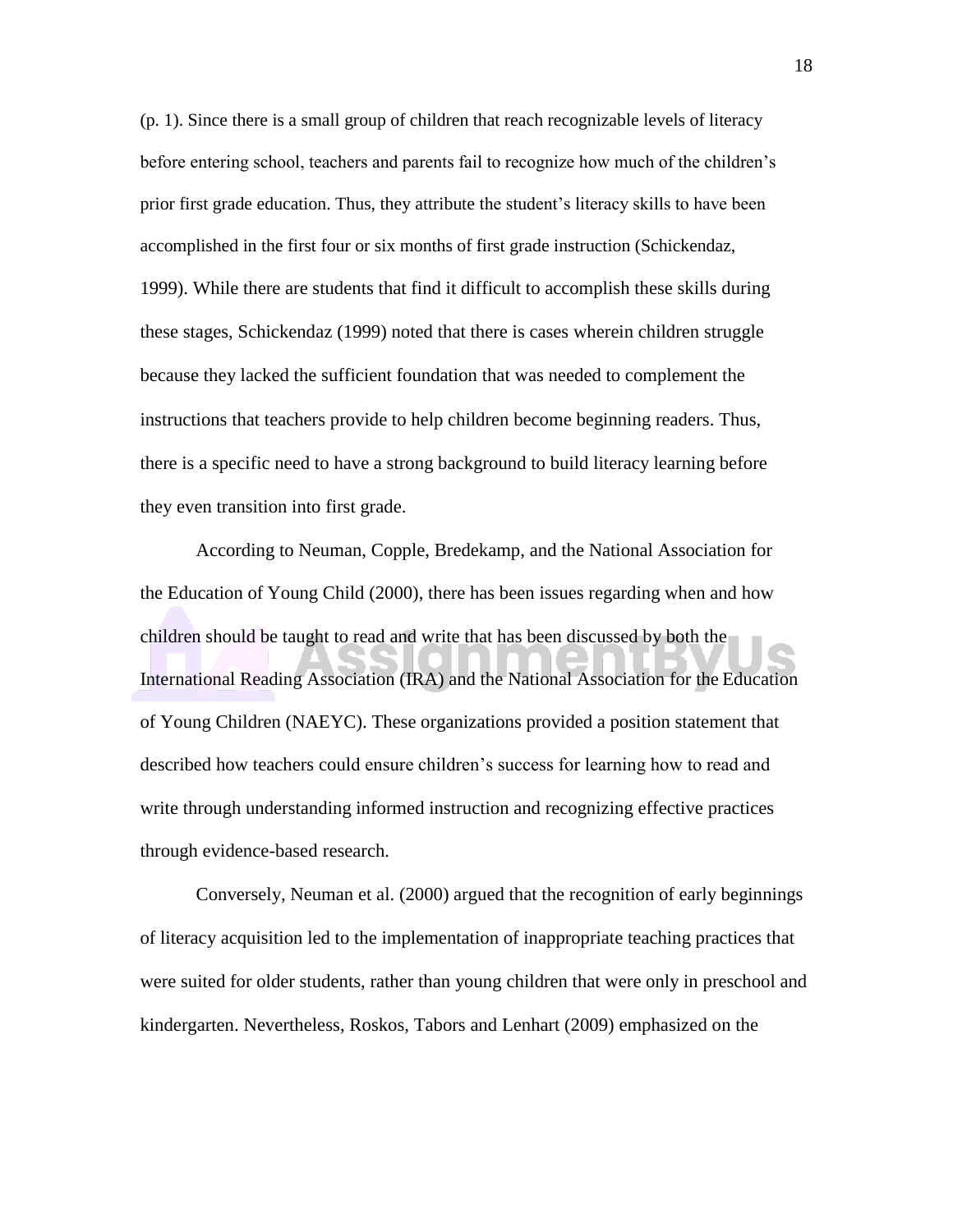significant impact of the development of oral language skills in the preschool years of the student in order to ensure future reading achievement and school success.

Piaget noted that underlying language acquisition can be considered as processes for elementary logic and reasoning (Singer, 1999). According to Piaget's observations, the children's speech can be categorized as egocentric speech and socialized speech. These types of speech served a different function for the preschooler. The purpose of each speech pattern is to communicate between different people, but this was not always the case for children's speech (Singer, 1999).

Language in the beginning stages of a child's life is considered to be completely egocentric (Singer, 1999). The speech of the student reflects what he thought at the present moment. This is regardless of whether one made sense to anyone or to himself. Thus, when a child speaks he is does not concern himself of who is or is not listening. Speaking is considered a pleasurable sensory-motor experience for a child in itself (Singer, 1999). One of the basic form of egocentric speech is repetition. During this stage, children would not know or understand what they are saying and what it meant.

According to Singer (1999), one of the most socialized of the three forms involved egocentric speech that made use of simultaneous monologues between two or more children talking together, without any one of them listening. Even when young children play along side one another, most of the time they are absorbed by their personal fantasies and conversations with themselves. The point where literacy develops included the increase in the socialized speech in the child, wherein one considers the meaning of one's speech and communication activities to another person. Wadsworth (2003) described Piaget's perception of intellectual acts to function through processes of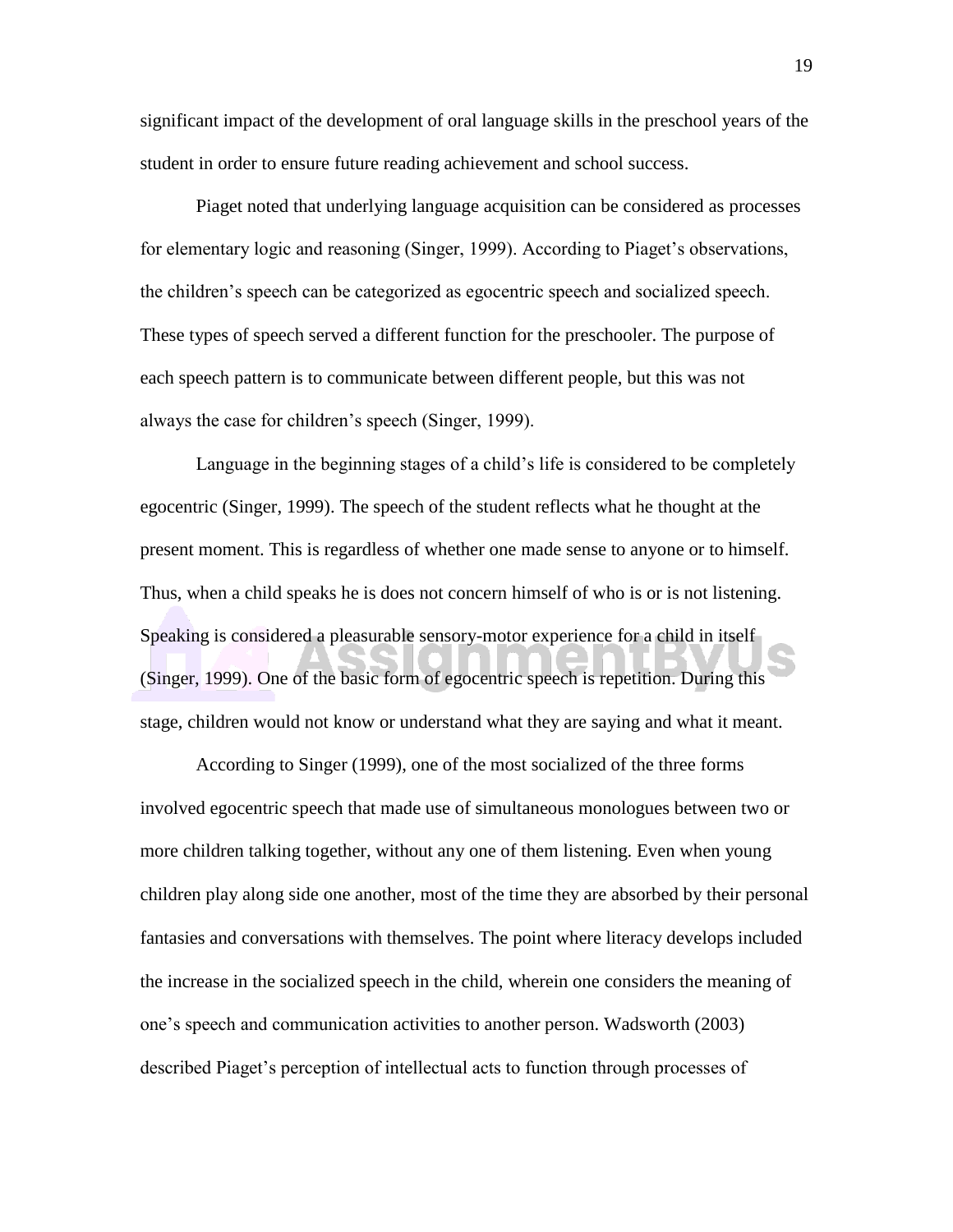organization and adaptation to the environment. This did not mean that intellectual development is attributed completely to biological functioning. Nonetheless, the concepts of biological development are useful for looking at intellectual development.

According to Schickedanz and Casbergue (2009), the development of writing skills represented a strong predictor for the child's future literacy success. During the time when a child was two to three years of age, it was crucial for their writing to evolve from scribbling into script, as they are able to write actual alphabet letters. Thus, it is important for educators and parents to help the preschoolers achieve communication by means of writing.

Glover (2009) noted that there is a need to encourage students to pick up their pen and share their ideas through writing. Educators should be able to match their instructional strategies with the individual interests and patterns of learning of the child. While the approach is child-centered, educators should be able to know how to draw ideas and interests from children that they will translate through writing activities.

There is a need to nudge writers into action through the use of meaning, choice and purpose. Preschool children are also encouraged to write using conversations, such as using notes to communicate with each other. Glover (2009) also noted on the importance of imaginative writing that could be achieved through dramatic plays or through reading aloud what they wrote. Young children should also be motivated to write stories through the use of personal experiences. Thus, children should also be given the chance to express their individual passions and interests through non-fiction writing activities (Glover, 2009).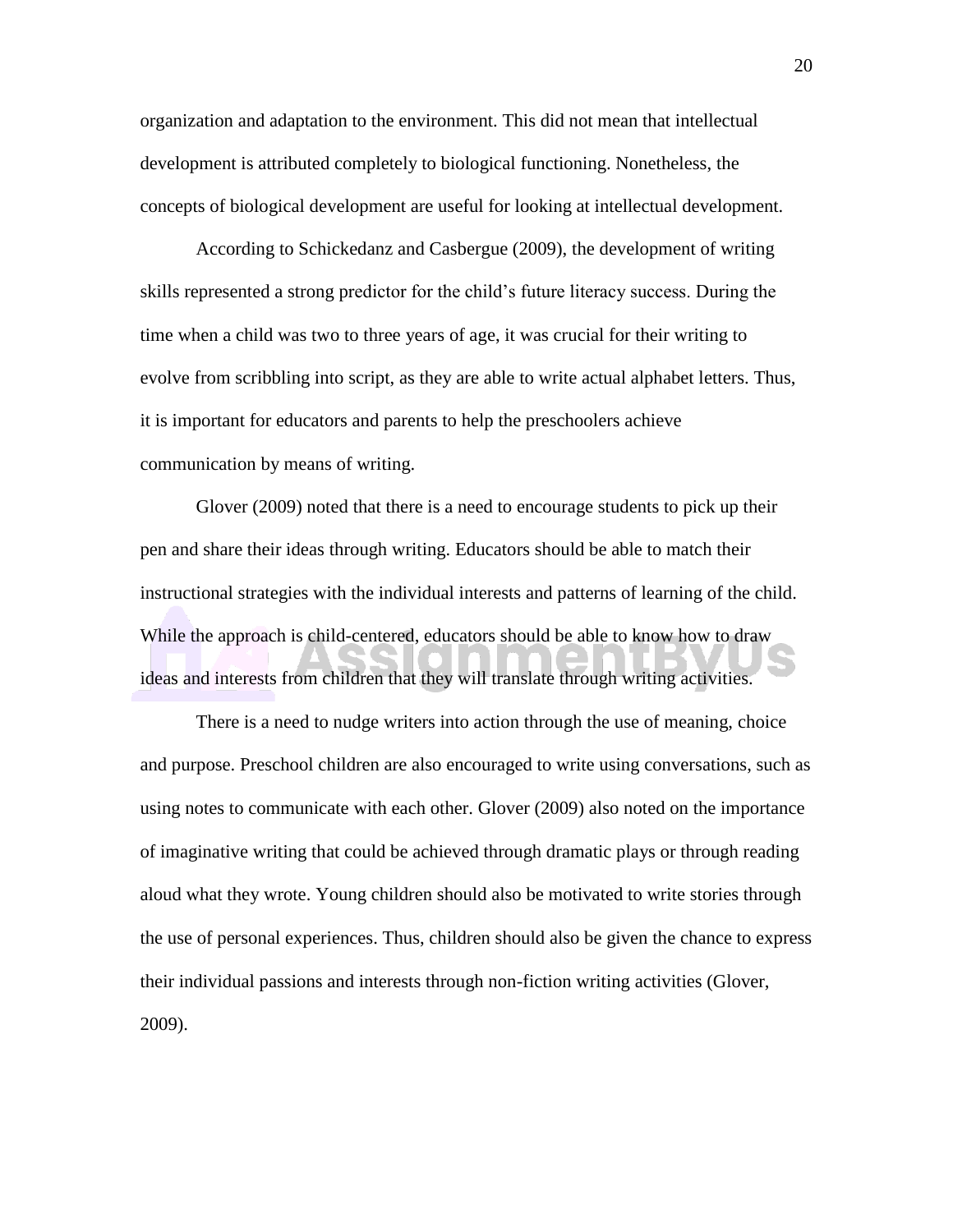<span id="page-23-0"></span>Gibson (2010) stressed that there were many factors that affected the student's attitude for reading, including the parents, sibling attitudes, school and library programs, curriculum and instruction, and the teachers. In a study that Gibson (2010) conducted, preservice teachers observed that students had preconceived notions about reading that were rooted from their experiences as a child, young person and young adults. The examination of these experiences was significant to provide a tool in understanding the future student's reading development success.

Adler and Trepanier-Street (2007) examined the perception of college students that participate in early literacy development programs for young children. After the study was conducted, the findings revealed that college students found six important literacy practices that are effective for early literacy development. These practices involved having conversations with children, wherein they were allowed to take turns and listen to other children speak. Second, it is effective when they followed the children's lead in conversations. It is also advisable to ask questions that required one-word answers to prevent confusion for the students. It is also an effective practice to allow the children to pretend to read and allow them to attempt writing. It is also significant to engage children in rhyming activities or games (Adler and Trepanier –Street, 2007).

## **Teaching Literacy Skills**

Neuman et al. (2000) described the beginning years (from birth to preschool) to be the first period wherein children would begin to experiment with language. As young infants, babies would imitate the tones of adult talk. They would respond to adult gestures and facial expressions. It would also be observed that it is during this period when toddlers are taught jingles and nursery rhymes. Children learn the meaning of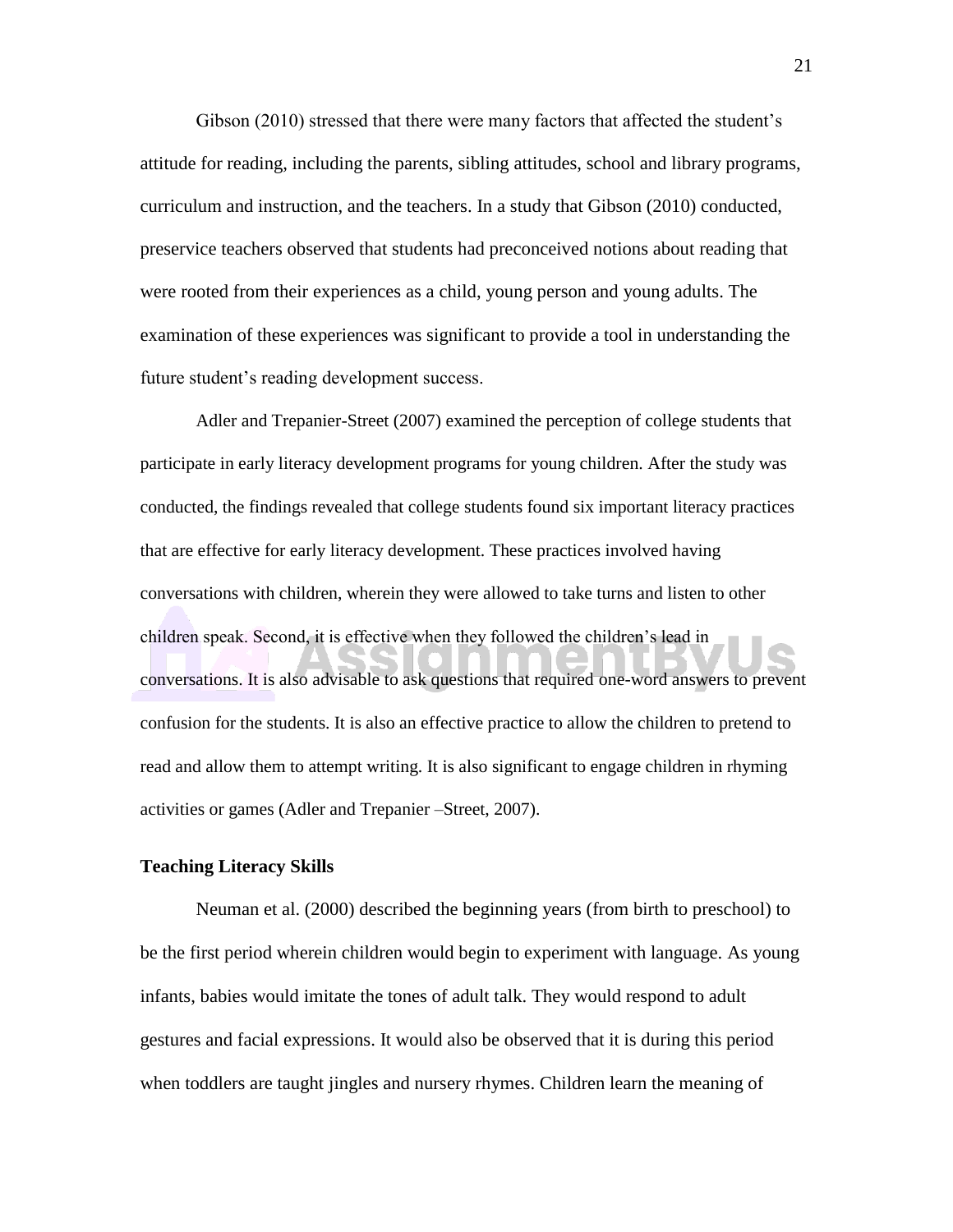symbol systems through their interactions with others. As these young children learn the principle of the alphabet, usually taught by their parents, children process the letters, translate them into sounds, and connect it with a known meaning. Even if it seems that they naturally acquire these skills, children are beneficiaries of adult guidance and instruction for learning language, even if the approach would be playful and informal (Neuman et al., 2000).

Bennett-Armistead, et al. (2005) also described literacy research to stress the onset of the development of listening, viewing, speaking, reading and writing skills long before children enter middle school. Thus, early childhood educators needed to provide children with activities that focused in the development of their literacy skills and creating an environment by which these activities could be encouraged. Activities that develop literacy skills included reading aloud, playing with words, writing centers, book nooks, dramatic play sessions, and the like (Bennet-Armisted et al., 2005).

Roopnarine and Johnson (2005) stated that children learn to read from the shortest words to the longer ones. Using movable letters, magnetic alphabet boards, and slate boards enables children to construct words on their own. This activity is a high level of play that constructivist teachers can use to extend preschool children's interest in learning how to read and write (DeVries et al., 2002). Learning to read should be fun, self esteem enhancing, and motivating for children and their families. It develops children's emerging literacy skills (Time4 Learning, 2009).

Reading is not intuitive like whole language can be in speaking; it requires the support, time, and effort of adults to provide skilled instruction (Time4 Learning, 2009). Foundations must be formed so that the child is able to understand print concepts,

22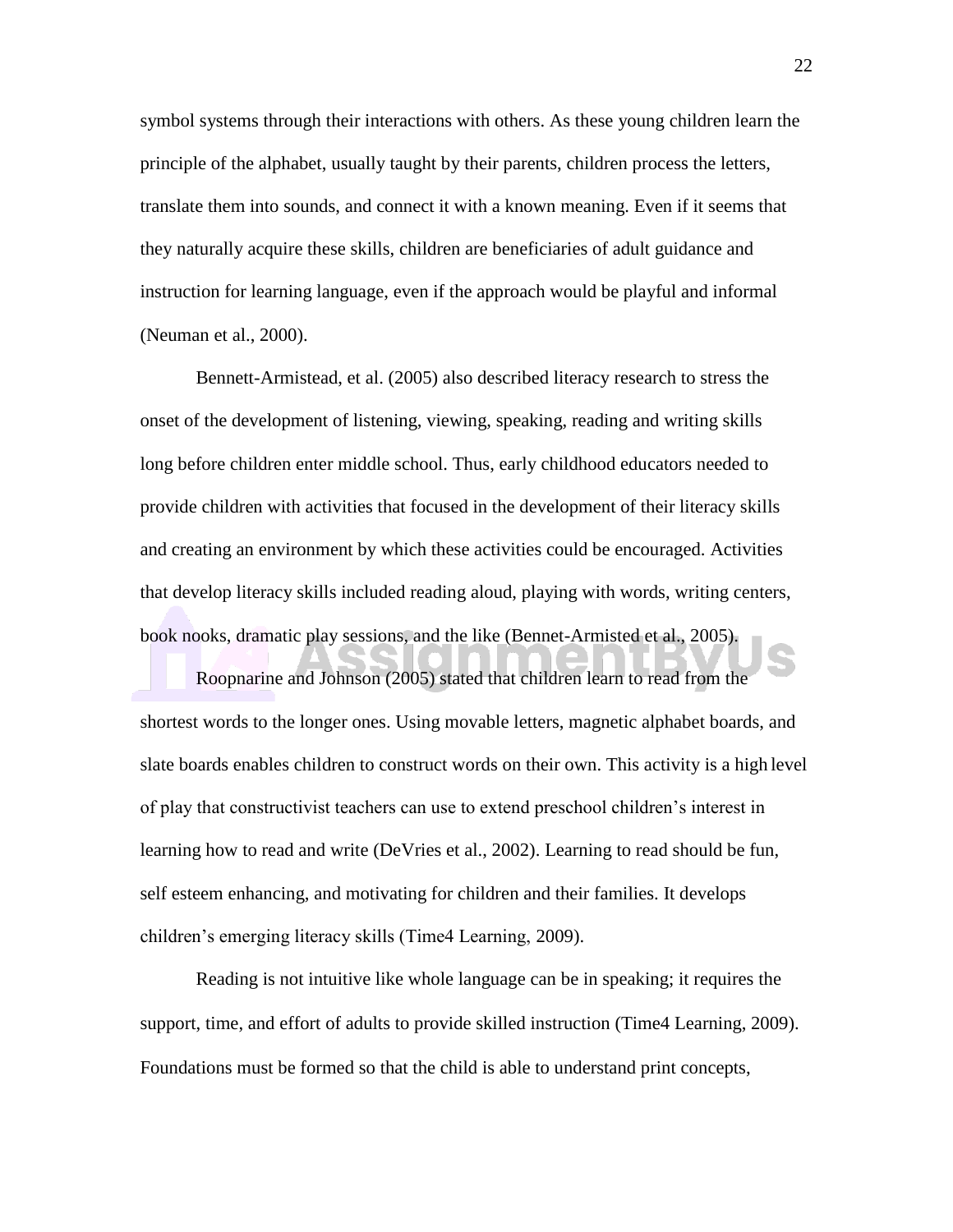phonics, decoding, fluency, words, and the understanding that makes a child a successful reader. All of these skills are developed through adults reading aloud to children, providing a high level of play with adult intervention, singing and chanting songs and nursery rhymes, reading and recognizing the alphabet, and practicing basic print activities (Time4 Learning, 2009).

Burns, Griffin and Snow (1999) characterized reading as a multifaceted and complex process that children undergo. In order to understand this process, they need sufficient help for learning these processes, such as using spelling sounds, understanding the writing system and recognizing the opportunities to appreciate the information offered by textbooks and other learning materials. Children also need to be exposed to procedures that heightened their comprehension skills (Burns et al., 1999).

Reading is not easy to learn and it's not natural, as there is a process by which it is learned (Elizabeth Love, 2003). The process begins at an early age with first experiences with print. Skills in oral language and pre-literacy are described to support a person's ability to read and write. Thus, phonological awareness is also considered as a key factor for early literacy instruction. Readers are recognized to have appropriate decoding skills, comprehension skills and to read with speed and accuracy.

Burns et al. (1999) provided three accomplishments that described good readers. These accomplishments included the understanding of the alphabet system through the identification of printed words, the use of background knowledge and strategies to interpret printed words and the ability to read fluently. In short, Burns et al. (1999) described preschool language and literacy foundation to be the identification of printed words, fluency and meaning. They also noted that the experiences in the first months and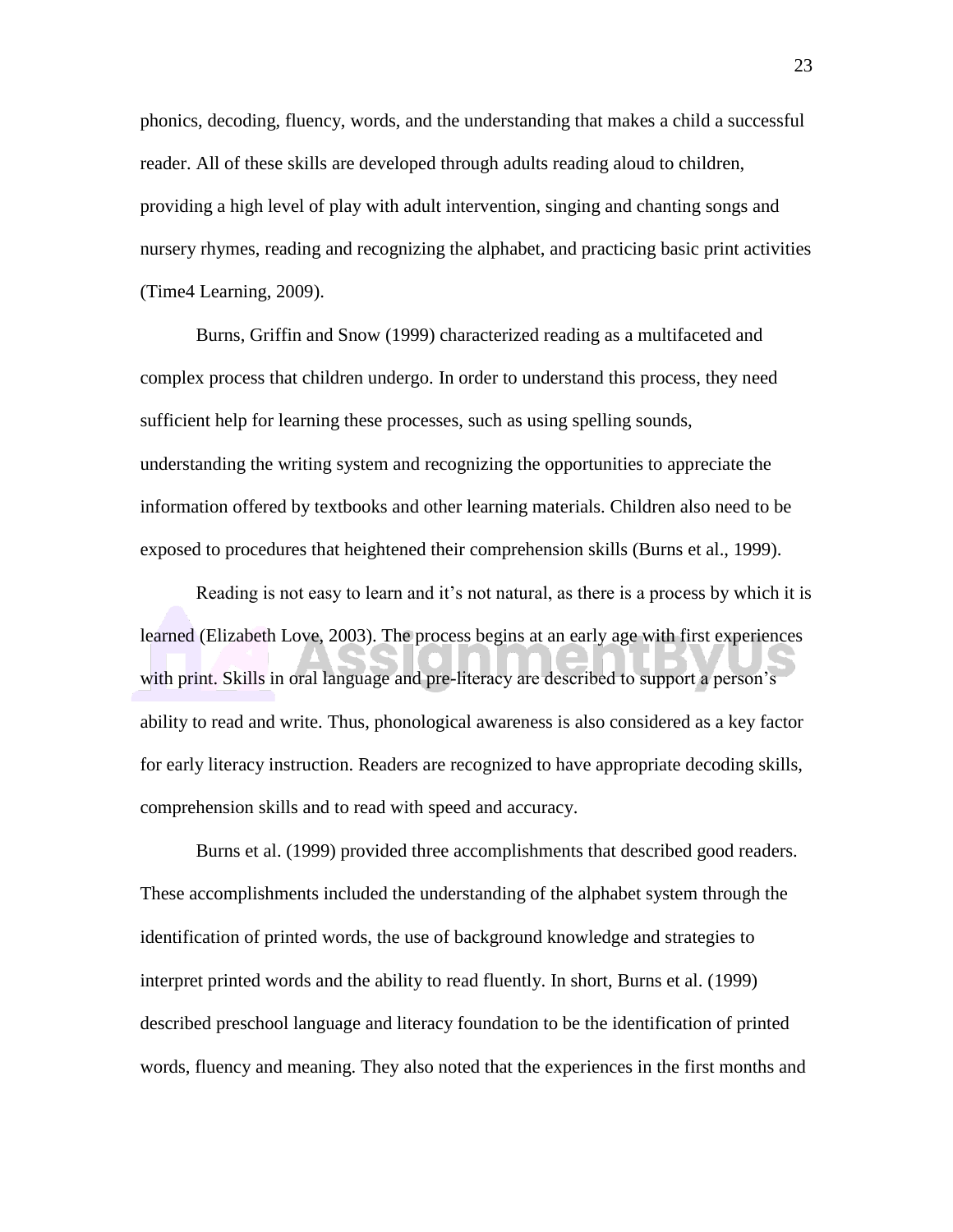years in a child's life with language and literacy could serve as a basis for their later reading success. For example, children as young as six weeks could provide a significant advantage in their literacy development.

At the end of a substantial study of pre-school reading readiness, the researcher recommends providing various curriculum approaches to preschool students to nurture their reading literacy skills (DeVries et al., 2002). Every child, depending on their health conditions, needs to have developed reading literacy basics before entering kindergarten. These basics determine a student's successful academic achievement throughout his/her entire school career, and create a promising future for America. Nonetheless, it must be noted that there is no one teaching method or mix of methods that would be more effective than the others for all the children (Neuman et al., 2000). Instead, good teachers use a variety of teaching strategies to address the diverse needs of children. The effectiveness of the instruction depends on how the instructional method builds on what the children already knew and could do, as well as provide knowledge, skills and dispositions that will set them for lifelong learning. Aside from learning the technical skills of reading and writing, students also need to learning how they could develop skills for reasoning and reasoning.

Wilber (2000) stated that learning how to read begins with the ears: listening, reading books, playing with rhyming words, and talking to children improve both their vocabularies and learning capabilities. The process of learning how to read begins with recognizing the alphabet, sounds, and blending letters (Wilber, 2000) by preschool age (before five years of age). Neuman et al. (2000) and Vukelich and Christie (2009)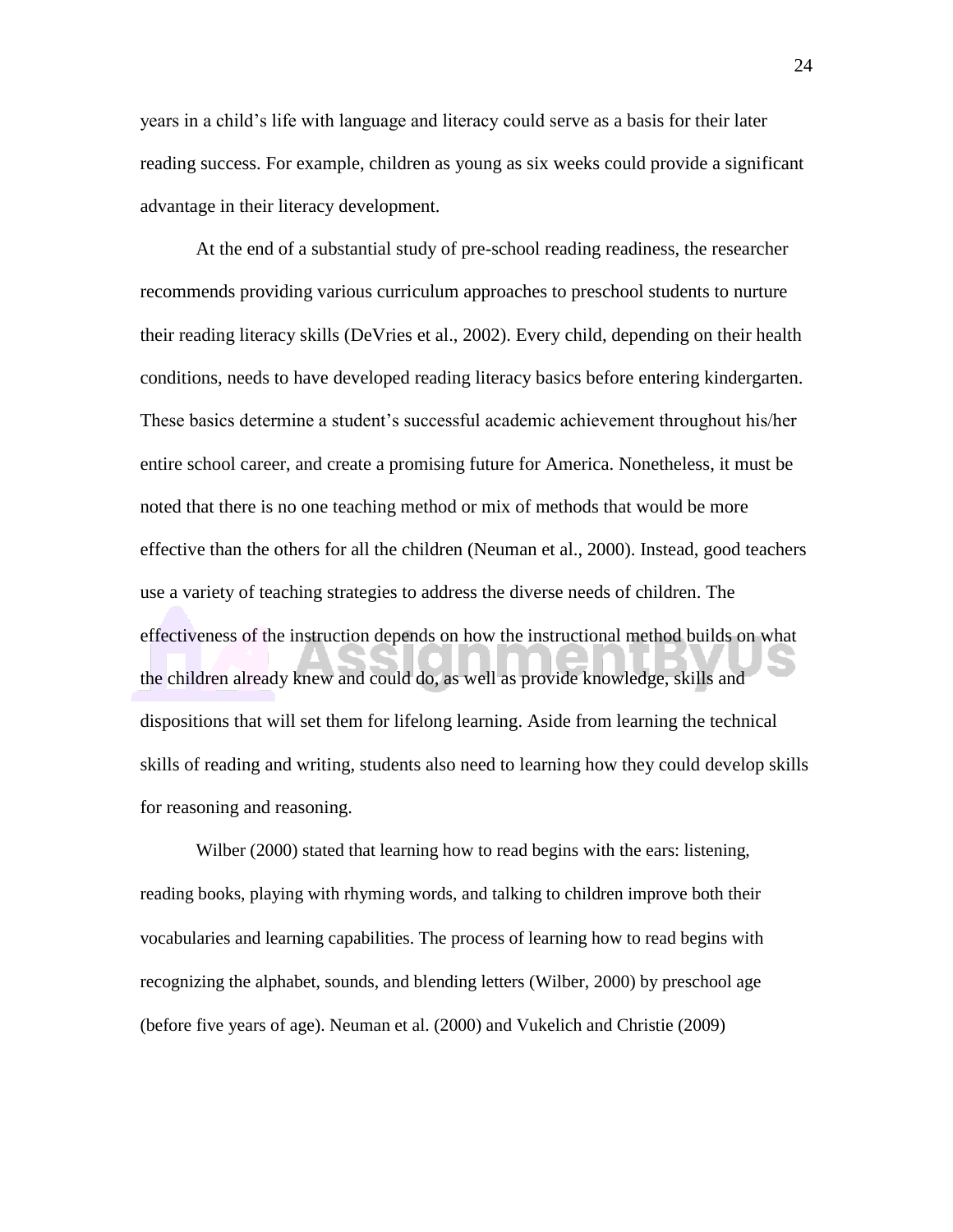stressed that one of the most essential activities for building literacy skills would be reading aloud to children, following it up by asking children analytic questions.

Vukelich and Christie (2009) recognized the importance of phonological awareness of children, which could be developed through differentiated instruction. There is also a need to provide a planned and print-rich environment wherein children will be exposed to print symbols in an interesting and informal manner. The process of literacy development is included in children's play in order for them to practice literary concepts in informal settings (Vukelich and Christie, 2009).

As mentioned, sharing books with children was considered as a significant part of the process because it allowed for children to build on skills that research recognized to be needed for later reading success. This is also the foundation for the student's interest in concepts of print. Typical preschool-aged children were identified to understand that print is functional and could be used to get things done in everyday living (Vukelich and Christie, 2009). Preschoolers were described to be engaged in dramatic play, such as writing phone messages, writing checks for purchases and looking up recipes in cookbooks, as well as making shopping lists. This shows that as young as preschoolers, they understand the significance of understanding print symbols and interpreting them.

Roskos, et al. (2009) offered different ways of joining oral language with teaching early reading and writing skills in order to prepare young children for life in grade school and beyond. There was a need to make sure that preschool children will develop oral language skills in such a way that they would be eager learners, ready readers, as well as potential writers.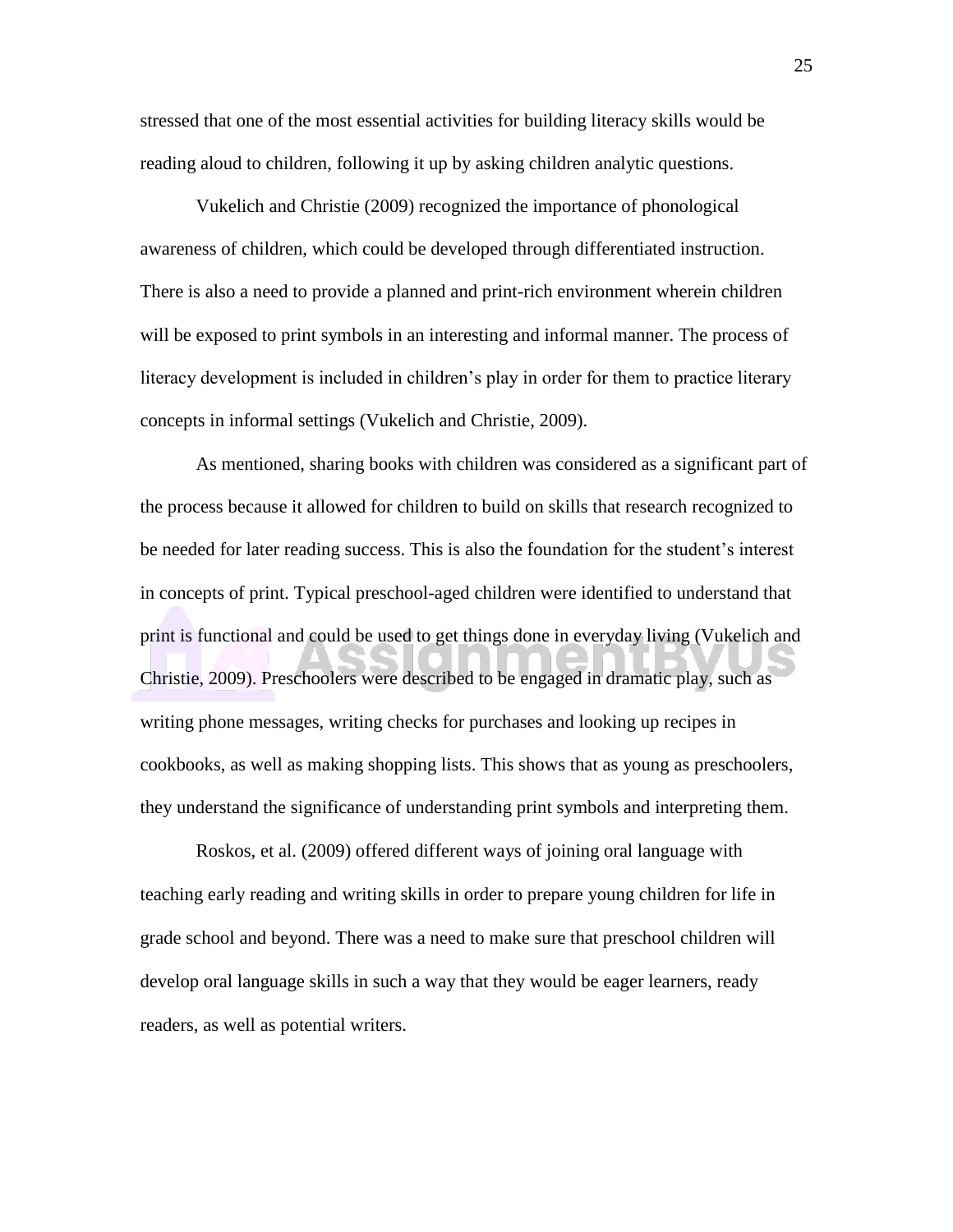Singer (1999) noted that print materials like children's literature will help students learn these concepts. Stories like *Alice in Wonderland* and *Winnie-the-Pooh* provide children with unique ideas that would enhance and hasten the intellectual development of the child. Exposing children to literature at a very young age is encouraged by psychologist Jean Piaget. Piaget's work has provided new ideas as to how children think, reason and perceives the world through the use of mental activities that are classified as cognition (Singer, 1999). Piaget was not concerned with how much a child knew but how he came to know it. Thus, his work revealed how storytelling and other print-assisted literacy activities helped the children enhance their literary experiences with understanding print concepts.

Schickedanz and Casbergue (2009) discussed about the use of dramatic play to jumpstart writing skills. As children begin to role play and to create stories, educators encouraged them to create stories for themselves. Fictionalization of personal experience was observed to have become a central theme in child's play and writing (Schickedanz and Casbergue, 2009). Through the encouragement of dramatic play and the initiation for them to make up fictional stories, children will be able to construct stories by drawing, imagining events, and having a genuine interest for writing in order for their ideas to be preserved and shared with others (Schickedanz & Casbergue, 2009).

Conversely, Schickedanz and Casbergue (2009) also acknowledged that there were cases wherein preschool students would create "mock words" or form writing without any particular message content to begin with. They would simply experiment with writing. This experimentation with word making, despite the fact that they were devoid of a message, also helped children developed their writing skills (Schickedanz and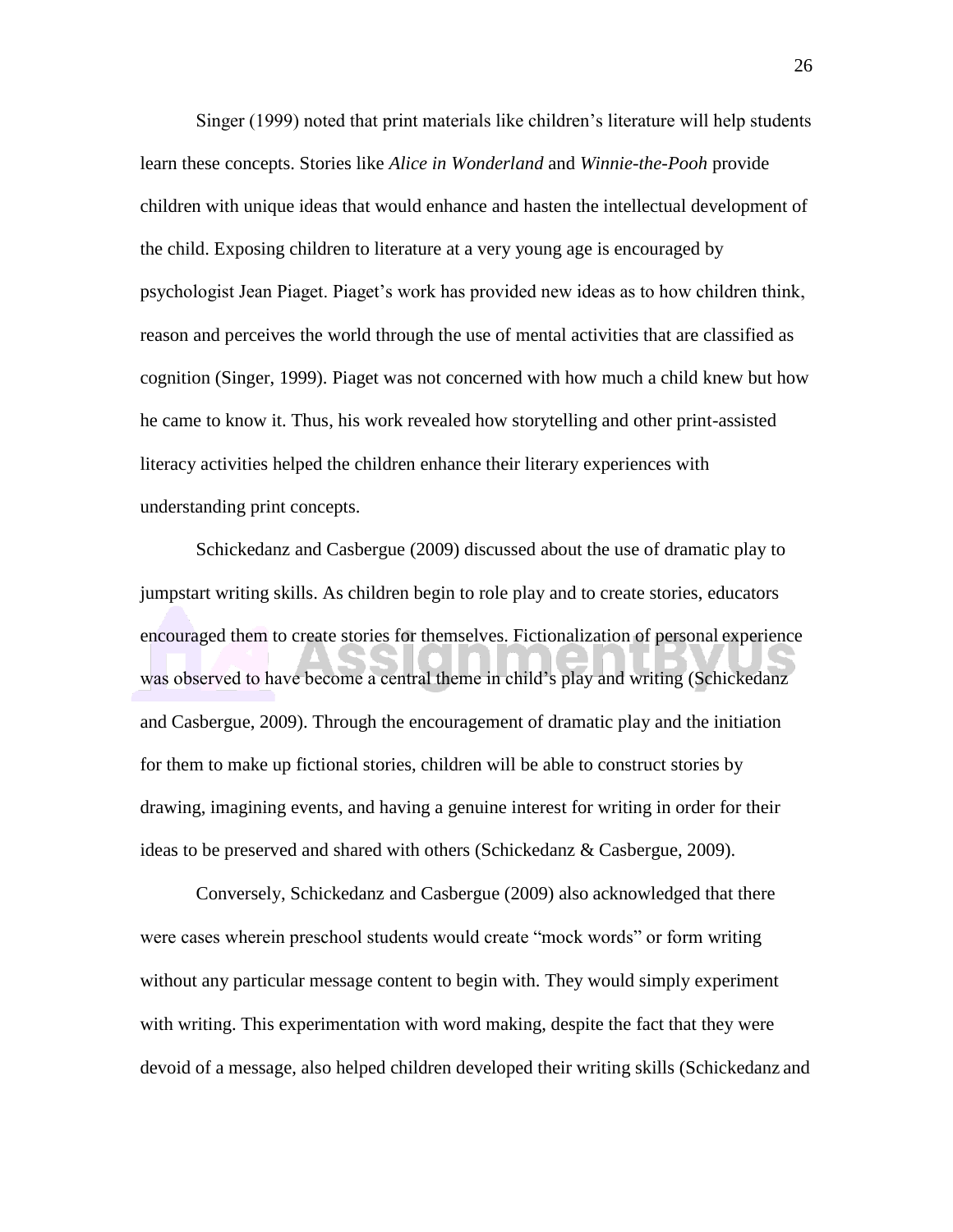<span id="page-29-0"></span>Casbergue, 2009). There were typical standards and learning experiences that needs to be observed to evaluate the child's understanding of print concepts. Learning experiences would enable children to learn the standards. These served as the markers for educators as to the level of knowledge and experiences that children have for understanding concepts of print:

| Concepts of Print                                                                                                                                                                 |                                                                                                                                                                                           |  |
|-----------------------------------------------------------------------------------------------------------------------------------------------------------------------------------|-------------------------------------------------------------------------------------------------------------------------------------------------------------------------------------------|--|
| Standards                                                                                                                                                                         | Learning Experiences                                                                                                                                                                      |  |
| Understands that print is used for different<br>functions                                                                                                                         | Observes varied uses of print for various<br>purposes (e.g. shopping lists, recipes) and<br>participates in their use                                                                     |  |
| Understands that speech can be written<br>down                                                                                                                                    | Observes adults writing as they say the<br>words aloud                                                                                                                                    |  |
| Understands that print carries a message                                                                                                                                          | Participates in composing process by<br>offering ideas and language for others to<br>write down                                                                                           |  |
| Understands that illustrations carry<br>meaning but cannot read                                                                                                                   | Attempts to print during Big Book<br>activities                                                                                                                                           |  |
| Understands that books have titles and<br>authors                                                                                                                                 | Refers to books by their titles; is beginning<br>to understand that a book represents a<br>person's ideas and that this person is the<br>author                                           |  |
| Understands concepts of a word – letters<br>are grouped to form words, and words<br>are separated by spaces                                                                       | Engages in opportunities to draw and<br>"write" independently                                                                                                                             |  |
| Understands concepts of directionality –<br>front to back, left to right, and top to<br>bottom movement on a page<br>Understands the letters function differently<br>than numbers | Observes and follows along as adults track<br>print left to right while reading aloud;<br>browses through books from front to black<br>Participates in opportunities to write own<br>name |  |

# **Table 1 Typical Standards and Learning Experiences: Concepts of Print (Schickedanz and Casbergue 2009, p. 6)**

According to Strickland and Schickedanz (2004), aside from helping students to

write through understanding the concepts of print, there is a need to mold them into

becoming master of phonemic awareness and alphabet knowledge. These are described

as scientifically-based key predictors for the child's literacy success and schoolreadiness.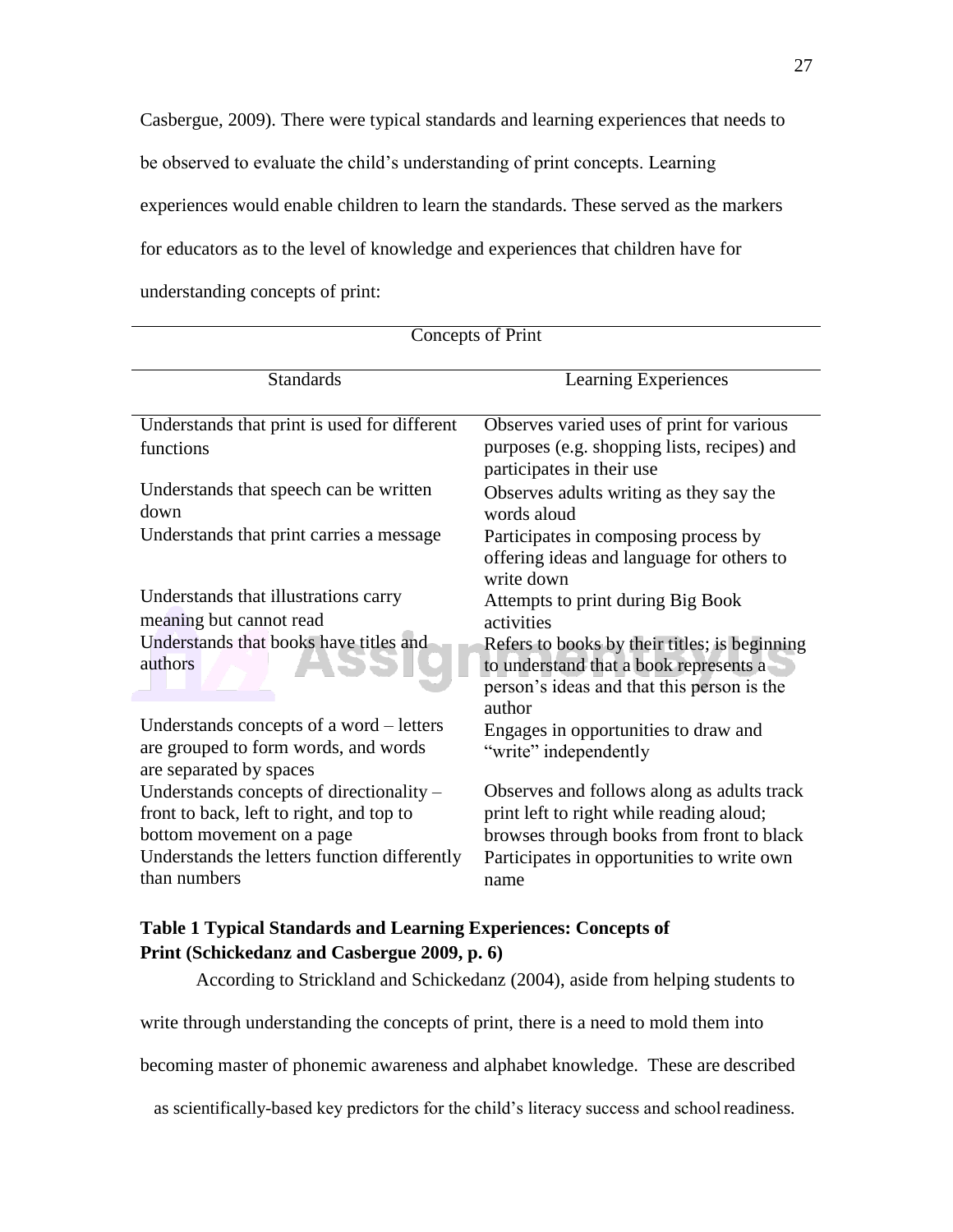<span id="page-30-0"></span>Phonemic awareness referred to the ability of the children to hear, identify and manipulate individual sounds or phonemes in spoken words. This concept needs students to have more specific skills, as they link more directly to phonics that relates to sounding off the letters that represented them. Activities that developed phonemic awareness also included standards that could be accomplished through learning experiences:

| <b>Phonemic Awareness</b>                                                                                                                             |                                                                                                                                                 |  |
|-------------------------------------------------------------------------------------------------------------------------------------------------------|-------------------------------------------------------------------------------------------------------------------------------------------------|--|
| <b>Standards</b>                                                                                                                                      | Learning Experiences                                                                                                                            |  |
| Builds on understanding associated with<br>phonological awareness, such as ability to<br>recognize and produce words starting<br>with the same sound. | Observes others as they segment spoken<br>words into their individual sounds and use<br>letters to write the sounds.                            |  |
| Has the general understanding that letters<br>represent the sounds that make up spoken<br>words (alphabetic principle)                                | Selects letters to represent individual<br>sounds that a teacher has segmented in a<br>spoken word                                              |  |
| Begins to make some sound-<br>letter association                                                                                                      | Selects a letter to represent an individual<br>sound (usually at the beginning of the<br>word) that he or she has segmented in a<br>spoken word |  |
| Table 2 Typical Standards and Learning Experiences: Phonemic                                                                                          |                                                                                                                                                 |  |

# **Table 2 Typical Standards and Learning Experiences: Phonemic Awareness (Schickedanz and Casbergue 2009, p. 7)**

Phonological awareness is also described as the individual ability to reflect or identify the sound or phonological system of a specific language (Elizabeth Love, 2003). It is included in a person's metalinguistic abilities. It is not just about the child's ability to hear and say sounds. Instead, it involved a number of skills that are related to reading development and other skills that are an outcome of the abilities to read. This involves the ability of the child to rhyme, to start with the same sound (bad boy), to segment the first sound, segment words into separate sounds, and to change or manipulate words by removing, adding or reordering sounds within the word (Elizabeth Love, 2009).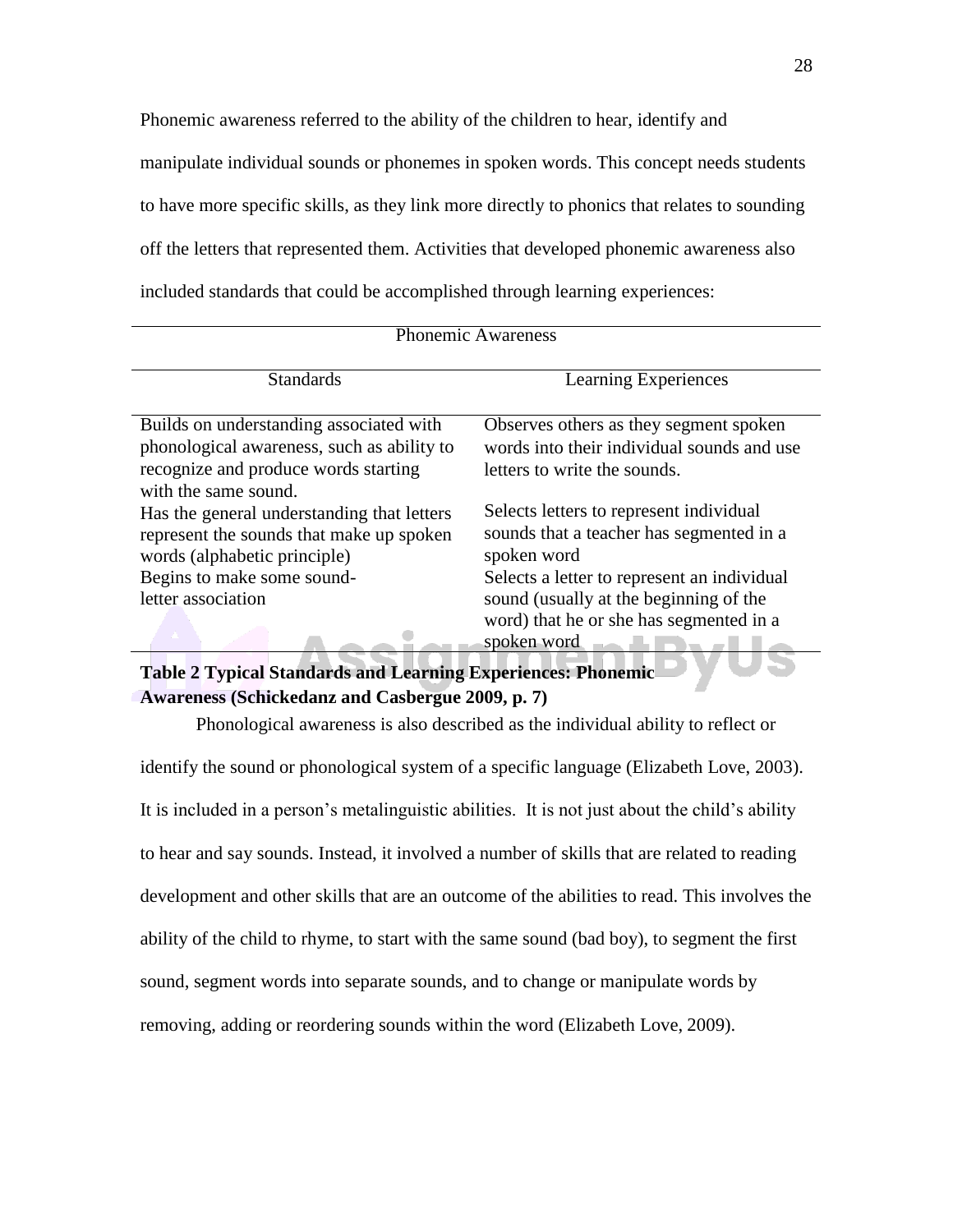The level of phonological awareness is considered as one of the most important predictors for reading development and success. It is considered an important feature of reading programs, as through this concept, children could develop an understanding for the nature of the English alphabet.

Alphabet knowledge or letter name knowledge serves as a good predictor for success in early reading (Schickedanz and Casbergue, 2009). Fluency is defined by the speed and accuracy by which a child could recognize letters; the higher the level of fluency that students have, the higher the chances that they will experience success in developing reading skills. Additionally, alphabet knowledge also predicts the children's interests in learning how letters and their sounds relate with one another. Schickedanz and Casbergue (2009) emphasized that alphabet knowledge serves as a "byproduct of extensive early literacy experiences" (p. 8). Training students to simply memorize letters without the provision of learning within the literary context is an unsuccessful predictor for reading success. Table 3 will reveal the relationship between the learning experiences of the students and the standards they could accomplish:

| Alphabet Mhowledge                                                                                        |                                                                                                                          |  |
|-----------------------------------------------------------------------------------------------------------|--------------------------------------------------------------------------------------------------------------------------|--|
| <b>Standards</b>                                                                                          | Learning Experiences                                                                                                     |  |
| Notices and is able to name letters that<br>begin common logos and names of friends<br>and family members | Uses magnetic letters or tiles for play and<br>exploration; plays with alphabet puzzles                                  |  |
| Understands that letters of the alphabet<br>are special visual graphics that have<br>unique names         | Has experiences with alphabet books                                                                                      |  |
| Identifies at least 10 letters of the alphabet                                                            | Discusses letter names in the context of<br>daily meaningful activities                                                  |  |
| Identifies letters in his or her name                                                                     | Observes and participates in experiences<br>where letter names are linked to writing<br>names and other meaningful words |  |

 $\lambda$  let  $\lambda$  be  $K$  a smaller than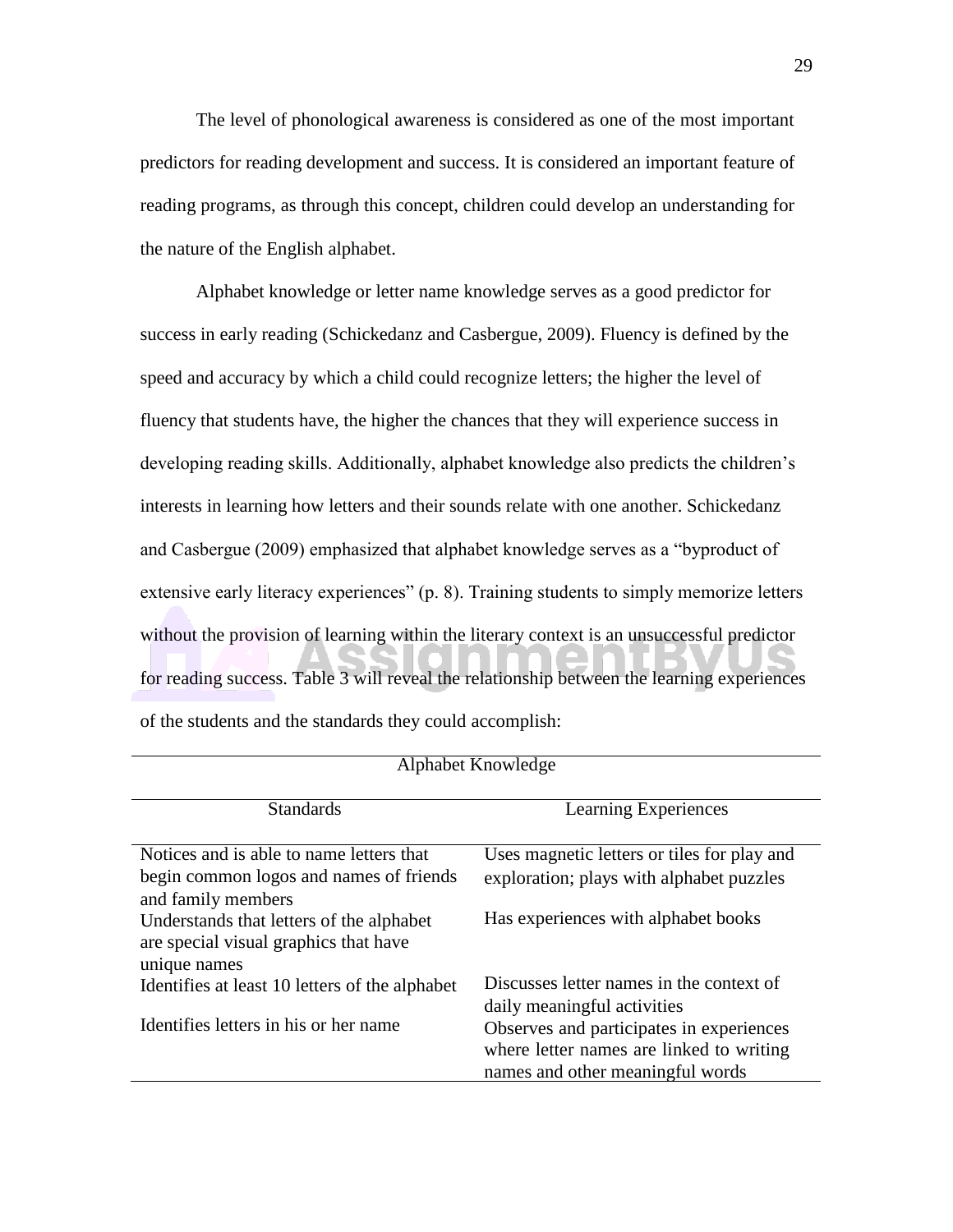# <span id="page-32-0"></span>**Table 3 Typical Standards and Learning Experiences: Alphabet Knowledge (Schickedanz and Casbergue 2009, p. 8)**

Parents could prepare their children to develop alphabet knowledge through activities that allowed them to identify the correct alphabet sequence. Singing the alphabet song is still considered as an effective method for teaching the alphabet sequence to young children (Elizabeth Love, 2003). Thus, children should be given opportunities to learn the names of individual letters, outside of the sequence. It is also advisable to teach the common and consistent sound-letter associations, such as m, s, b, n, k and the first sound of the child's name.

Brock and Raphael (2005) promoted the use of small group interactions for preschool literacy development. There were three critical reasons why small group settings were valuable for preschool students. First, children felt more comfortable in a small group because they were amongst their peers and friends (Brock and Raphael, 2005). As a result of this first reason, students also felt easier to share their confusions about their lessons in a group wherein they felt they were among their friends. In a small group setting, peers and friends could help each other out with areas they found difficulty with. Teachers needed to lead a class wherein educators would be able to draw on the knowledge of his or her students' abilities and personalities, as well as their friendship circles, which could be made possible in small group settings (Brock and Raphael, 2005).

The traditional approach, which makes use of whole-group settings, implement the "Initiate-Respond-Evaluate" (IRE) method, wherein the teacher would initiate the interaction, the student would respond and the teacher would evaluate the response. This method was described to be limited because it meant the teacher did most of the talking, it limited the depth of the response, and it limited the degree of information that the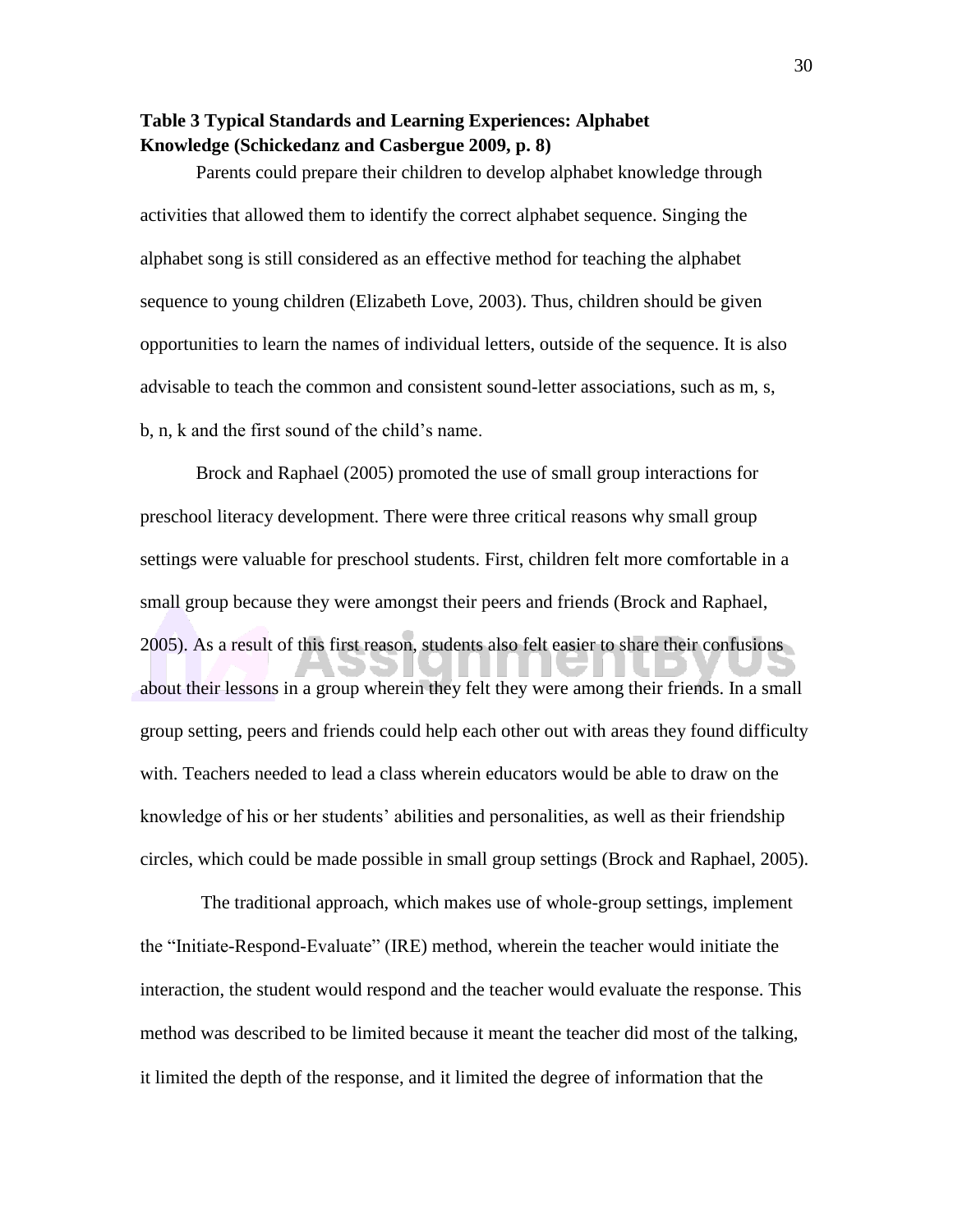teacher could use to understand the students' individual abilities and personalities (Brockand Raphael, 2005).

Spiegel (2005) described that there were specific tools that could enable students to be engaged and to reflect and learn deeper about language arts and other content areas. Effective strategies involved allowing the students to develop literacy skills within whole-class and small group settings. An infusion of different strategies was noted to be important in order to maximize on the child's potential. Also, follow-up activities would also extend the learning experiences of the child (Spiegel, 2005).

Preschool children that experienced high-quality literacy instruction will benefit their emotional and cognitive development significantly. There is a need to identify what high quality literacy instruction appeared like (McGee, 2007). Research-based and practical resources are available in order to help educators and parents maximize the potential of students in achieving literacy success. The quality of the language and literacy environment that the teachers set would determine the quality of curriculum, children's language and literacy development (McGee, 2007). The two common approaches that are used in preschool literacy programs are embedded instruction and direct instruction. The proponents of these instructional approaches advocated for childcentered instruction and they are considered to be childhood appropriate, in terms of matching the instructional method with the age of the child (McGee, 2007).

The traditional classrooms need to be transformed into centers of excellence that allowed children into a language-rich and print-rich setting (McGee, 2007). The transformation process involves the identification of increased opportunities for children to use oral language and to experience the use of print in different situations and forms.

31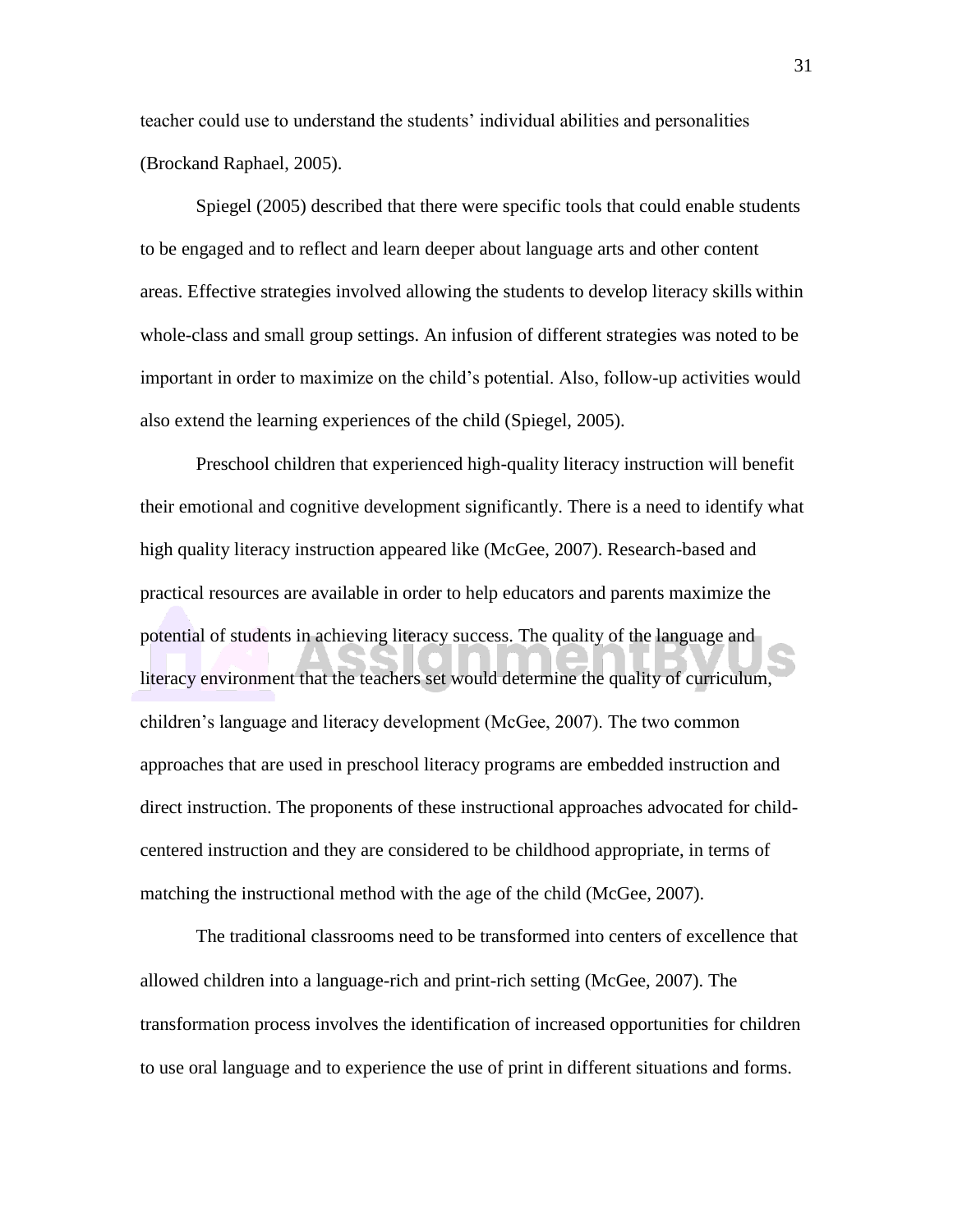Through planning, teachers could transform their classrooms into an environment that optimized the child's talking, reading, and writing for a wide range of purposes (McGee, 2007).

Moomaw and Heironymous (2002) discussed about the advantage of learning art to develop literacy among children through activities that included specific learning accomplishments. Since art is considered as one of the early symbol systems that young children are exposed to and learn, it is recognized as an important mode for helping them express their ideas and feelings (Moomaw and Heironymous, 2002). When children create art, they are usually motivated to talk about it and they improve on their literacy skills. The manner by which they discuss their ideas with their teachers and their peers reveal the importance of artistic development in early education curriculum (Moomaw and Heironymous, 2002).

Tyler and Gee (1999) described youngsters that are given a handful of pens or crayons, as well as paper or activity books to be the ones to draw symbols. When adult guidance is present, they will be able to assist the children to develop their skills for basic reading, writing and math. Therefore, young children are expected to be motivated by art materials and the parents or teachers only needed to use this interest to the advantage of teaching.

Bierman and her colleagues (2008) conducted a study that evaluated 44 Head Start classrooms that were assigned to enriched conditions, which involved the Head Start Research Based and Developmentally Informed strategies. They were compared to those that implemented traditional practices. The intervention involved "hands-on" extension activities, as well as strategies that encouraged social-emotional competencies.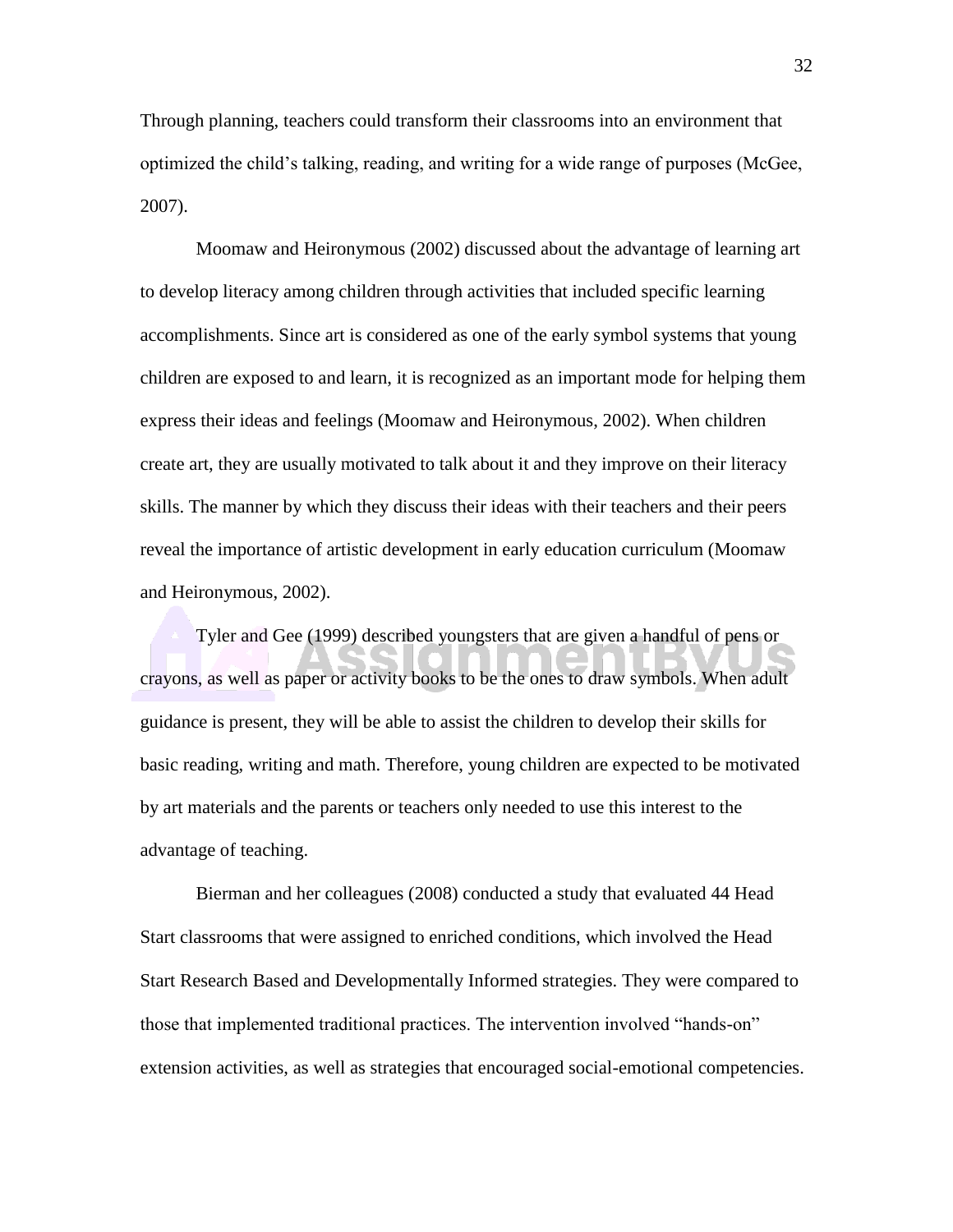<span id="page-35-0"></span>Bierman et al. (2008) promoted the use of intervention programs that involved language development and emergent literacy skills. In this study, they considered take-home materials in order for the children to experience enhanced skill development with the assistance of their parents at home. According to this study, there were significant differences that favored children that experienced intervention classrooms based on measures of vocabulary, emergent literacy, emotional understanding, social problemsolving, social behavior, and learning engagement (Biermen et al., 2008).

# **The Need to Assess**

From the implementation of the No Child Left Behind Act of 2001 and the Early Reading First grant that were focused on improving preschool literacy programs, the emphasis on accountability increased more than ever (Enz and Morrow, 2009). Schools consistently need to assess or evaluate their curriculum, mode of instruction, as well as the environments by which children were expected to be nurtured and to learn. Enz and Morrow (2009) emphasized on the need for multiple assessments for preschoolers. There were different factors that would be considered and a solitary form of assessment would not suffice.

In addition, there is a needed for instruction methods to be assessment-guided, otherwise, there would be no way of evaluating if they are effective. There is a need to assess the preschool literacy environment, as well as the language development of the students in order to enhance their success for developing these skills. In the same way, there is a need to heighten phonological awareness, comprehension of the text and the understanding of concepts about prints, books and writing.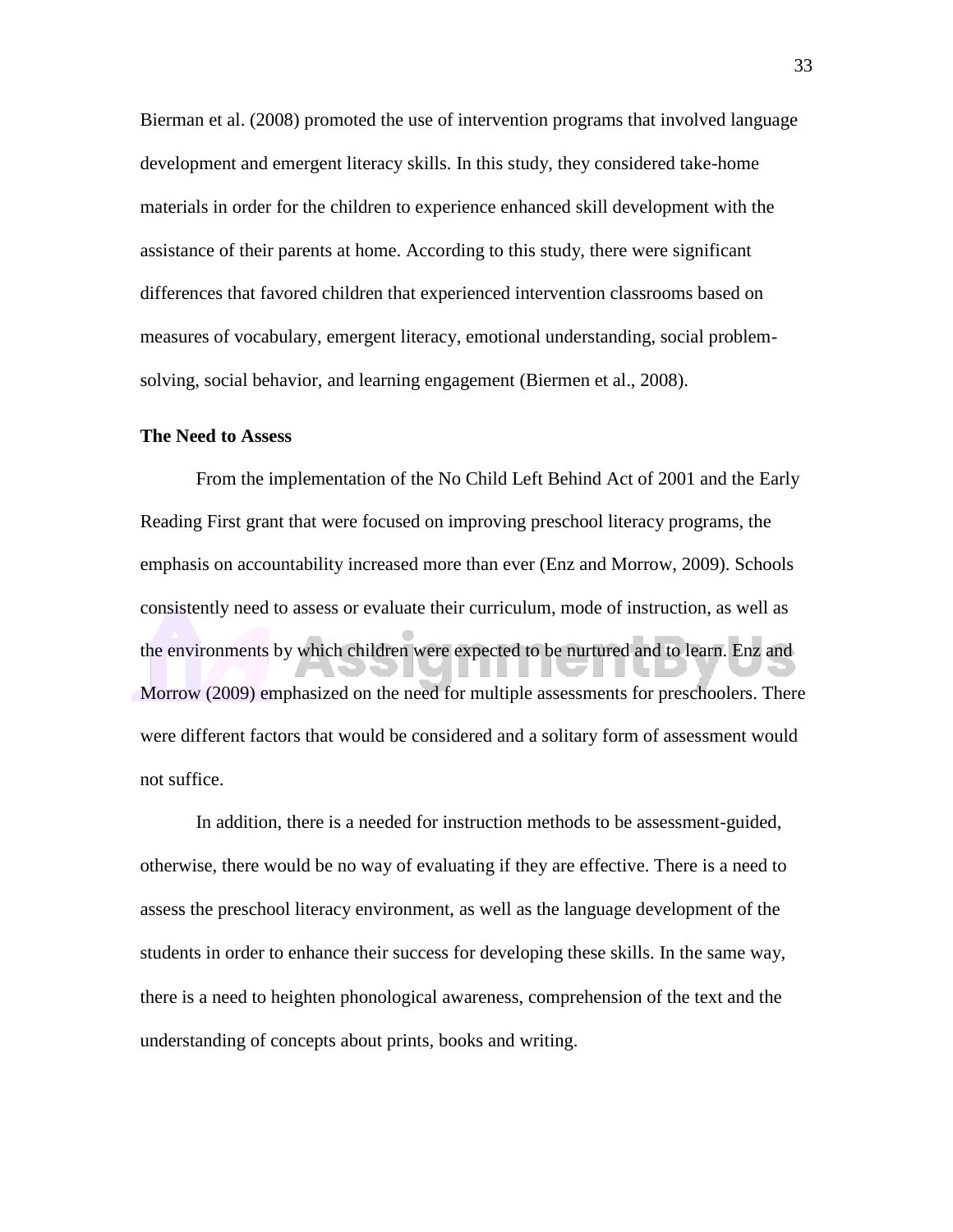Authentic assessments are described to be in the form of evaluating daily performance work samples and teacher observations (Enz and Morrow, 2009). Enz and Morrow (2009) stressed that the assessment of the child's development is considered a crucial factor in the development of high-quality preschool programs. The difference between assessment and testing is the former enabled teachers and parents to gauge the progress of the child and allows the teacher to understand appropriate instruction methods for their student's constantly changing language development and literacy needs. Conversely, testing referred to the evaluation of effective curriculum materials in the context of the children's needs. Effective educators will make use of both evaluation and testing to understand their practice and to receive specific information about the student progress and to plan for their future success. According to Enz and Morrow (2009), "preschool teachers who use a wide variety of assessments to collect information about children's literacy development provide the clearest picture of a child's knowledge" (p. 6).

Fountas and Pinnell (2008) pointed out that there was a need to use teaching and assessment frames in order for the teachers to develop an awareness and understanding for the student's reading levels. These levels are described to determine where the students are, where they should be and what they need to do to get there, for a particular student, for a specific grade and period. It is also provides an awareness as to the level by which readers could think within, beyond and about a text to gain understanding about it (Fountas and Pinnell, 2008).

## **The Creative Curriculum Approach**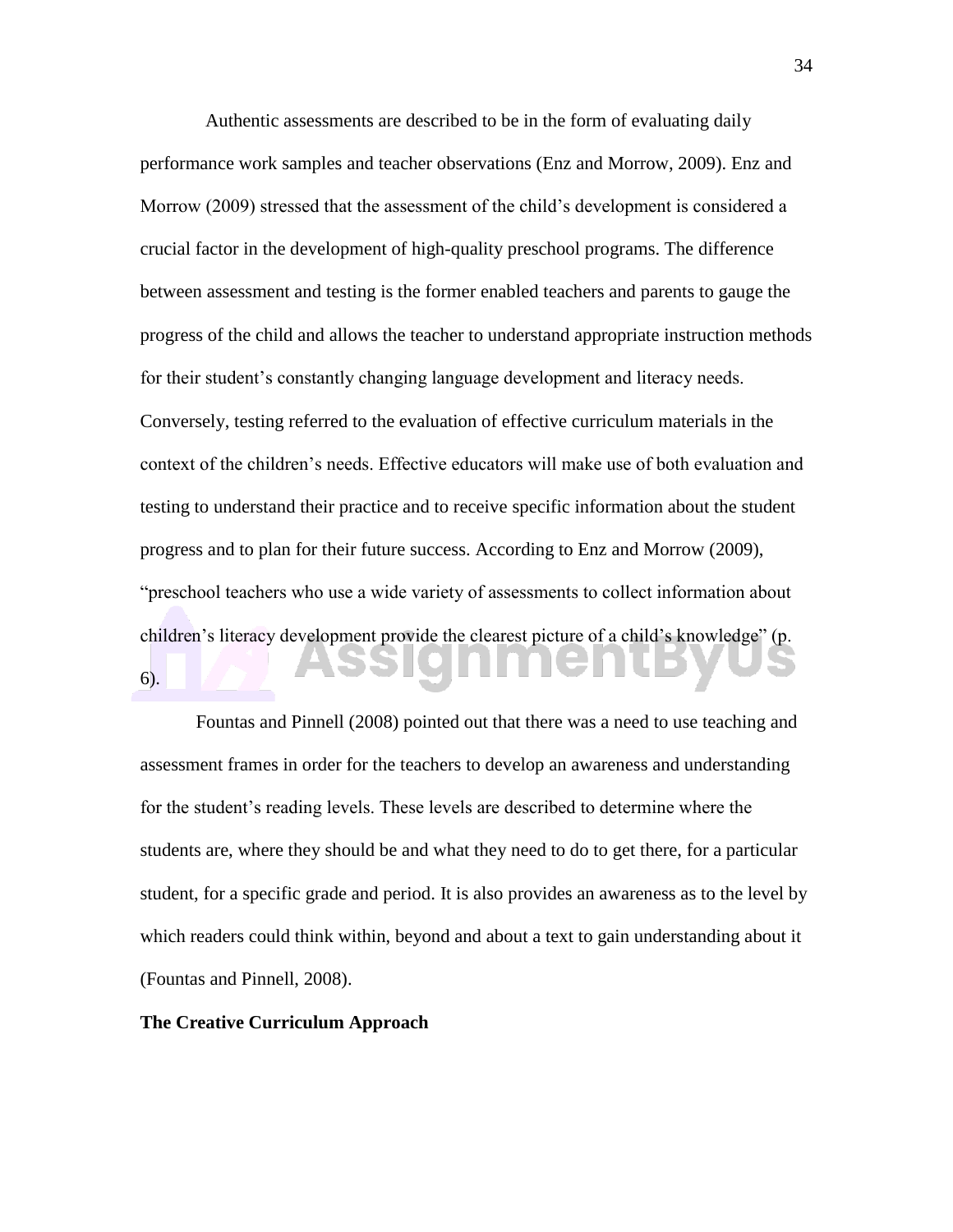Heroman and Jones (2004) described the Creative Curriculum Approach provides a way for educators to design literacy learning activities that will enable them to develop, within the context of a inclusive and integrative curriculum. There are seven components of literacy development, such as the source of enjoyment, vocabulary and language, phonological awareness, knowledge of print, letters and words, comprehension and books, as well as with other texts.

This approach allowed literacy experiences in the preschool curriculum. This curriculum offers a collaboration of literacy activities in all the interest areas in a traditional classroom (Heroman and Jones, 2004). This approach enables educators to increase learning opportunities for the students. In this approach, the teachers could promote literacy learning through techniques such as reading aloud, storytelling, talking, singing, playing with language, writing, as well as scaffolding children's learning through their play.

The preschool program under study is accredited by NAEYC, and its standards were established to maintain quality child development program services. It provides a safe and healthy learning environment (Bredekamp, Copple, and NAEYC, 1997) for the children who attend and trust in this facility. The Child Development Program acknowledges the importance of literacy for preschool students; an additional two hours are provided for teachers to access the Creative Curriculum online in order to support their curriculum planning approaches. This program supports emergent curriculum literacy for preschool students who have to learn the basic reading and writing skills before entering kindergarten (Dodge et al., 2002). They are provided with the opportunity to learn reading, writing, and recognition of the alphabet.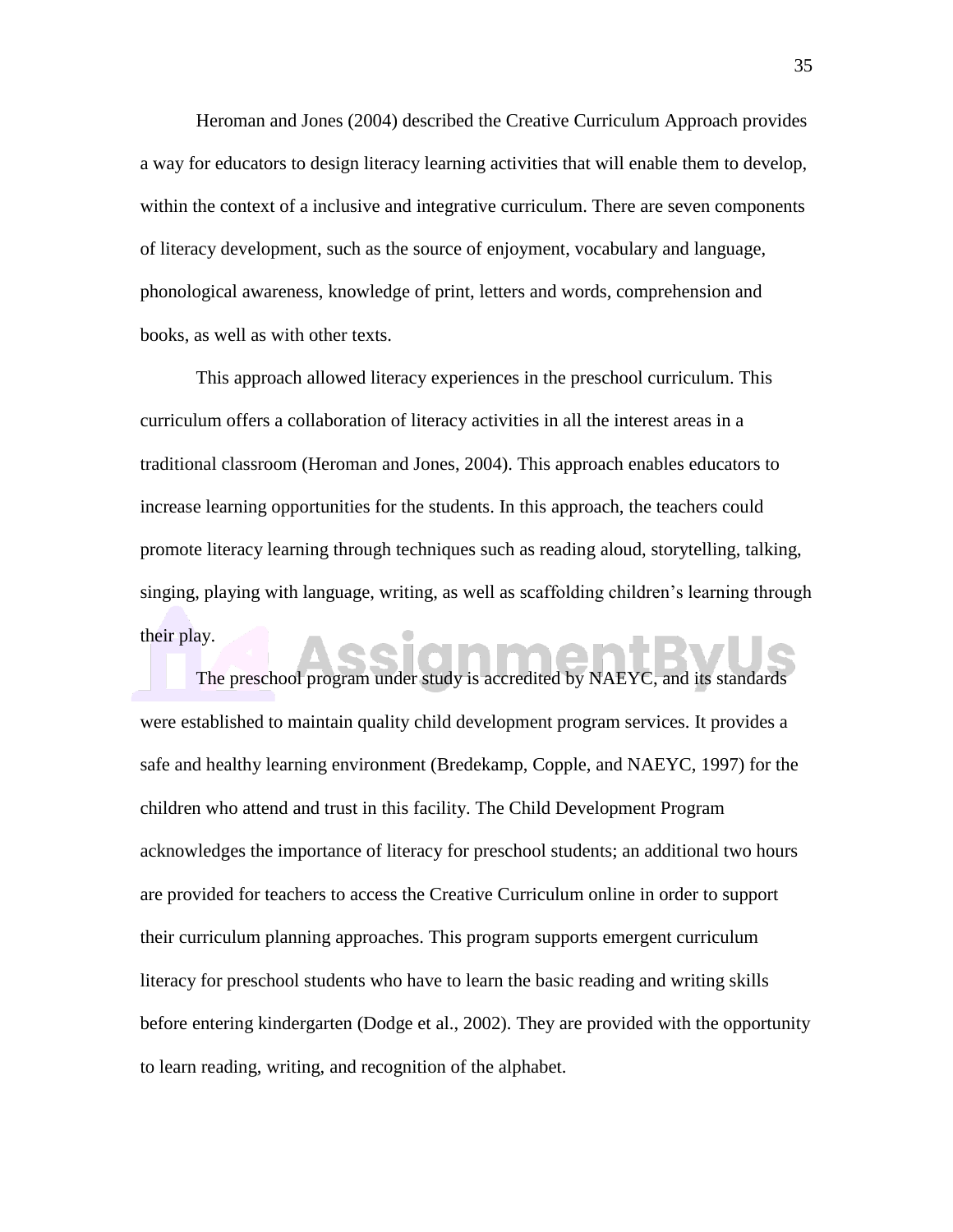One focus of the program is on children who have no interest in learning basic literacy skills. Each child is assessed quarterly with a CCEC progress report. The results help to determine and analyze the strengths and weaknesses of the preschool child's learning capabilities. Teachers use theorists' philosophies on how children learn, providing a variety of teaching tools and materials, such as instructional computer games, large-print alphabets, pictures, music, books, child-size furniture, learning centers, resources for teachers, and visual aids that meet VPK Standards (VPK, 2009).

The 2008 VPK Education Standards provided by the state of Florida include: a) physical health, b) approaches to learning, c) social and emotional development, d) language and communication, e) emergent literacy, f) mathematical and scientific thinking, g) social studies and art, and h) motor development (Office of Early Learning, 2007). These standards, when met, assist a child in passing the DIBELS kindergarten test at the beginning of the school year, which consists of: Phonological Awareness, Alphabetic Principles, Fluency with Connected Text Vocabulary, and Comprehension.

The VPK standards present opportunities for children to develop the reading and writing learning skills needed before entering kindergarten (Office of Learning, 2007). Teachers' decisions on daily curriculum should enhance the learning of the alphabet, phonics, segmenting of words, and contain experiences within a real-world environment that extends broadly to the children's understanding of reading (Bredekamp et al., 1997). Preschool teachers may use various theorists' reading readiness methods for how children learn to read and write, such as: a) the teachable time for reading: child is ready to read, and b) a child merging from a non-reader to a primary reader (Matthews et al., 2009).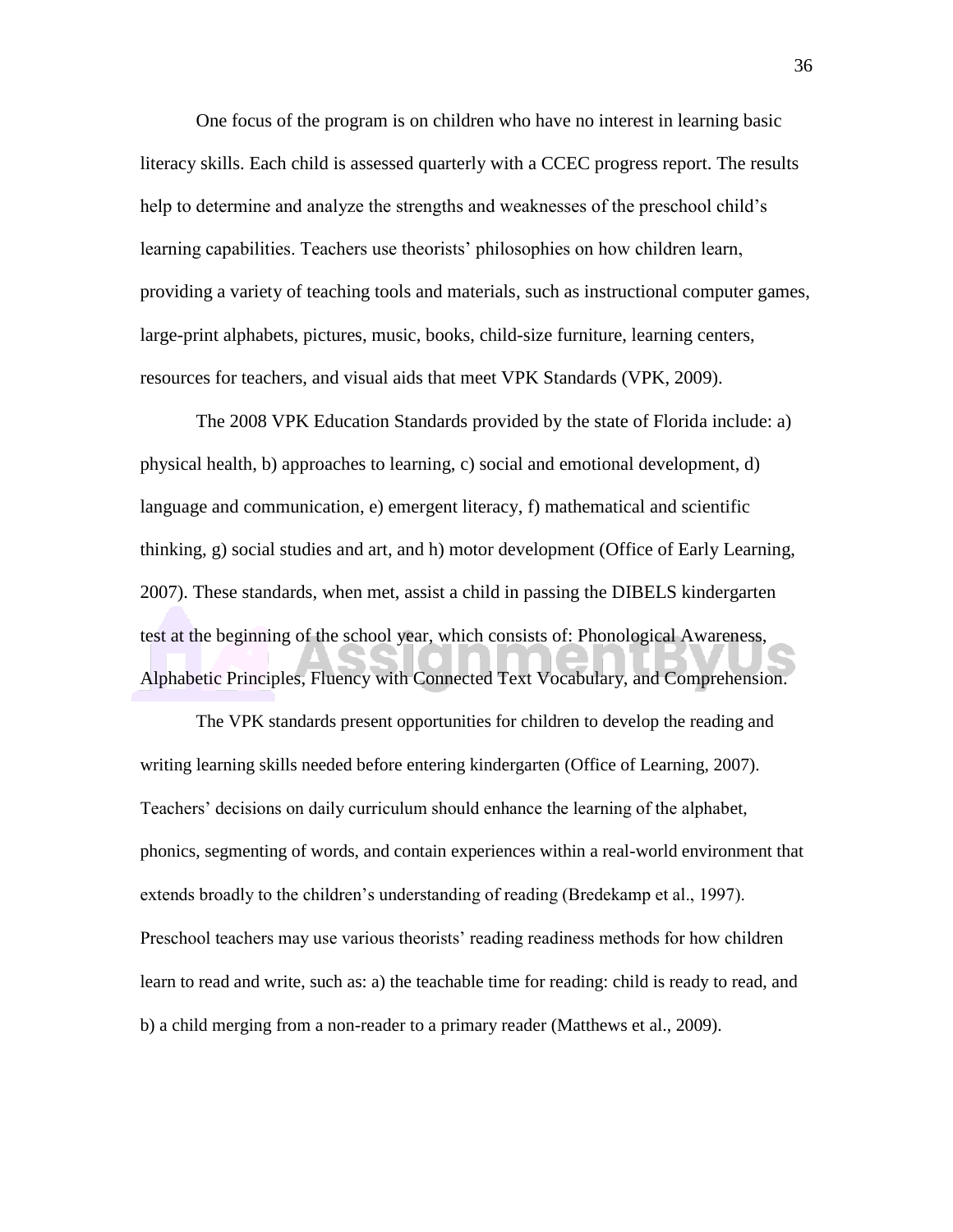# <span id="page-39-0"></span>**Summary**

A review of studies that surrounded early childhood education would reveal the significant importance of school readiness and literacy skills development. The onset of literacy skills was observed as early as the child's preschool years and there was a need to make school there were effective intervention programs for these children. The review of related literature revealed the conceptual framework for literacy development, especially for reading skills. While school readiness, especially in the area of literacy, was considered as complex area of discussion, it is a concept that carries a critical value in the face of the NCLB provisions. Progressive education was also discussed in this chapter because of the recognized need to implemented differentiated instruction to cater to the individualized needs of the students. This philosophy of education was based on the understanding that different students have different interests, motivation, experiences and backgrounds, by which the teacher should put into consideration for curriculum development. The CC approach was also described in this chapter in order to provide an in-depth understanding for the program that this study would evaluate.

The next chapter will describe the research methodology that will be employed to achieve the purpose of this study. This chapter will describe the design, as well as the procedures for data collection and data analysis that will take place for the completion of the study. The instruments and limitations of the study are also defined in Chapter 3.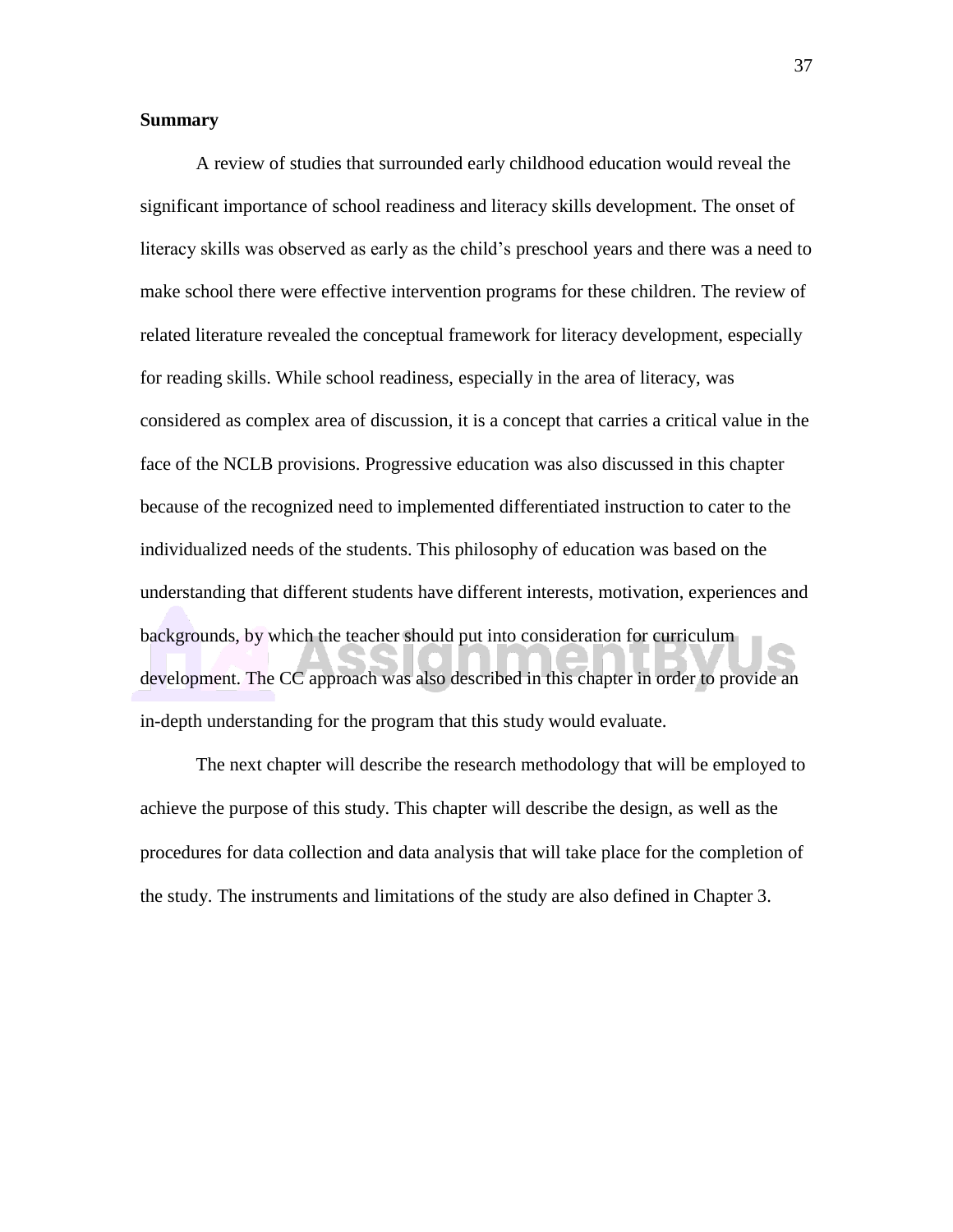# **Chapter 3: Methodology**

## <span id="page-40-0"></span>**Introduction**

The study intends to assess the effectiveness of a creative curriculum teaching strategy in a pre-school population of four and five year old boys and girls. This chapter will discuss the methodology and design of the research, which will be implemented to address the purpose of the study and the research questions. The detailed procedures for conducting this study are also described in this chapter.

# **Methodology**

The method that will be implemented will be quantitative. This research method is selected because of the perceived necessity to test the hypotheses that are presented in the beginning of the study (Creswell, 2009). A quantitative research will include numerical representation and the manipulation of observations for the purposes for explaining the phenomena. This process will involve the collection of data from the evaluation of the students. The quantitative method will enable the collect data that can be quantified and statistically analyzed.

A qualitative study would be limited to gathering descriptive and experiential interpretations of a phenomenon, while there will be a need to measure the effects of the Creative Curriculum in the preschool literacy readiness of the students. Thus, a qualitative method is not appropriate for this study. The qualitative approach will fail to address inquiries that required quantification and statistical treatment. Conversely, a mixed methodology would also unnecessary because of the sufficient nature of a quantitative approach to address the research questions.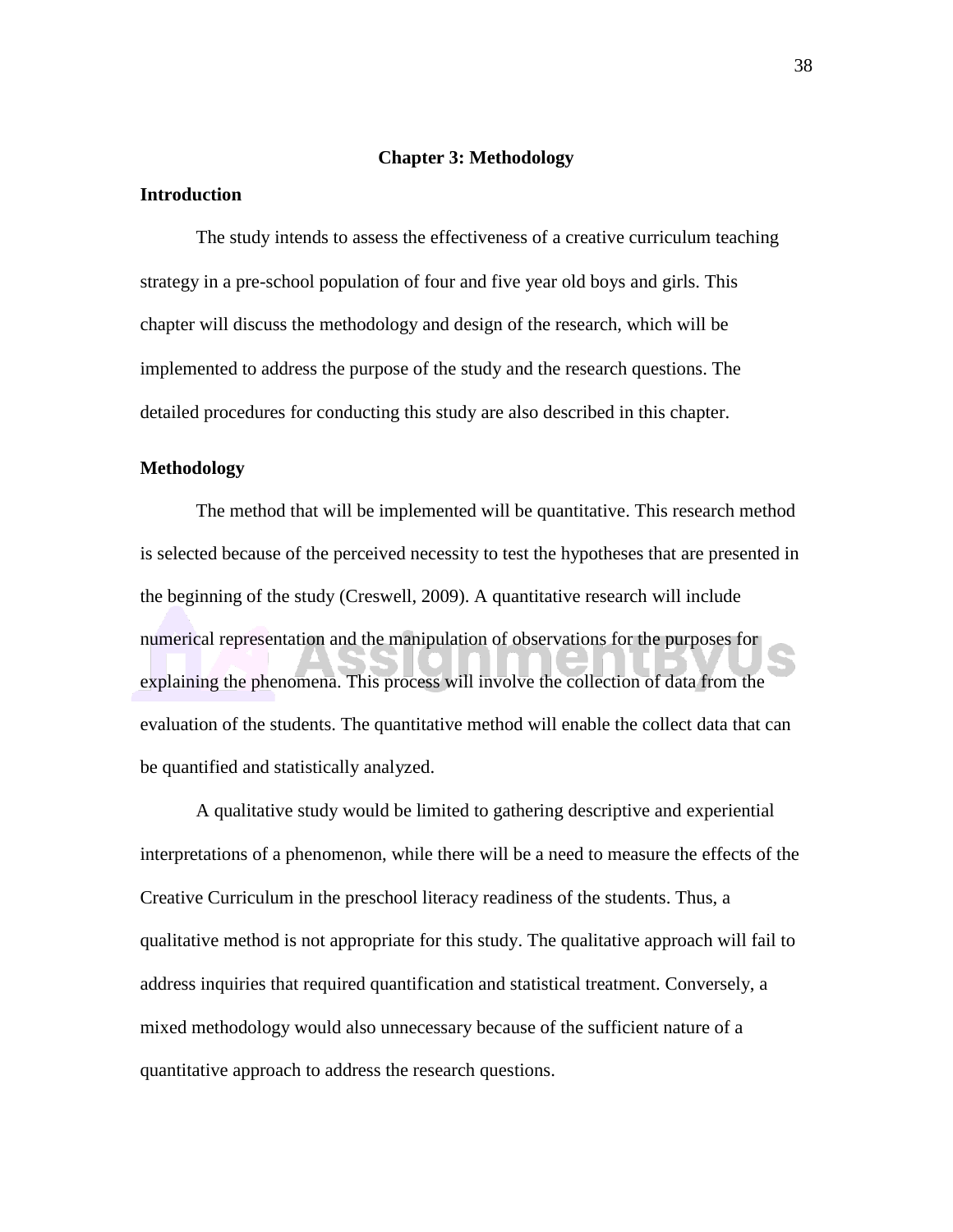<span id="page-41-0"></span>Creswell (2009) noted that this research method follows a post-positivist worldview and a reductionist approach that is geared towards theory verification. Since the purpose of the study will be to measure the effects of the curriculum through statistical analysis and verification, and not to generate meaning through experiences this method will be chosen. There will also be a need to generate inferences based on statistical measurements from the analysis of covariance (Creswell, 2009).

# **Design**

A quasi-experimental design uses pre-post assessment of preschooler's before and after the Creative Curriculum for the intervention group (Delcourt, Loyd, Cornell and Goldberg, 1994). The baseline data of the preschool scores will be obtained from the beginning of the preschooler's participation in the program. Follow-up data will be collected at the end approximately 18 weeks. The design of the study is a quantitative, quasi-experimental design where mean differences will be assessed but statistical proof cannot be inferred. That is, since the study does not employ true randomization of participants (manipulation of the independent variable), results will be inferred as suggestive of creative curriculum effectiveness rather than proof that it works. The study will use Analysis of Covariance to test for mean differences between a control group and an intervention group. A pre and post test strategy will be used to test for mean differences between groups while controlling for pre-test reading and writing knowledge differences.

The use of statistical analyses through a series of analyses of covariance (ANCOVAs) procedures, which controlled for baseline adjustment, as recommended by Delcourt and her colleagues (1994), will enable the comparison of the group of students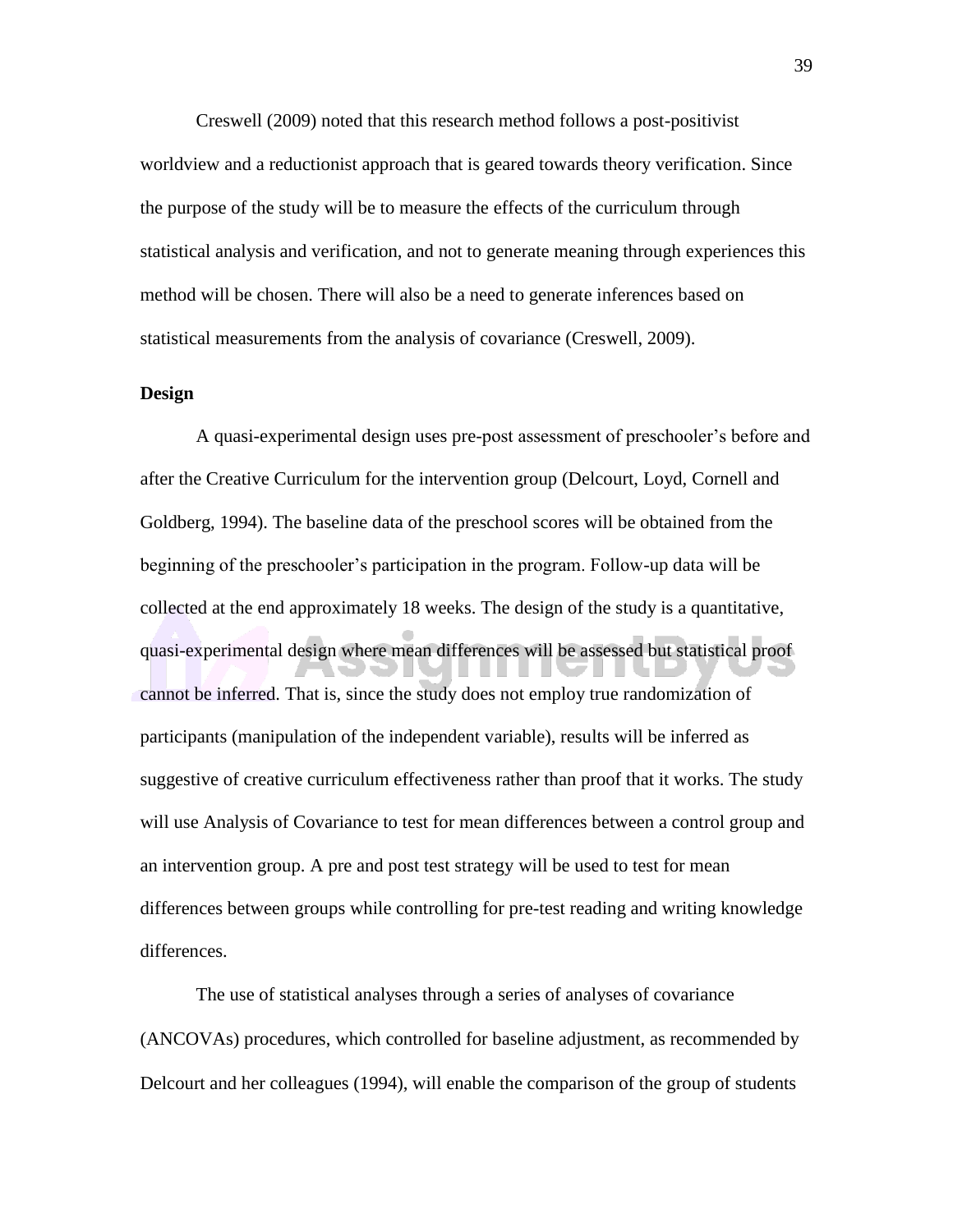<span id="page-42-0"></span>that experienced the Creative Curriculum and the group that did not. ANCOVAs will allow the researcher to evaluate the mean differences for the variables towards the different strategies implemented (Zhang and King Fai-Hui, 2003).

# **Research Questions**

This experimental Creative Curriculum teaching approach is designed to improve reading and writing literacy skills within preschool age experiences. The program study will strive to respond to the following questions:

Research Question 1: Does creative curriculum instructional technique improve kindergarten reading and writing skills?

Research Question 2: Does creative curriculum instructional technique improve preschool reading and writing skills?

siann

# **Participants**

The participants in this study will be a convenience sample of approximately 24 pre-school students. The sample will consist of four and five year old boys and girls from a single school with two pre-school classes. Students will not be filtered by any other socio/cognitive/demographic variable other than if a child has been defined as a special needs student. Special needs students will be allowed to participate, but their scores will be summarily removed from the sample prior to statistical testing.

# **Instruments**

The researcher and one other qualified subject matter expert (both preschool teachers at the CDP), will assess the preschool children's knowledge of reading and writing at the beginning of the study. The instrument used will be a content validated pre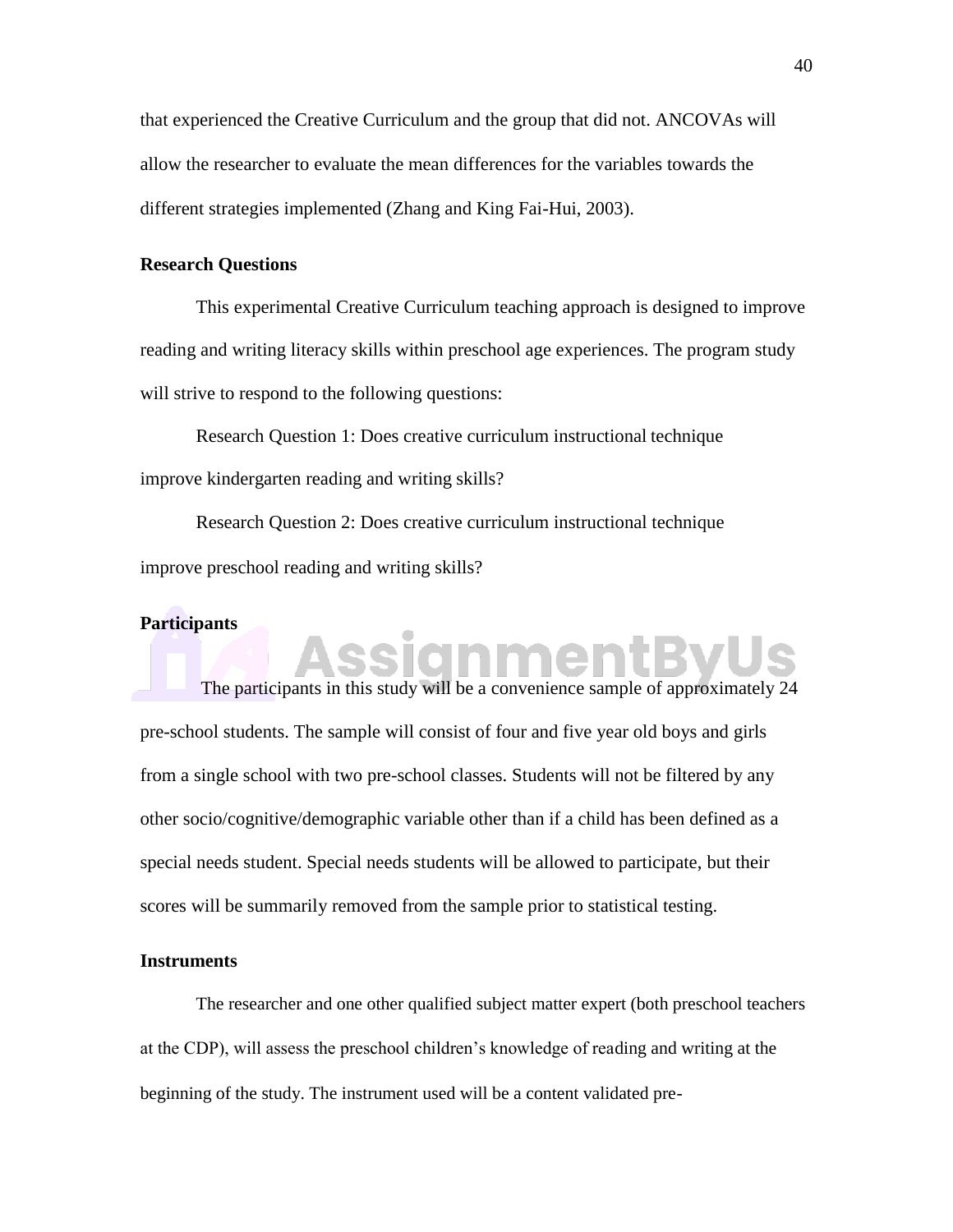<span id="page-43-0"></span>school reading and writing assessment tool designed by the authors of the creative curriculum program. In the Creative Curriculum assessment profile, there are 51 criteria that a preschool child should meet during the course of the school year. The instrument will be used to quantify knowledge of reading and writing skills along with level of understanding about alphabet, shapes, numbers, and colors. Participants will be graded on a 1 -10 scale where 1 equals very weak and 10 equals very strong. The two proctors will independently rate each child on each dimension (reading and writing) and scores will be compared to assess inter-rater reliability using.

This initial assessment will be followed by a quarterly assessment, (Post Test) which is required over the course of the school year by the Creative Curriculum approach. The preschool students' profile assessment quarterly reviews will provide a framework for this applied dissertation study to determine the effectiveness of Creative Curriculum teaching strategies over that of traditional teaching. tByUs

# **Data Analysis**

Basic demographic information will be collected on participants to assist in developing a general profile of the two groups (control and intervention). Intercoder reliability statistics will be estimated using the cross-tabs menu in SPSS/PSAW. This is accessed by going to Analyze  $\rightarrow$  Descriptive Statistics  $\rightarrow$  Cross-tabs. The coding for one coder goes into the Rows box and the coding for the other coder goes into the Columns box. Cohen's Kappa can be obtained by clicking on Statistics and putting a check next to Kappa. Click Continue, and then OK. The crosstab tables can be used to assess percent agreement. Generally, a kappa of .8 is considered very high reliability. Finally, Analysis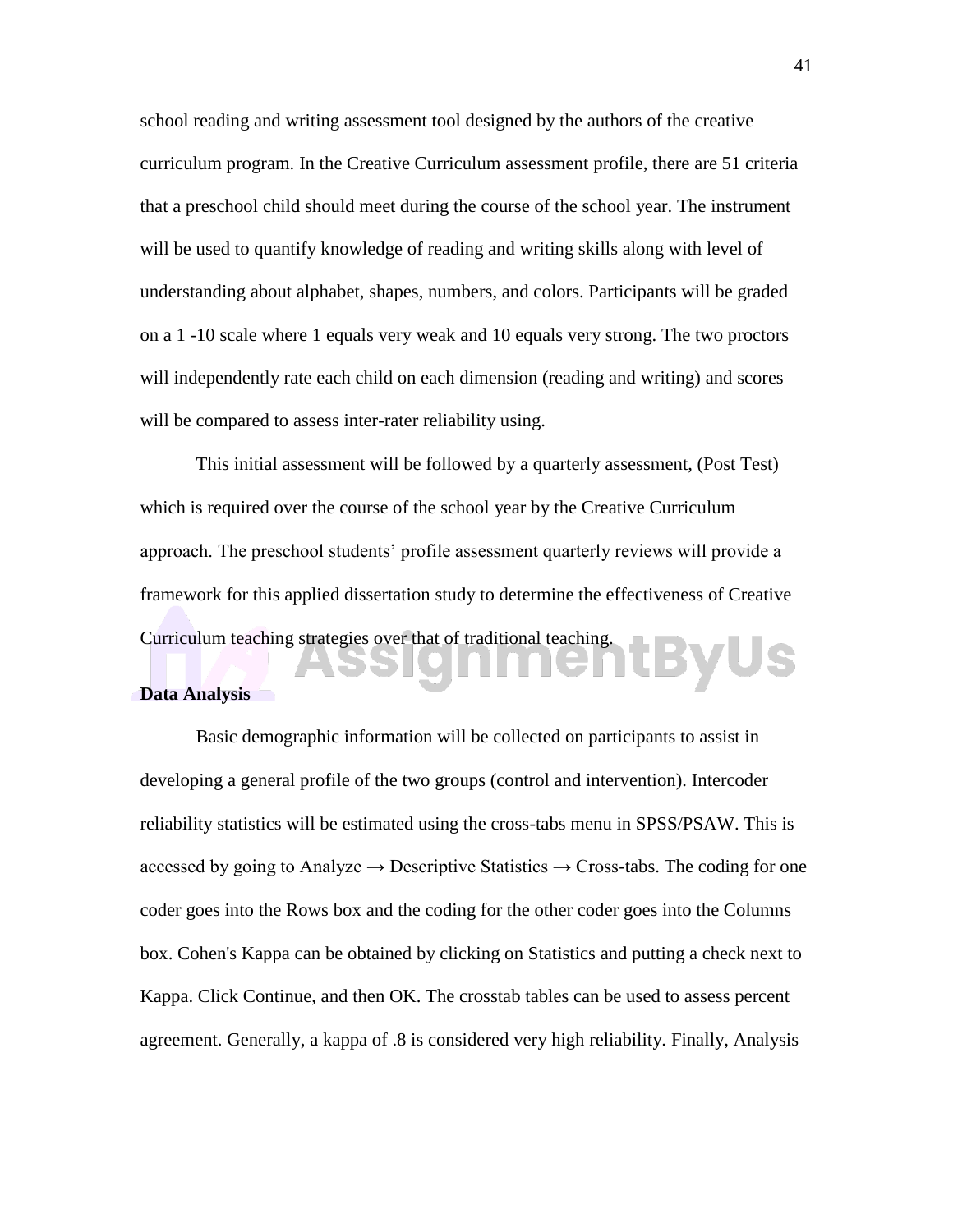<span id="page-44-0"></span>of Covariance (ANCOVA) will be used to determine mean differences between groups after controlling for pre-test reading and writing abilities.

# **Procedures**

Students will be not be randomly assigned to groups (control, intervention) since the make-up of each class has been predetermined. Students' from both groups will be assessed prior to study intervention and then re-assessed after one half of school work has been completed (approximately 18 weeks). Since the children in the study are so young, discussion about voluntary participation will be with the parents of the children.

# **Limitations**

Limitations of the study include the convenience sample of students being used and artifacts associated with pre-school teaching. The fact that randomization is not being used impacts study validity and generalization to the sampling frame (i.e., pre-school children). Further, artifacts associated with assessing pre-school teaching effectiveness may include socioeconomic status, ethnicity, and a host of other factors that cannot definitively be controlled for.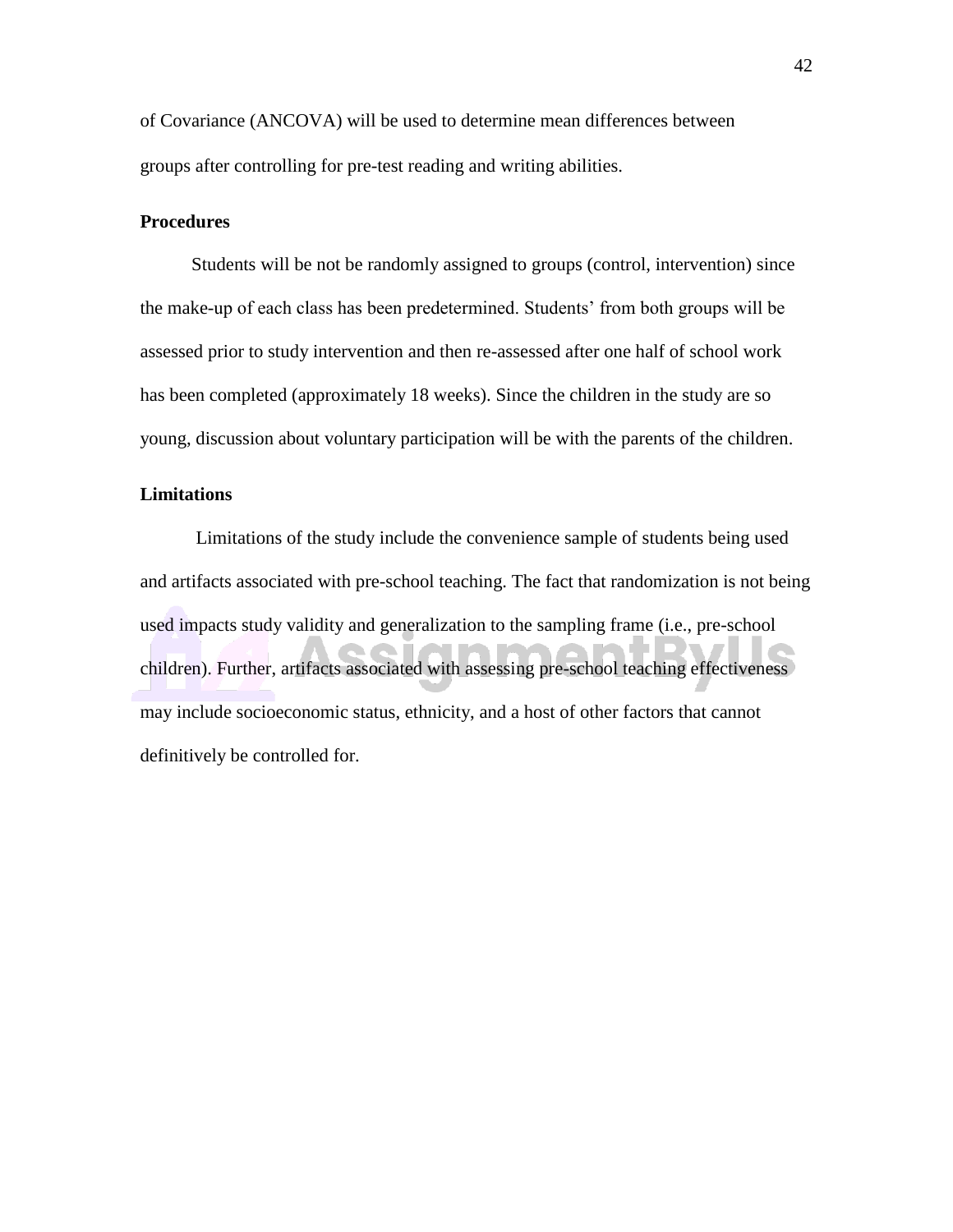# References

- <span id="page-45-0"></span>Adler, M. &Trepanier-Street, M. (2007). College students' beliefs about preschooler's literacy development: Results from a national study of jumpstart. *Early Childhood Research and Practice 9*(2), 1.
- Beaty, J. (2008). 50 early childhood literacy strategies (2nd ed.). New Jersey: Prentice Hall.
- Bennett-Armistead, Duke, N., Moses, A., & Snow, E. (2005). Literacy and the youngest learner: Best practices for educators of children from birth to 5. New York: Scholastic.
- Berg, B., & Stegelman, T. (2003). Critical role of phonological and phonemic awareness in reading process: A model for early literacy in rural school. *Rural Special Education* 2(4). Retrieved from BNET with ProQuest Database.
- Bierman, K. L., Domitrovich, C. E., Nix, R. L., Gest, S. D., Welsh, J. A., Greenberg, M. T., Blair, C., Nelson, K. E. and Gill, S. (2008), Promoting academic and socialemotional school readiness: The Head Start REDI Program. *Child Development, 79*, 1802–1817.
- Boyer, E. L. (1991). *Ready to learn: A mandate for the nation*. Princeton, NJ: The Carnegie Foundation for the Advancement of Teaching.
- Bredekamp, S., Copple, C., & National Association for the Education of Young Children. (1997). *Developmentally appropriate practice in early childhood program.* National Association for the Education of Young Children.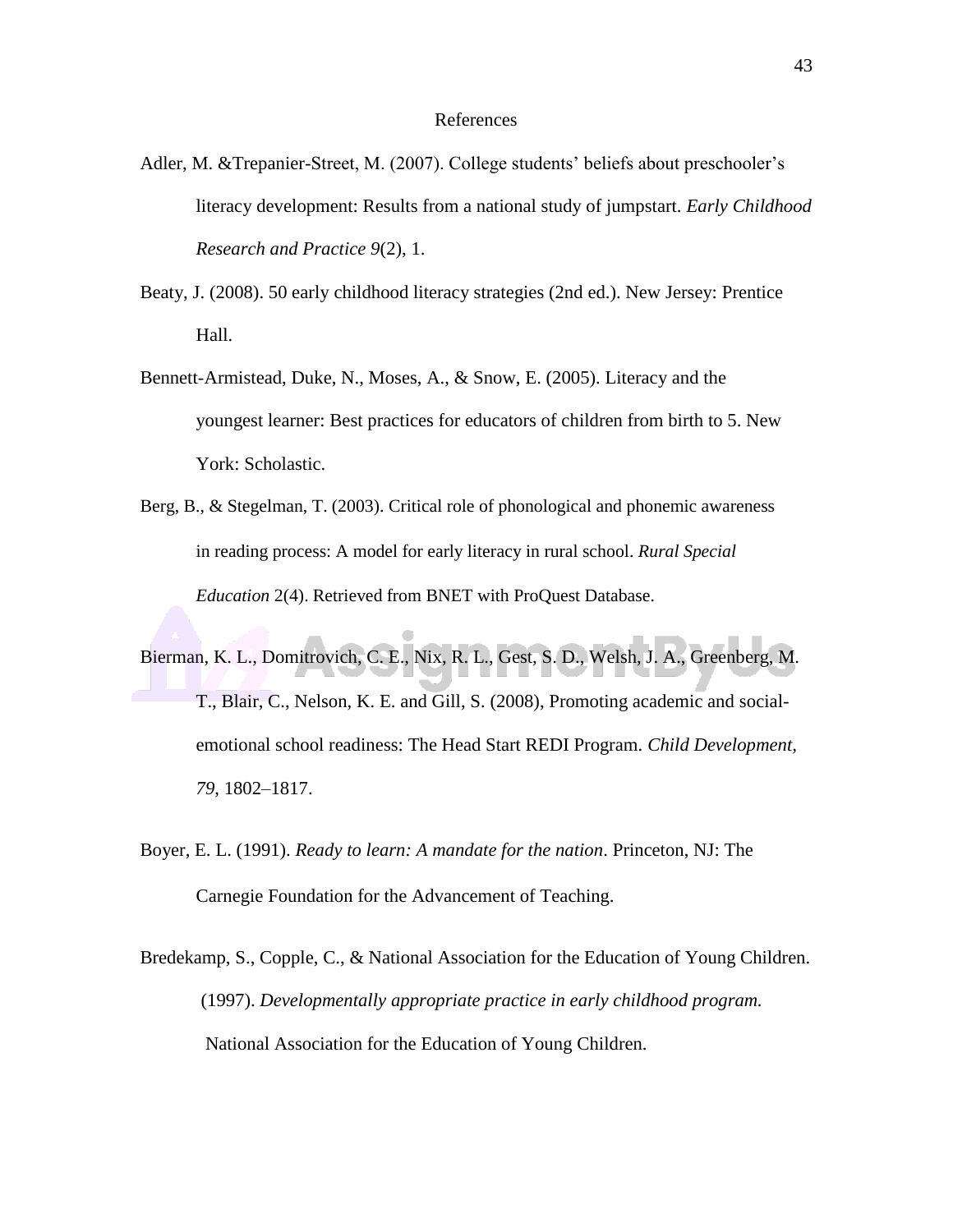- Brock, C. & Raphael, T. (2005). *Windows to language, literacy, and culture*. Newark, DE: International Reading Association.
- Burns, M., Griffin, P., Snow, C. (1999). *Starting out right: A guide to promoting children's reading success.* Washington, DC: National Academic Press.
- Cassidy, D., Mims, S., Rucker, L., & Boone, S. (2003). Emergent curriculum and kindergarten readiness. *Childhood Education 79*(4), 194.
- Creswell, J. W. (2009), *Research design: Qualitative, quantitative, and mixed methods approaches*. (3rd ed.). Thousand Oaks, CA: Sage Publications.
- Cristmann, E. P. (2009). The big picture of NCLB. *Educational Forum, 73*(3), 272-273.
- DeVries, R., Hildebrandt, C., Edmiaston, R., & Sales, C. (2002). *Developing a constructivist early childhood curriculum*. New York: Teachers College Press.
- Delcourt, M., Loyd, B., Cornell, D., & Goldberg, M. (1994). *Evaluation of the effects of programming arrangements on student learning outcomes.* Connecticut: The National Research Center on the Gifted and Talented.
- Dodge, D. T., Colker, L. J., & Heroman, C. (2002). *Creative curriculum.* (4th ed.). City of Publication, State: Quality Books Inc.
- Domitrovich, C., Bradshaw, C., Greenberg, M., Embry, D., Poduska, J., Ialongo, N.  $(2010)$ . Integrated models of school-based prevention: Logic & Theory. *Psychology in the Schools 47*(1), p. 71-88.
- Early, D., Maxwell, K. L., Burchinal, M., Bender, R. H., Ebanks, C., Henry, G. T., Howes, C., Iriondo-Perez, J., Jeon, H.J., Mashburn, A.J., Peisner-Feinberg, E., Pianta, R.C., Vandergrift, N., & Zill, N. (2007). Teachers' education,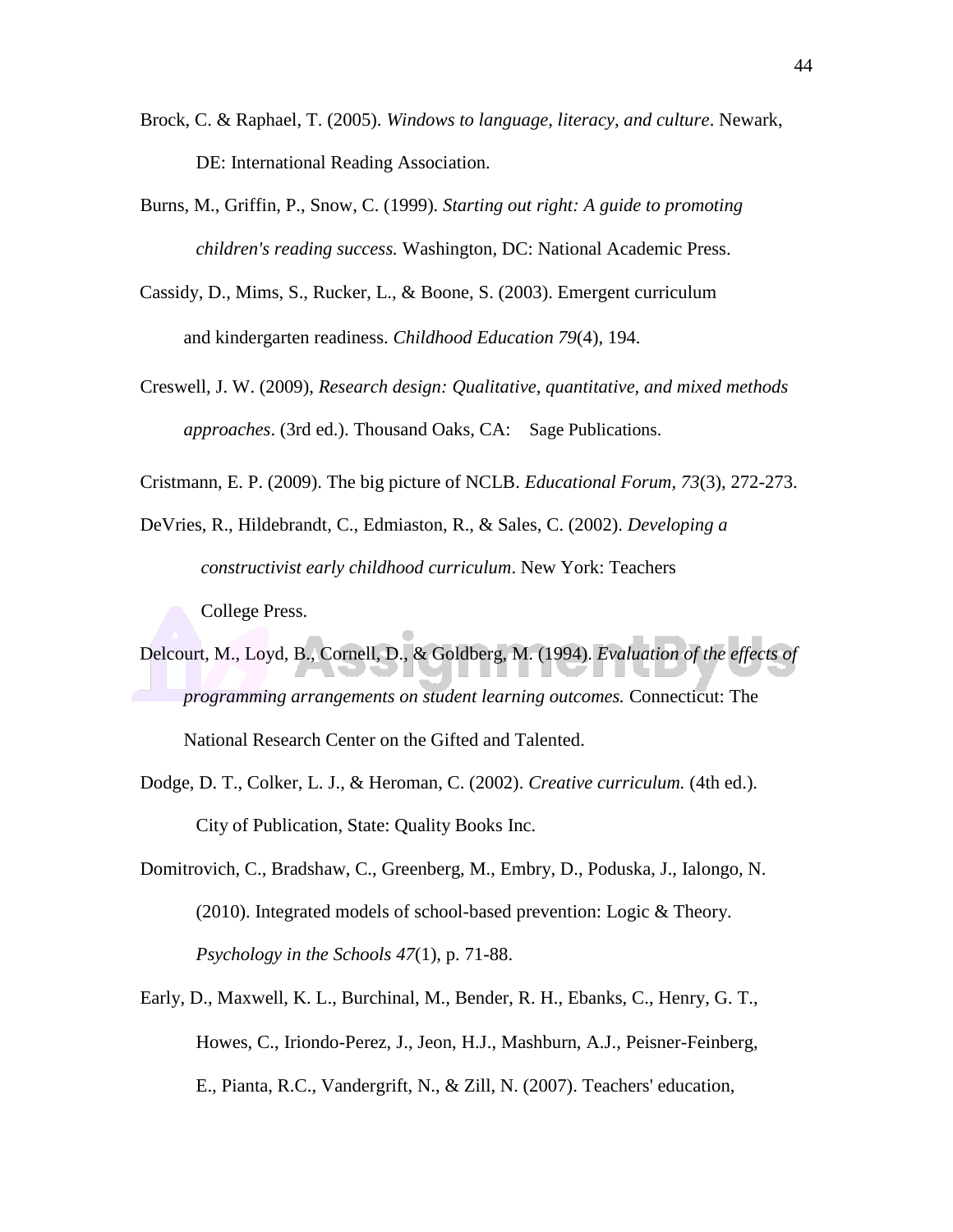classroom quality, and young children's academic skills: Results from seven studies of preschool programs. *Child Development, 78*(2), 558-580.

- Elizabeth Love Inner East Community Health Service. (2003). School readiness and early literacy. *Love and Reilly*, 7, 1-7.
- Enz, B. & Morrow, L. (2009). *Assessing preschool literacy development: informal and formal measures to guide instruction*. New Jersey: International Reading Association.
- Fountas, I. & Pinnell, G. (2008). *Teaching for comprehending and fluency: Thinking, talking, and writing about reading, K-8*. London: Heinemann.
- Gibson, K. (2010). Through the eyes of the preservice teacher: Using a reflective reading journey to inform teaching and learning. *Issues in Teacher Education 19*(1), 109- 120.

Glover, M. (2009). *Engaging young writers, Preschool-Grade 1*. London: Heinemann.

- Heroman, C. & Jones, C. (2004). *Literacy: The creative curriculum approach*. Delmar: Cengage Learning.
- Hampel, R. (2008). Progressive versus traditional education. Retrieved from <http://www.faqs.org/childhood/Pa-Re/Progressive-Education.html>

Henderson, A., Berla, N. (Eds.), & National Committee for Citizens in Education. (1994). *A new generation of evidence: The family is critical to students achievement.* Center for Law & Education.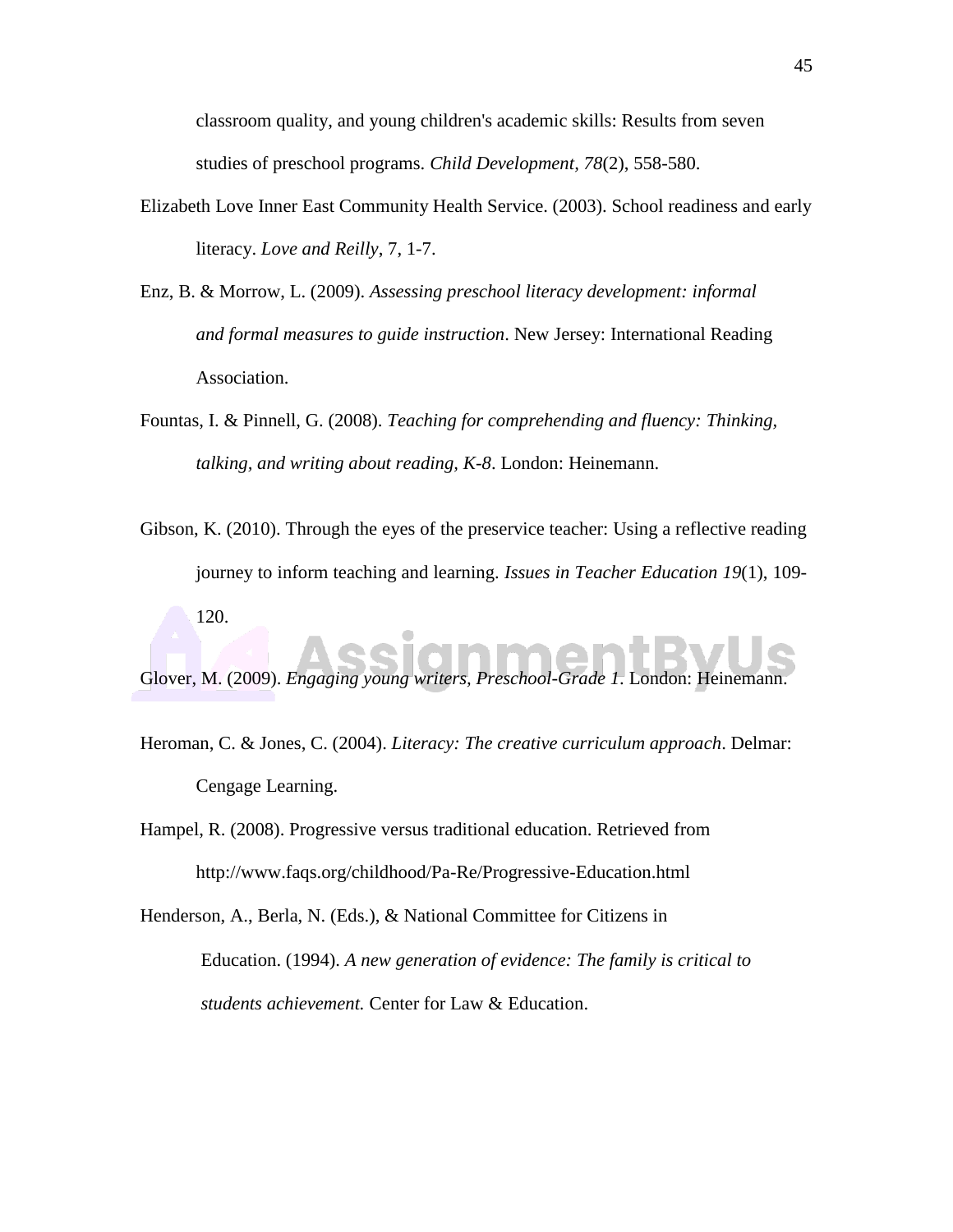- Hess, F. & Petrilli, M. (2006). *No Child Left Behind (Peter Lang Primer)*. Michigan: Peter Lang.
- Information Florida (2009). Retrieved from [http://www.informationfrlorida.com.](http://www.informationfrlorida.com/)
- Jalongo, M. (2006). *Early childhood language arts.* (4th ed*.*)*.* United Kingdom: Allyn & Bacon.
- Kamerman, S. and Kahn, S. (1995). *Starting right: How American neglects its youngest children and what we can do about it*. New York: Oxford University Press.
- Matthews, D. P., Klassens, A., & Walter, L. B. (1999). *What is reading readiness?* SIL International.
- McGee, L. M., & Richgels, D. J. (2007). *Literacy's beginnings: Supporting young readers and writers*. Boston, MA: Allyn and Bacon.
- McGee, L. (2007). *Transforming literacy practices in preschool: Research-based practices that give all children the opportunity to reach their potential as learners.* New York: Scholastic Teaching Resources.
- Missall, K., Reschly, A., Betts, J., McConnell, S. Heistad, D., Pickart, M., Sheran, C., & Marston, D. (2007). Examination of the predictive validity of preschool early literacy skills. *School Psychology Review 36*(3), 433.
- Moomaw, S. & Heironymous, B. (2002). *More than painting: Exploring the wonders of art in preschool and kindergarten.* St. Paul, MN: Redleaf Press.

National Association for the Education of Young Children (2005). *NAEYC early childhood program standards and accreditation Criteria: The mark of quality in early childhood Education.* NAEYC.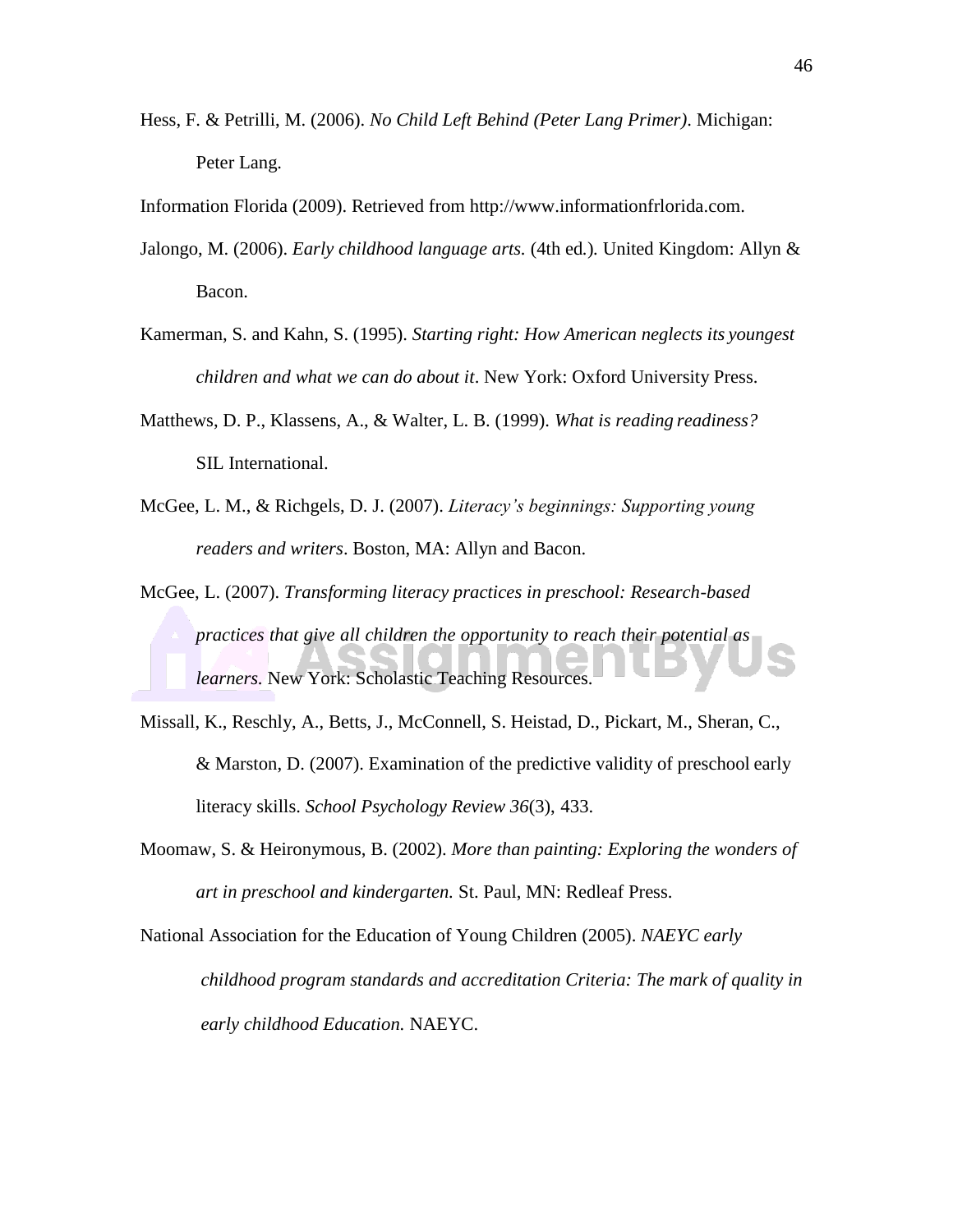- National Research Council (2000). *How people learn: Brain, mind, experience, and school.* National Academy Press.
- Neuman, S. B., & Cunningham, C. (2009). The impact of professional development and coaching on early language and literacy instructional practices. *American Research Journal, 46* (2), 532. Retrieved from ProQuest Database.

Neuman, S., Copple, C., Bredekamp, S., & the National Association for the Education of Young Child. (2000). *Learning to read and write: Developmentally appropriate practices for young children*. Washington, DC: National Association for the Education of Young Child.

- Office of Early Learning. (2007). *Florida Department of Education: Voluntary preschool education program.* Florida Department of Education.
- Ontario Ministry of Education (2003). *Early reading strategy*: *The report of the expert panel on early reading in Ontario 2003.* Retrieved from [http://www.edu.gov.on.](http://www.edu.gov.on/) ca/eng/document/reports/reading/index.html

OPNAV 1900E. (2008). *Child and Youth Program Policies.* U. S. Government.

- Roberts, C. (1976). *An investigation of the influence of preschool programs on children's reading progress: A review of model programs with implications for the future.* Singapore: Annual Meeting of the International Reading Association World Congress on Reading.
- Roopnarine, J. L., & Johnson, J. E. (2005). *Approaches to early childhood education* (4th ed.). Upper Saddle River, NJ: Pearson.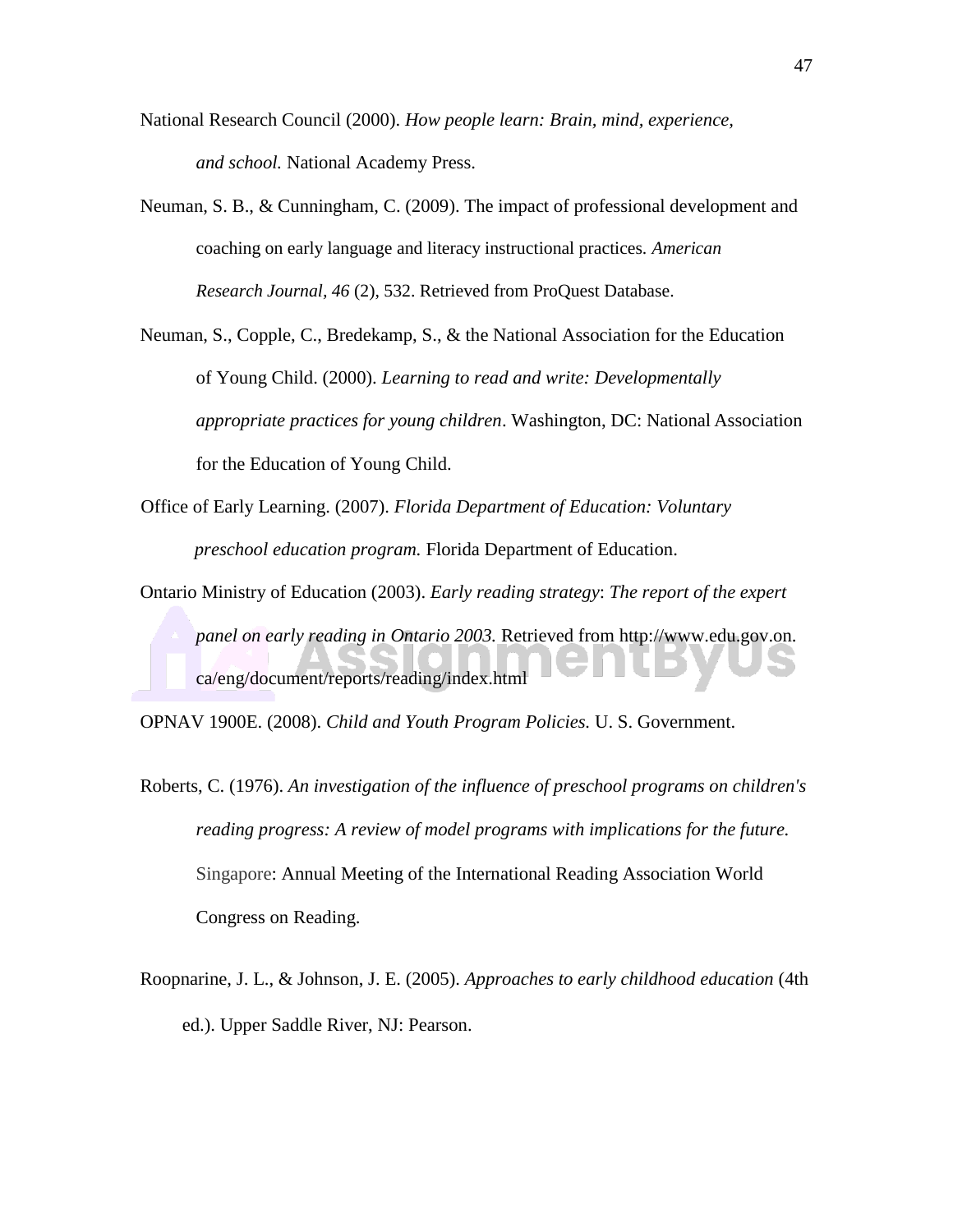- Roskos, K., Tabors, P., Lenhart, L. (2009). *Oral language and early literacy in preschool: Talking, reading, and writing.* (2nd ed.). New Jersey: International Reading Association.
- Schickedanz, J. (1999). *Much more than the ABC's: The early stages of reading and writing*. Washington, DC: National Association for the Education of Young Children.
- Schickedanz, J. & Casbergue, R. (2009). *Writing in preschool: Learning to orchestrate meaning and marks.* New Jersey: International Reading Association
- Singer, D. (1996). *A Piaget primer: How a child thinks; Revised Edition*. New York: Plume.
- Snow, E. C., Burns, M. S., & Griffin, P. (2005). *Preventing reading difficulties in young children.* Washington DC: The National Academies Press.

Spiegel, D. (2005). *Classroom discussion: Strategies for engaging all students,* 

*building higher-level thinking skills, and strengthening reading and writing across the curriculum.* New York: Teaching Resources.

State of Florida (2009). Voluntary prekindergarten education program.

Retrieved from<http://www.floridajobs.org/earlylearning/documents/>

Strickland, D. & Schickedanz, J. (2004). *Learning about print in preschool: Working with letters, words, and beginning links with phonemic awareness*. Newark, DE: International Reading Association.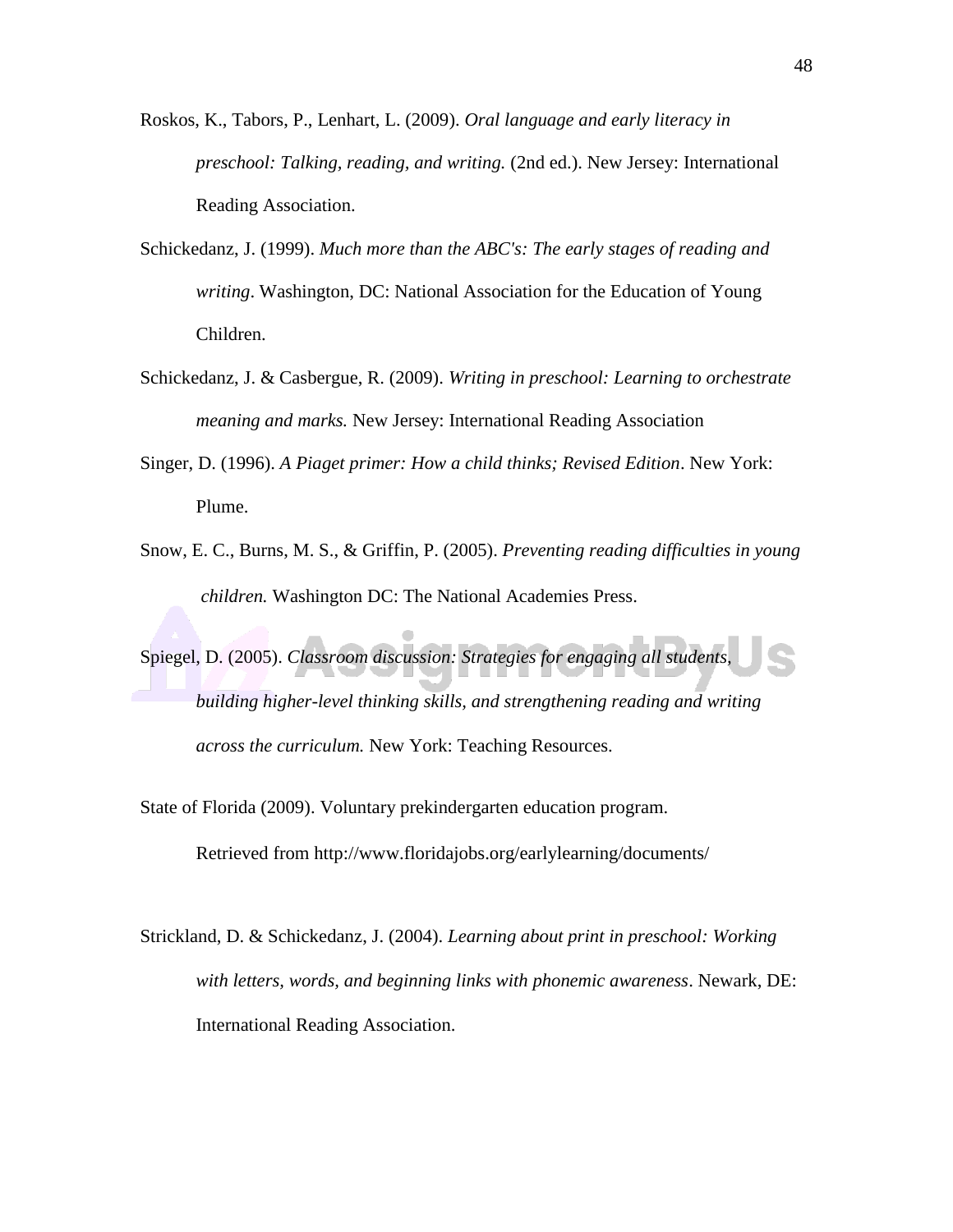Time4 Learning. (2009). Reading skills pyramid. Retrieved from [http://www.timesforlearning.com/reading\\_pyramid](http://www.timesforlearning.com/reading_pyramid)

Tyler, J. & Gee, R. (1999). *Ready for reading*. E.D.C. Publishing.

U.S. Department of Education (1994). *Strong families, strong schools.* Washington, DC:

U.S. Government Printing Office.

Voluntary Prekindergarten. (2010). *Agency for Workforce Innovation*. from <http://www.floridajobs.org/earlylearning/VPK%20Program.html>

Vukelich, C. & Christie, J. (2009). *Building a foundation for preschool literacy: Effective instruction for children's reading and writing development*. New Jersey: International Reading Association.

Wadsworth, B. (2003). *Piaget's theory of cognitive and affective development:* 

*Foundations of constructivism*. Allyn & Bacon.

- Weigel, D. and Martin, S. (2006). Identifying key early literacy and school readiness issues: Exploring a strategy for assessing community needs. *Early Childhood Research & Practice 8*(2). Retrieved from<http://www.questia.com/> read/5017885745?title=Identifying%20Key%20Early%20Literacy%20and%20Sc hool%20Readiness%20Issues%3a%20Exploring%20a%20Strategy%20for%20As sessing%20Community%20Needs
- Wilber, P. (2000). *Reading rescue 1-2-3: Raise your child's reading level 2 grades with this 3 step program.* California: Prima Publishing Group.
- Winter, S. & Kelley, M. (2008). Forty years of school readiness research: What have we learned? *Childhood Education, 84*(5), 260.